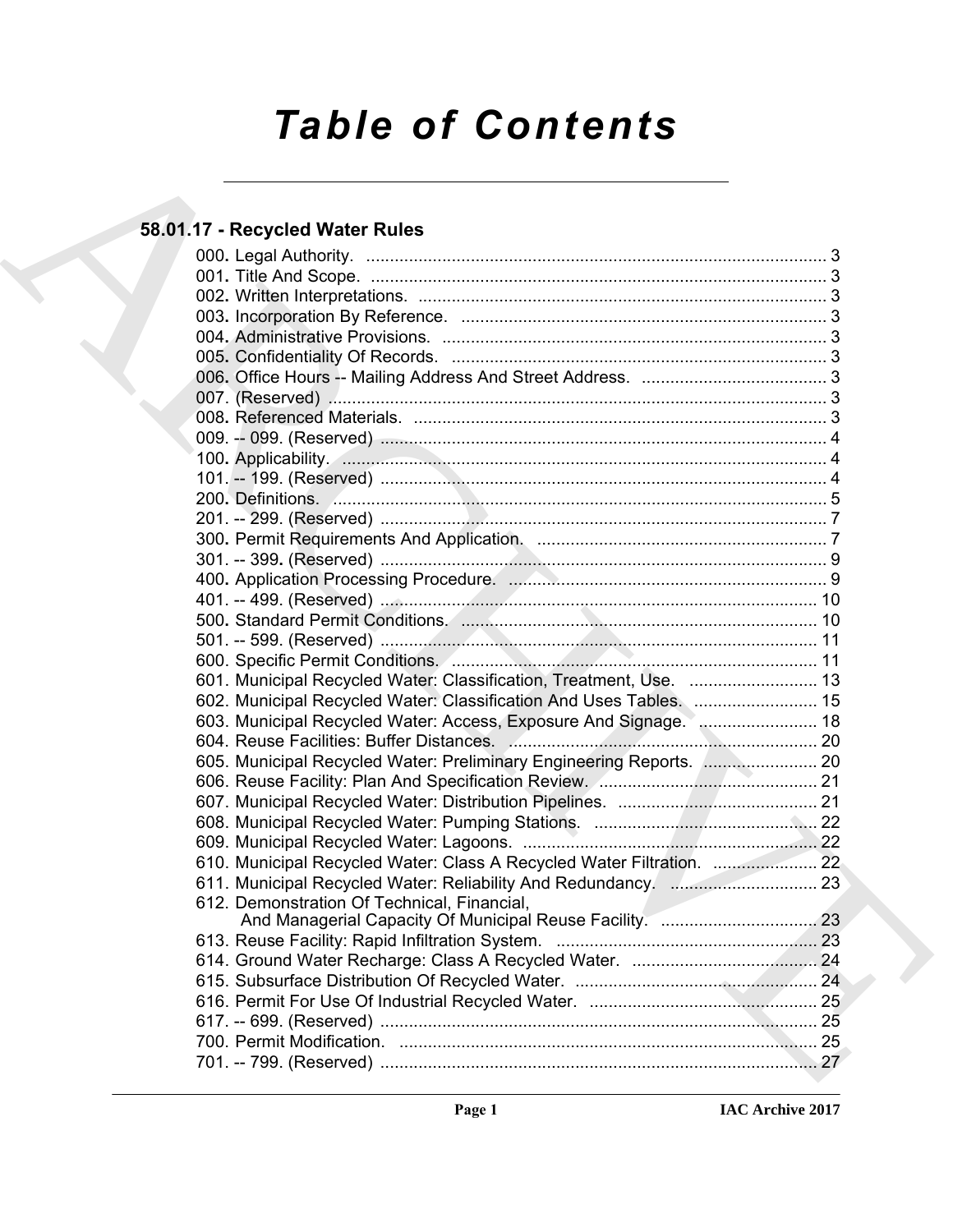# Table of Contents (cont'd)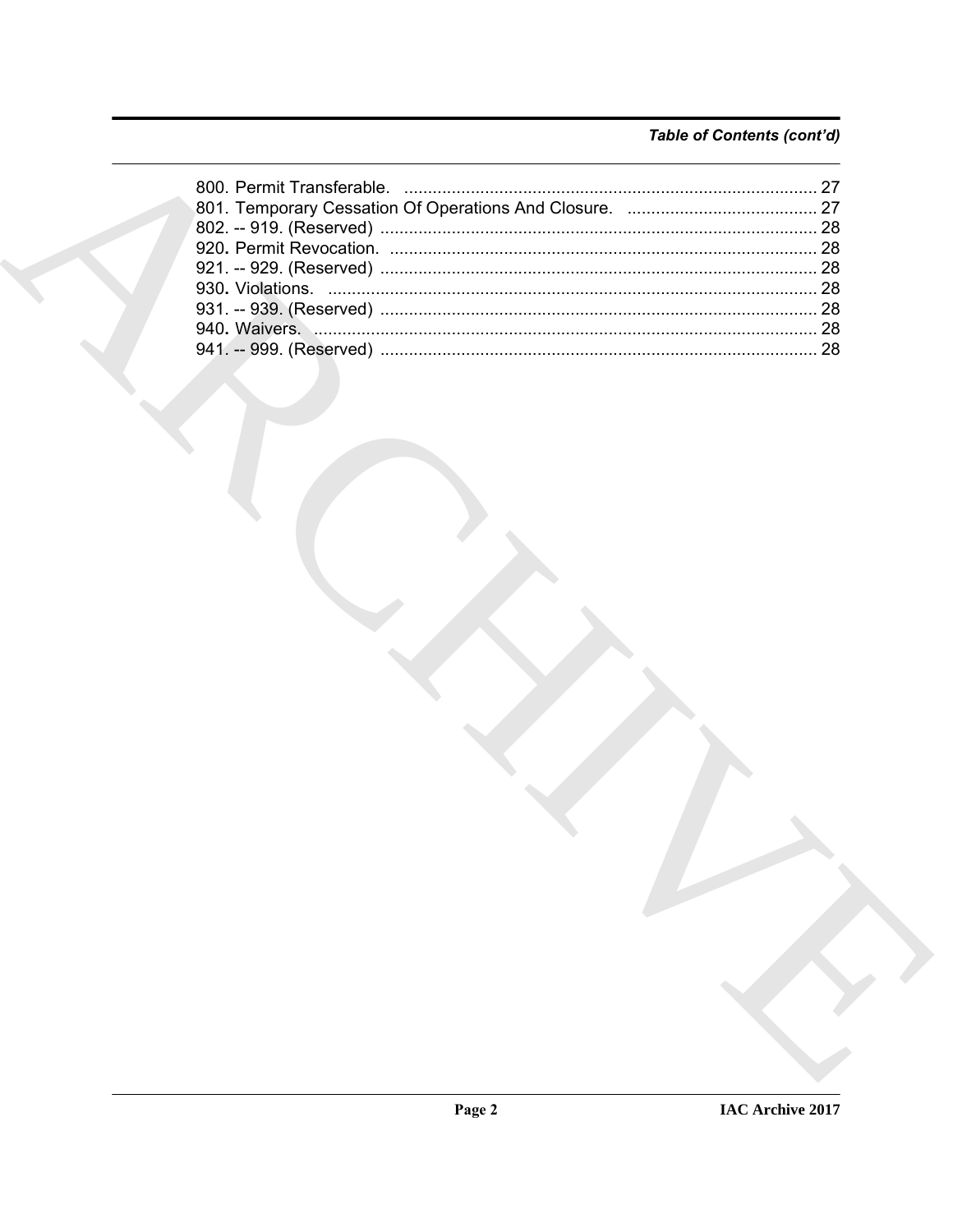#### **IDAPA 58 TITLE 01 CHAPTER 17**

### **58.01.17 - RECYCLED WATER RULES**

#### <span id="page-2-1"></span><span id="page-2-0"></span>**000. LEGAL AUTHORITY.**

**GHAPT[E](http://adminrules.idaho.gov/rules/current/58/index.html)R 17**<br> **SB.D1.1 IF CALL AITHORTY.**<br> **CONFIGURATION CONTRACTS AND ACTION CONTRACTS AND ACTION CONTRACTS AND CONFIGURATION CONTRACTS AND ACTION CONTRACTS AND CONTRACTS AND CONTRACTS AND CONTRACTS AND CONTRACTS AND CO** Pursuant to Title 39, Chapter 1, Idaho Code, the Director of the Department of Environmental Quality is authorized to adopt or formulate and recommend to the Board of Environmental Quality, and the Board of Environmental Quality is authorized to adopt rules, regulations and standards necessary and feasible to protect the environment and the health of citizens of the State including provisions for the issuance of pollution source permits, authorized by Section 39-115, Idaho Code, and review of plans and specifications for wastewater treatment facilities, authorized by Section 39-118, Idaho Code.

#### <span id="page-2-2"></span>**001. TITLE AND SCOPE.**

**01. Title**. These rules are to be known and cited as Idaho Department of Environmental Quality Rules, IDAPA 58.01.17, "Recycled Water Rules." (4-7-11)

**Scope**. These rules establish the procedures and requirements for the issuance and maintenance of pollution source permits for reuse facilities, also referred to in these rules as "reuse permits." (4-7-11)

#### <span id="page-2-3"></span>**002. WRITTEN INTERPRETATIONS.**

Any written statements pertaining to the interpretation of these rules shall be available for review at the Idaho Department of Environmental Quality, 1410 N. Hilton, Boise, ID 83706-1255. (4-6-05) Department of Environmental Quality, 1410 N. Hilton, Boise, ID 83706-1255.

#### <span id="page-2-4"></span>**003. INCORPORATION BY REFERENCE.**

American Water Works Association (AWWA) Standards, effective December 2009, are incorporated by reference into these rules. This document is available for review at the Department of Environmental Quality, 1410 N. Hilton, Boise, ID 83706-1255, (208)373-0502, or can be purchased from the AWWA, 6666 West Quincy Avenue, Denver, Colorado 80235, Telephone (800) 926-7337. Colorado 80235, Telephone (800) 926-7337.

#### <span id="page-2-5"></span>**004. ADMINISTRATIVE PROVISIONS.**

Persons may be entitled to appeal agency actions authorized under these rules pursuant to IDAPA 58.01.23, "Rules of Administrative Procedure Before the Board of Environmental Quality." (3-15-02)

#### <span id="page-2-10"></span><span id="page-2-6"></span>**005. CONFIDENTIALITY OF RECORDS.**

Information obtained by the Department under these rules is subject to public disclosure pursuant to the provisions of Chapter 1, Title 74, Idaho Code, and IDAPA 58.01.21, "Rules Governing the Protection and Disclosure of Records in the Possession of the Idaho Department of Environmental Quality." (3-15-02)

#### <span id="page-2-7"></span>**006. OFFICE HOURS -- MAILING ADDRESS AND STREET ADDRESS.**

The state office of the Department of Environmental Quality and the office of the Board of Environmental Quality are located at 1410 N. Hilton, Boise, Idaho 83706-1255, telephone number (208) 373-0502. The office hours are 8:00 a.m. to 5:00 p.m. Monday through Friday. (4-11-06)

#### <span id="page-2-8"></span>**007**. (**RESERVED)**

#### <span id="page-2-9"></span>**008. REFERENCED MATERIALS.**

<span id="page-2-12"></span>**01. Idaho Guidance for Recycled Water**. This document, and subsequent revisions of this document, provides assistance in applying and interpreting these rules relating to the permitting and operations of reuse facilities. Copies of the document are available at the Idaho Department of Environmental Quality, 1410 N. Hilton, Boise, ID 83706-1255, and online at http://www.deq.idaho.gov/guidance-documents. (4-7-11)

<span id="page-2-11"></span>**02. Administrative Rules of the Department of Environmental Quality**. The following Administrative Rules of the Department of Environmental Quality are referenced in these rules at http://<br>administrative Rules/current/58/index.html. (4-7-11) adminrules.idaho.gov/rules/current/58/index.html.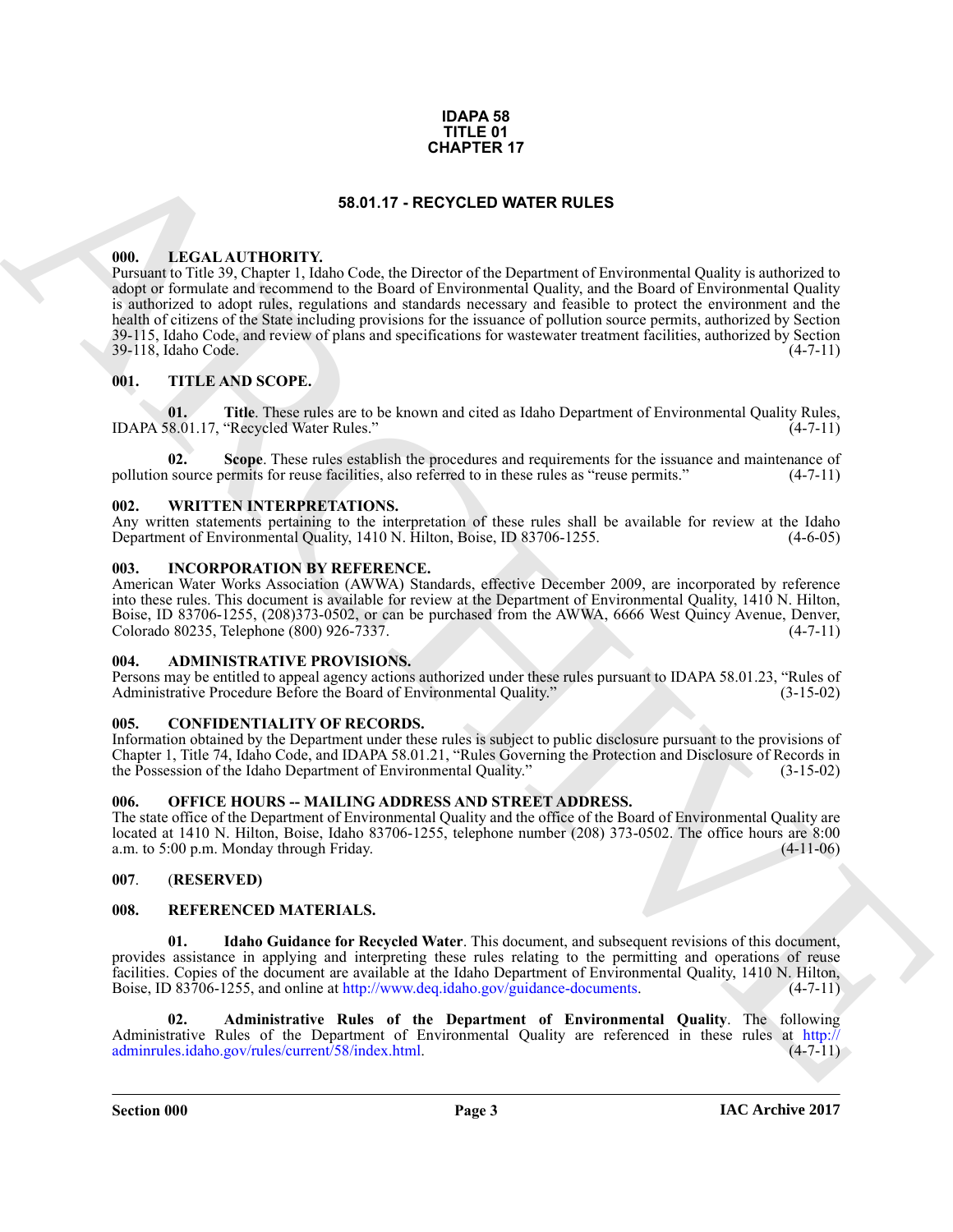## <span id="page-3-10"></span>*IDAHO ADMINISTRATIVE CODE IDAPA 58.01.17 Department of Environmental Quality*

|                                  | <b>Department of Environmental Quality</b>                                                                                                                                                                                                                                                                            | <b>Recycled Water Rules</b>                                            |
|----------------------------------|-----------------------------------------------------------------------------------------------------------------------------------------------------------------------------------------------------------------------------------------------------------------------------------------------------------------------|------------------------------------------------------------------------|
| a.                               | IDAPA 58.01.02, "Water Quality Standards."                                                                                                                                                                                                                                                                            | $(4-7-11)$                                                             |
| $\mathbf{b}$ .                   | IDAPA 58.01.03, "Individual/Subsurface Sewage Disposal Rules."                                                                                                                                                                                                                                                        | $(4-7-11)$                                                             |
| c.                               | IDAPA 58.01.08, "Idaho Rules for Public Drinking Water Systems."                                                                                                                                                                                                                                                      | $(4-7-11)$                                                             |
| d.                               | IDAPA 58.01.11, "Ground Water Quality Rule."                                                                                                                                                                                                                                                                          | $(4-7-11)$                                                             |
| e.                               | IDAPA 58.01.16, "Wastewater Rules."                                                                                                                                                                                                                                                                                   | $(4-7-11)$                                                             |
| 03.                              | Treatment Technology Report for Recycled Water. The Alternative Treatment Technology<br>Report for Recycled Water, https://www.waterboards.ca.gov/drinking water/certlic/drinkingwater/documents/<br>dwdocuments/Alternative%20Treatment%20Technology%20Report%20for%20RW%2009_2014.pdf.                              | $(4-7-11)$                                                             |
| 04.<br>wastewaterstandards.html. | Recommended Standards for Wastewater Facilities. Recommended Standards for Wastewater<br>Facilities - Great Lakes-Upper Mississippi River Board of State Sanitary Engineers at http://10statesstandards.com/                                                                                                          | $(4-7-11)$                                                             |
| 05.<br>926-7337.                 | AWWA Manual M24. AWWA Manual M24, Chapter 4 for Dual Water Systems. This document is<br>available for review at the Department of Environmental Quality, 1410 N. Hilton, Boise, ID 83706-1255, (208)373-<br>0502, or can be purchased from the AWWA, 6666 West Quincy Avenue, Denver, Colorado 80235, Telephone (800) | $(4-7-11)$                                                             |
| 06.<br>344-0565.                 | Idaho Standards for Public Works Construction. This document is available for a fee through<br>the Local Highway Technical Assistance Council (LHTAC) at LHTAC, 3330 Grace Street, Boise, ID, 83703, (208)                                                                                                            | $(4-7-11)$                                                             |
| $009. - 099.$                    | (RESERVED)                                                                                                                                                                                                                                                                                                            |                                                                        |
| APPLICABILITY.<br><b>100.</b>    |                                                                                                                                                                                                                                                                                                                       |                                                                        |
| 01.<br>of these rules.           | Applicability to Reuse Facilities. All non-excluded reuse facilities are subject to the requirements                                                                                                                                                                                                                  | $(4-7-11)$                                                             |
| 02.                              | <b>Excluded Facilities.</b>                                                                                                                                                                                                                                                                                           | $(4-7-11)$                                                             |
| a.                               | Land application of wastewater from livestock truck washing facilities, feedlots, dairies and mining<br>are excluded from permit requirements under these rules.                                                                                                                                                      | $(4-7-11)$                                                             |
| b.                               | The permit requirements set forth in these rules shall not apply to the incidental use of recycled<br>water for landscape irrigation at a municipal wastewater treatment plant if:                                                                                                                                    | $(4-7-11)$                                                             |
|                                  |                                                                                                                                                                                                                                                                                                                       |                                                                        |
| 1.<br>these rules;               | There is no other recycled water use that would subject the municipal wastewater treatment plant to                                                                                                                                                                                                                   |                                                                        |
| ii.                              | The municipal was tewater treatment plant has been issued an NPDES permit and the quality of the<br>effluent meets that required by an NPDES permit; and                                                                                                                                                              |                                                                        |
| iii.                             | Public access to the area of landscape irrigation is restricted.                                                                                                                                                                                                                                                      |                                                                        |
| c.                               | The Director may exclude other facilities if covered adequately by other law.                                                                                                                                                                                                                                         |                                                                        |
| 03.                              | <b>Reuse Policy.</b> It is the policy of the Department to promote, where appropriate, the practice of<br>reuse of both municipal and industrial recycled water through the continued creation and implementation of rules and<br>guidance that give permittees various opportunities for new forms of reuse.         | $(4-7-11)$<br>$(4-7-11)$<br>$(4 - 7 - 11)$<br>$(4-7-11)$<br>$(4-7-11)$ |

#### <span id="page-3-9"></span><span id="page-3-8"></span><span id="page-3-7"></span><span id="page-3-3"></span><span id="page-3-1"></span><span id="page-3-0"></span>**100. APPLICABILITY.**

#### <span id="page-3-5"></span><span id="page-3-4"></span>**02. Excluded Facilities**. (4-7-11)

#### <span id="page-3-6"></span><span id="page-3-2"></span>**101. -- 199. (RESERVED)**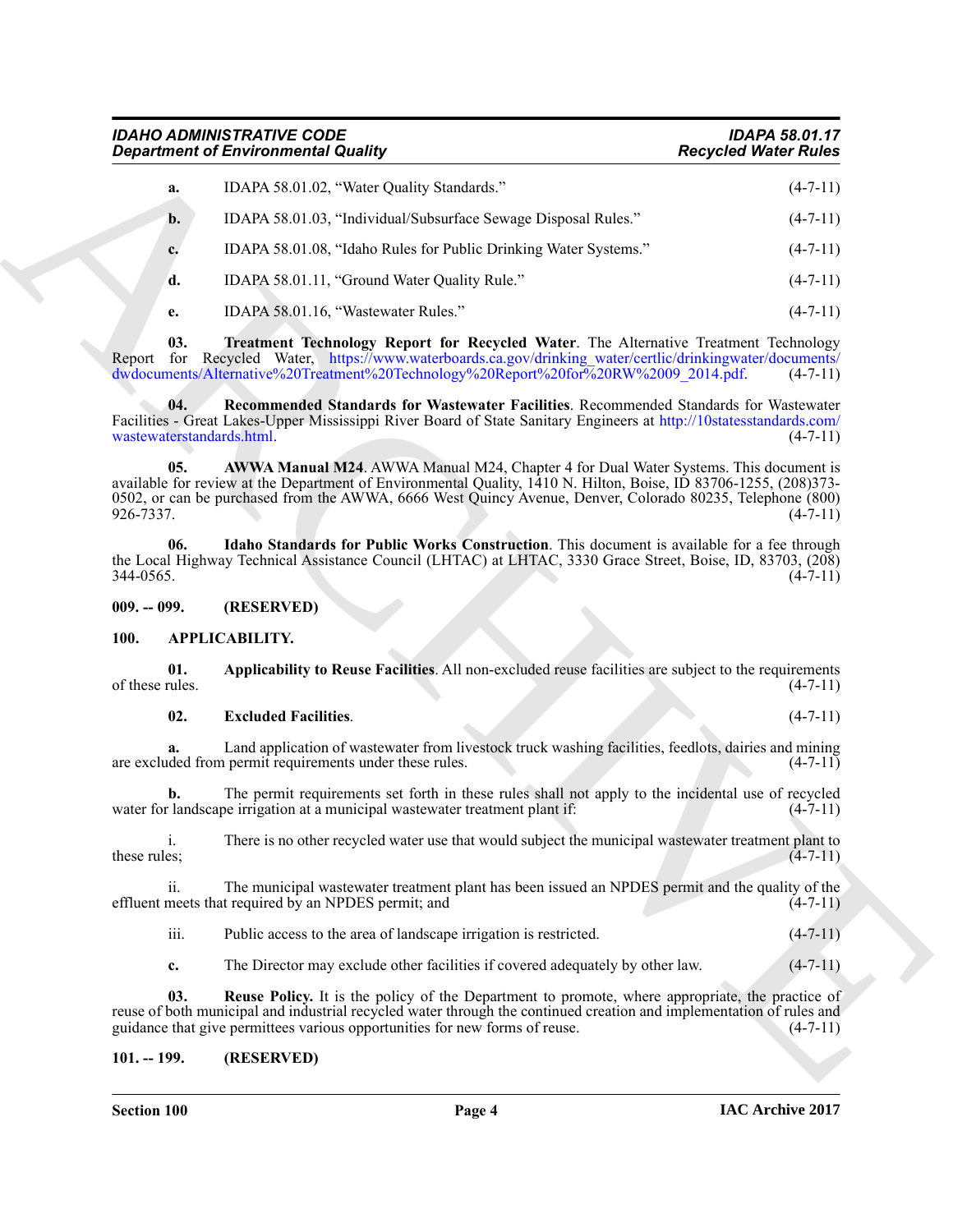#### <span id="page-4-0"></span>**200. DEFINITIONS.**

For the purpose of these rules, the following definitions apply unless another meaning is clearly indicated by context: (4-1-88)

<span id="page-4-4"></span><span id="page-4-3"></span><span id="page-4-1"></span>**01.** Applicant. The person applying for a reuse permit. (4-7-11)

**02. Applicable Requirements**. Any state, local or federal statutes, regulations or ordinances to which the facility is subject.  $(4-1-88)$ 

**Expertise of Environmental Quality (a)**<br>
20. **DEPINYING CONFIGURATION**<br>
20. **DEPINYING CONFIGURATION** (a) **CONFIGURATION** (a) **CONFIGURATION** (a) **CONFIGURATION**<br>
20. **Applicant Dependent definition apply unions a soluti 03. Beneficial Use**. Any of the various uses which may be made of the water of Idaho, including, but not limited to, domestic water supplies, industrial water supplies, agricultural water supplies, navigation, recreation in and on the water, wildlife habitat, and aesthetics. The beneficial use is dependent upon actual use, the ability of the water to support a non-existing use either now or in the future, and its likelihood of being used in a given manner. The use of water for the purpose of wastewater dilution or as a receiving water for a waste treatment facility effluent is not a beneficial use.  $(4-7-11)$ a beneficial use.

**04. Biochemical Oxygen Demand (BOD)**. The measure of the amount of oxygen necessary to satisfy the biochemical oxidation requirements of the organic materials at the time the sample is collected; unless otherwise specified, this term will mean the five (5) day BOD incubated at twenty (20) degrees C. (4-7-11) specified, this term will mean the five  $(5)$  day BOD incubated at twenty  $(20)$  degrees C.

<span id="page-4-6"></span><span id="page-4-5"></span><span id="page-4-2"></span>**05. Board**. The Idaho Board of Environmental Quality. (4-7-11)

**06. Buffer Distances**. A specified distance between an actual point of use of recycled water and a land feature or resource use specified in these rules, such as wells, adjoining property, inhabited dwellings, or other features.  $(4-7-11)$ 

<span id="page-4-7"></span>**07. Department**. The Idaho Department of Environmental Quality. (4-1-88)

<span id="page-4-8"></span>**08. Director**. The Director of the Department of Environmental Quality or the Director's designee.  $(4-1-88)$ 

<span id="page-4-14"></span><span id="page-4-10"></span><span id="page-4-9"></span>**09. Ground Water Recharge**. The process of adding recycled water to the zone of saturation. (4-7-11)

**10. Industrial Wastewater**. All wastewater, treated or untreated, that is not defined as municipal wastewater.  $(4-7-11)$ 

**11. Land Application**. A process or activity involving application of recycled water to the land surface. Land application includes, but is not limited to, spray irrigation, ridge and furrow, overland flow, subsurface absorption, and discharge to a rapid infiltration system. absorption, and discharge to a rapid infiltration system.

<span id="page-4-15"></span>**12. Landscape Impoundment**. Any lake, pond, or other water holding feature constructed or managed to store recycled water where swimming, wading, boating, fishing, and other water-based recreational activities are prohibited. A landscape impoundment is created for storage and may incidentally serve a landscaping or aesthetic  $p$ urpose.  $(4-7-11)$ 

<span id="page-4-11"></span>**13. Modal Contact Time**. The amount of time elapsed between the time that a tracer, such as salt or dye, is injected into the influent at the entrance to a chamber and the time that the highest concentration of the tracer is observed in the effluent from the chamber. (3-30-07)

<span id="page-4-12"></span>**14. Municipal Wastewater**. Wastewater that contains sewage and associated solids, whether treated or untreated. Municipal wastewater may contain industrial wastewater. Municipal wastewater is also known as domestic wastewater.  $(4-7-11)$ 

<span id="page-4-13"></span>**15. Non-Contact Cooling Water**. Water used to reduce temperature which does not come into direct contact with any raw material, intermediate product, waste product (other than heat) or finished product, the land application of which does not have the potential to negatively impact ground water.  $(4-7-11)$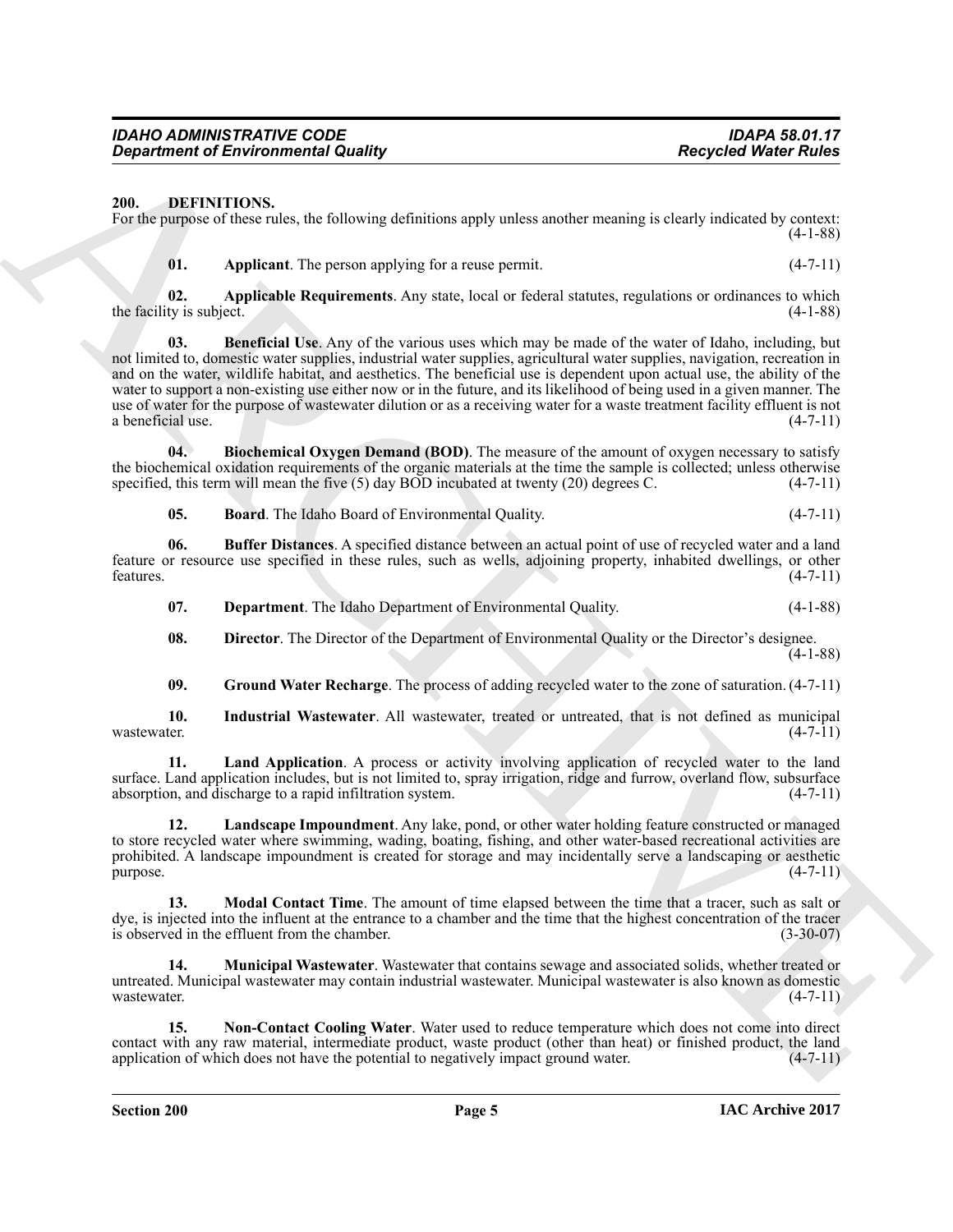| <b>IDAHO ADMINISTRATIVE CODE</b>           | <b>IDAPA 58.01.17</b>       |
|--------------------------------------------|-----------------------------|
| <b>Department of Environmental Quality</b> | <b>Recycled Water Rules</b> |

<span id="page-5-9"></span>**16. Non-Potable Mains**. The pipelines that collect and/or convey non-potable discharges from or to multiple service connections. Examples would include sewage collection and interceptor mains, storm sewers, nonpotable irrigation mains, and recycled water mains. (4-7-11)

**17. Non-Potable Services**. The pipelines that convey non-potable discharges from individual facilities to a connection with the non-potable main. This term also refers to pipelines that convey non-potable water from a pressurized irrigation system, recycled water system, and other non-potable systems to individual consumers.

 $(4 - 7 - 11)$ 

<span id="page-5-12"></span><span id="page-5-11"></span><span id="page-5-10"></span><span id="page-5-0"></span>**18. Non-Potable Water**. Water not suitable for drinking by humans. (4-7-11)

**19. NTU (Nephelometric Turbidity Unit).** A measure of turbidity based on a comparison of the intensity of the light scattered by the sample under defined conditions with the intensity of the light scattered by a standard reference suspension under the same conditions. (3-30-07)

**20. Operation and Maintenance Manual**. A manual that describes in detail the operation, maintenance, and management of a reuse facility. Operation and maintenance manual is also known as plan of operation.  $(4-7-11)$ 

<span id="page-5-13"></span>**21. Peak Day Flow**. The largest volume of flow to be received during a one (1) day period expressed as per unit time. a volume per unit time.

<span id="page-5-14"></span>**22. Peak Hour Flow**. The largest volume of flow to be received during a one (1) hour period expressed as a volume per unit time.  $(4-7-11)$ 

**23. Permit**. Written authorization by the Director to modify, operate, construct, or discharge to a reuse facility. (4-7-11)

<span id="page-5-15"></span><span id="page-5-3"></span><span id="page-5-2"></span><span id="page-5-1"></span>**24.** Permittee. The person to whom the reuse permit is issued. (4-7-11)

Geografic entre contents de la manuelle du du manuelle du manuelle du manuelle du manuelle du manuelle du manuelle du manuelle du manuelle du manuelle du manuelle du manuelle du manuelle du manuelle du manuelle du manuell **25. Person**. An individual, public or private corporation, partnership, association, firm, joint stock company, joint venture, trust, estate, state, municipality, commission, political subdivision of the state, state, or federal agency, department or instrumentality, special district, or interstate body or any legal entity, which is recognized by law as the subject of rights and duties. (4-7-11) recognized by law as the subject of rights and duties.

**26. Plan of Operation.** A manual that describes in detail the operation, maintenance, and management of a reuse facility. Plan of operation is also known as operation and maintenance manual. (4-7-11)

**27. Point of Compliance**. That point in the reuse facility where the recycled water must meet the requirements of the permit. A permit may require more than one (1) point of compliance within the facility depending on the constituents to be monitored. (4-7-11) on the constituents to be monitored.

<span id="page-5-16"></span><span id="page-5-6"></span><span id="page-5-5"></span><span id="page-5-4"></span>**28.** Potable Water. Water suitable for drinking by humans. (4-7-11)

**29. Primary Effluent**. Wastewater that has been mechanically treated by screening, degritting, sedimentation and/or skimming processes to remove substantially all floatable and settleable solids.  $(4-7-11)$ 

**30.** Processed Food Crop. Any crop intended for human consumption that has been changed from its form and further disinfection occurs. original form and further disinfection occurs.

<span id="page-5-7"></span>**31. Rapid Infiltration System**. Rapid infiltration systems, also known as soil aquifer treatment systems, are highly permeable infiltration basins that are operated using periods of wetting and drying cycles at set frequencies to provide for both anaerobic and aerobic treatment of the wastewater through the vadose zone. (4-7-11)

<span id="page-5-8"></span>**32. Raw Food Crop**. Any crop intended for human consumption which is to be used in its original form. (4-1-88)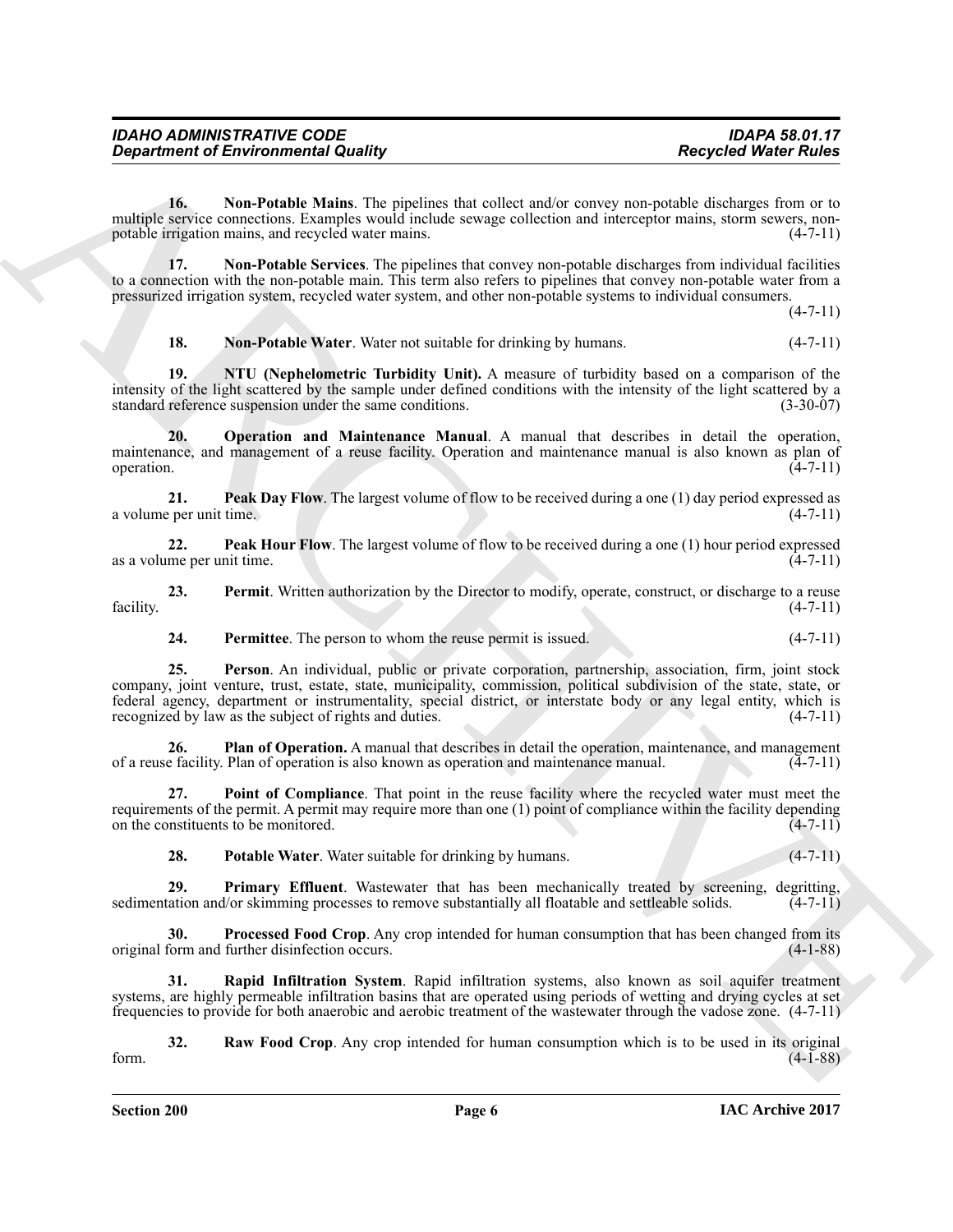<span id="page-6-13"></span>**33.** Recycled Water. Water that has been treated by a wastewater treatment system and is used in ce with these rules. (4-7-11) accordance with these rules.

<span id="page-6-2"></span>**34. Restricted Public Access**. Preventing public entry within the area or point of reuse of a facility and the buffer distance around the area by site location or physical structures such as fencing. (4-7-11)

<span id="page-6-3"></span>**35. Reuse**. The use of recycled water for, irrigation, ground water recharge, landscape impoundments, toilet flushing in commercial buildings, dust control, and other uses. (4-7-11)

<span id="page-6-14"></span>**36. Reuse Facility or Facility**. Any structure or system designed or used for reuse of municipal or industrial wastewater including, but not limited to, industrial and municipal wastewater treatment facilities, pumping and storage facilities, pipeline and distribution facilities, and the property to which the recycled water is applied. This does not include industrial in-plant processes and reuse of process waters within the plant. (4-7does not include industrial in-plant processes and reuse of process waters within the plant.

<span id="page-6-4"></span>**37.** Sewage. The water-carried human wastes from residences, buildings, industrial establishments and ces, together with such ground water infiltration and surface water as may be present. (4-7-11) other places, together with such ground water infiltration and surface water as may be present.

<span id="page-6-5"></span>**38. Sludge**. The semi-liquid mass produced and removed by wastewater treatment process. This does not include grit, garbage, and large solids. (4-7-11)

<span id="page-6-15"></span>**39. Subsurface Distribution System**. Any system with a point of discharge beneath the earth's  $\frac{1}{2}$  surface. (4-7-11)

<span id="page-6-7"></span><span id="page-6-6"></span>**40. Turbidity**. A measure of the interference of light passage through water, or visual depth restriction due to the presence of suspended matter such as clay, silt, nonliving organic particulates, plankton and other microscopic organisms. Operationally, turbidity measurements are expressions of certain light scattering and absorbing properties of a water sample. Turbidity is measured by the Nephelometric method. (3-30-07) absorbing properties of a water sample. Turbidity is measured by the Nephelometric method.

**Consideration of Environmental Quality (a)**<br>
New Material Matter Numer and he ben terms of  $\mu$  a vesting reduction residents and in a such a state of  $\mu$  and the state of  $\mu$  and  $\mu$  and the state of  $\mu$  and the sta **41. Wastewater**. Any combination of liquid or water and pollutants from activities and processes occurring in dwellings, commercial buildings, industrial plants, institutions and other establishments, together with any ground water, surface water, and storm water that may be present; liquid or water that is chemically, biologically, physically or rationally identifiable as containing blackwater, gray water or commercial or industrial pollutants; and sewage. (4-7-11)

<span id="page-6-16"></span>**42. Water Pollution**. Any alteration of the physical, thermal, chemical, biological, or radioactive properties of any waters of the state, or the discharge of any pollutant into the waters of the state, which will or is likely to create a nuisance or to render such waters harmful, detrimental or injurious to public health, safety or welfare, or to fish and wildlife, or to domestic, commercial, industrial, recreational, aesthetic, or other beneficial uses.  $(4 - 7 - 11)$ 

<span id="page-6-8"></span>**43. Waters and Waters of the State**. All the accumulations of water, surface and underground, natural and artificial, public and private, or parts thereof which are wholly or partially within, which flow through or border upon the state.  $(4-1-88)$ 

#### <span id="page-6-0"></span>**201. -- 299. (RESERVED)**

#### <span id="page-6-9"></span><span id="page-6-1"></span>**300. PERMIT REQUIREMENTS AND APPLICATION.**

<span id="page-6-11"></span>Permit Required. No person shall construct, modify, operate, or continue to operate a reuse facility without a valid permit issued by the Director as provided in these rules. (4-7-11)

**02. Pre-Application Conference**. Prospective applicants are encouraged to meet with the Department prior to submission of an application to discuss the application procedure and anticipated application requirements.  $(4 - 7 - 11)$ 

<span id="page-6-12"></span><span id="page-6-10"></span>**03. Application Contents**. Except as provided in Subsection 300.04, an application for a reuse permit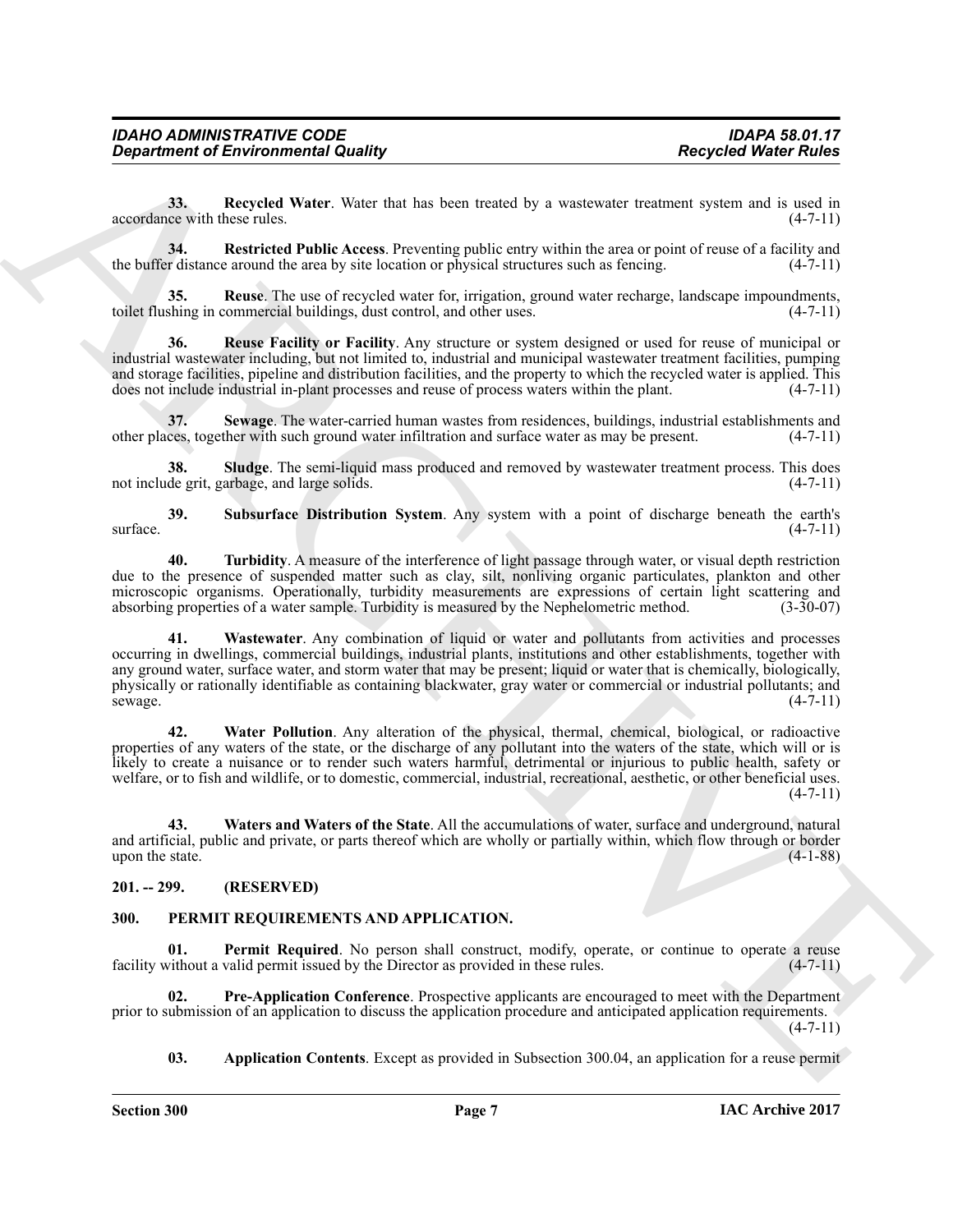# *IDAHO ADMINISTRATIVE CODE IDAPA 58.01.17 Department of Environmental Quality Recycled Water Rules* shall include the following information:  $(4-7-11)$

|                                | <b>Department of Environmental Quality</b>                                                                                                                                                                                | <b>Recycled Water Rules</b> |
|--------------------------------|---------------------------------------------------------------------------------------------------------------------------------------------------------------------------------------------------------------------------|-----------------------------|
|                                | shall include the following information:                                                                                                                                                                                  | $(4-7-11)$                  |
| a.                             | Name, location, and mailing address of the facility;                                                                                                                                                                      | $(4-1-88)$                  |
| b.<br>authorized agent;        | Name, mailing address, and phone number of the facility owner and signature of the owner or                                                                                                                               | $(4-1-88)$                  |
| c.                             | The nature of the entity owning the facility (federal, state, private, or public entity);                                                                                                                                 | $(4-1-88)$                  |
| d.                             | A list of local, state, and federal permits, licenses and approvals related to the activity which have<br>been applied for and which have been received and the dates of application or approval;                         | $(4-1-88)$                  |
| e.                             | A topographic map of the facility site identifying and showing the location and extent of: (4-1-88)                                                                                                                       |                             |
| 1.                             | Wastewater inlets, outlets, and storage structures and facilities, including the land application area;                                                                                                                   | $(4-7-11)$                  |
| ii.                            | Wells, springs, wetlands, and surface waters;                                                                                                                                                                             | $(4-1-88)$                  |
| iii.                           | Twenty-five $(25)$ , fifty $(50)$ , and one hundred $(100)$ year flood plains, as available through the<br>Federal Insurance Administration of the Federal Emergency Management Agency;                                   | $(4-1-88)$                  |
| iv.                            | Service roads;                                                                                                                                                                                                            | $(4-1-88)$                  |
| V.                             | Natural or man-made features necessary for treatment;                                                                                                                                                                     | $(4-1-88)$                  |
| vi.                            | Buildings and structures; and                                                                                                                                                                                             | $(4-1-88)$                  |
| vii.                           | Process chemicals and residue storage facilities.                                                                                                                                                                         | $(4-1-88)$                  |
| f.<br>extent of the following: | A topographic map which may be separate from or combined with the facility site map, extending<br>one quarter $(1/4)$ mile beyond the outer limits of the facility site. The map shall identify and show the location and | $(4-1-88)$                  |
| i.                             | Wells, springs, wetlands, and surface waters;                                                                                                                                                                             | $(4-6-05)$                  |
| ii.                            | Public and private drinking water supply sources and source water assessment areas (public water<br>system protection area information);                                                                                  | $(4-6-05)$                  |
| iii.                           | Public roads; and                                                                                                                                                                                                         | $(4-1-88)$                  |
| iv.                            | Dwellings and private and public gathering places.                                                                                                                                                                        | $(4-1-88)$                  |
| g.                             | If the facility site or any portion thereof is leased or rented, a copy of that lease or rental agreement;                                                                                                                | $(4-1-88)$                  |
| h.                             | The volume of wastewaters to be treated;                                                                                                                                                                                  | $(4-7-11)$                  |
| i.                             | The physical, chemical, and biological characteristics of the recycled water to be used;                                                                                                                                  | $(4 - 7 - 11)$              |
| j.                             | The climatic, hydrogeologic, and soil characteristics of the facility site;                                                                                                                                               | $(4-7-11)$                  |
| k.                             | Description of treatment process and alternatives for disposal of unanticipated excess recycled<br>water that does not meet class specifications;                                                                         | $(4-7-11)$                  |
|                                | Site management plans, including a cropping plan where applicable;                                                                                                                                                        |                             |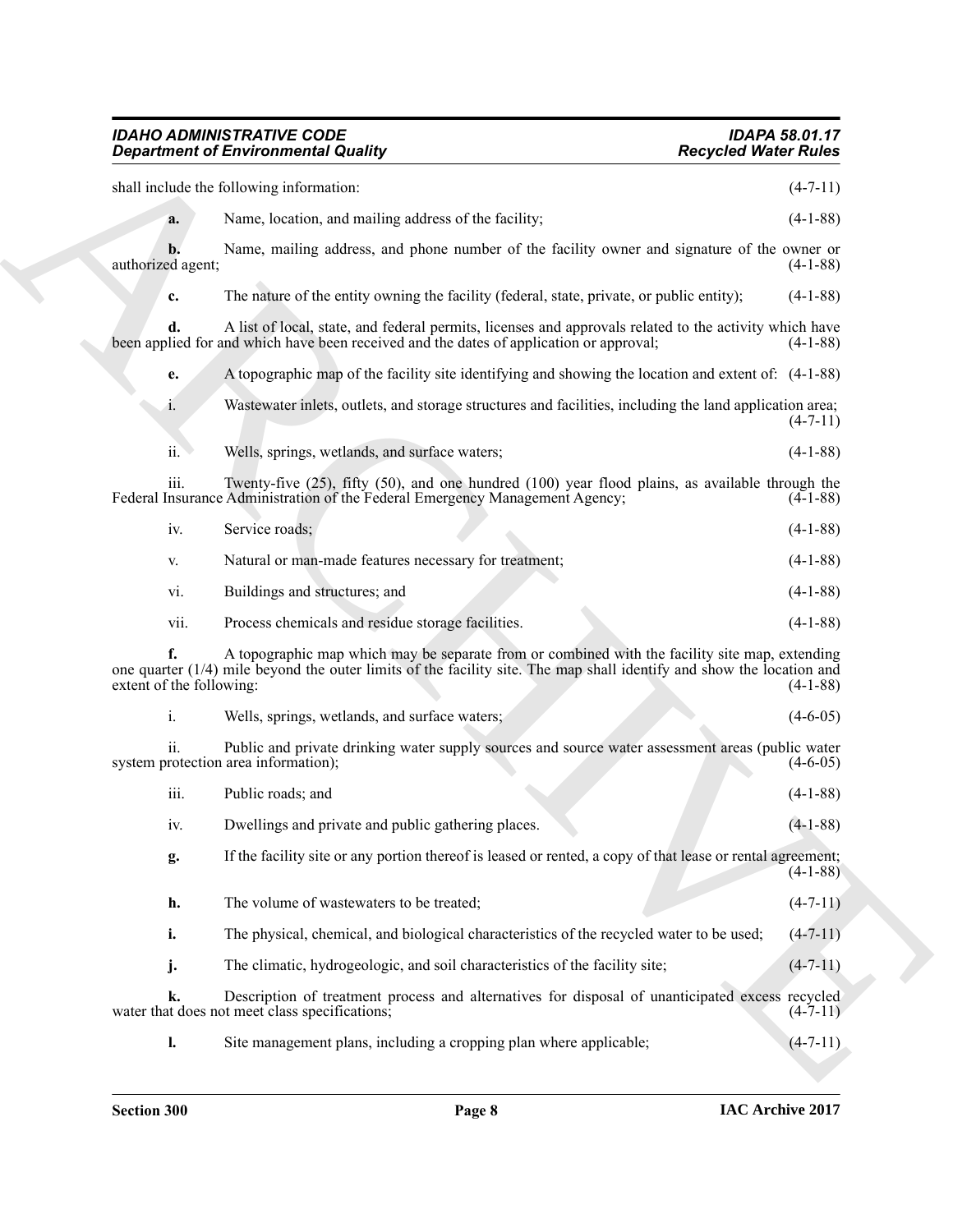| <b>IDAHO ADMINISTRATIVE CODE</b>           | <b>IDAPA 58.01.17</b>       |
|--------------------------------------------|-----------------------------|
| <b>Department of Environmental Quality</b> | <b>Recycled Water Rules</b> |

**m.** A statement and supporting documentation demonstrating that the proposed activity shall comply  $P_A$  58.01.11. "Ground Water Ouality Rule": and  $(4-7-11)$ with IDAPA 58.01.11, "Ground Water Quality Rule"; and

**n.** Any other information the Department may require. The Idaho Guidance for Recycled Water is intended to provide assistance to permit applicants in obtaining a reuse permit and may be considered in determining the need for other information. (4-7-11)

<span id="page-8-9"></span><span id="page-8-8"></span>**Permit Application Content Exceptions**. Certain permit renewals may not require one (1) or more of the items listed in Subsection 300.03. Application content requirements for permit renewals will be clarified at the pre-application conference. (4-7-11)

**Department of Environmental Roading Comparison to temperature Response Meridian Reservoir States Response States Reservoir States Reservoir States Reservoir States Reservoir States Reservoir States Reservoir States Reser 05. Reuse Facility Operation and Maintenance Manual or Plan of Operations**. A facility's operation and maintenance manual must contain all system components relating to the reuse facility in order to comply with IDAPA 58.01.16 "Wastewater Rules," Section 425. Manuals and manual amendments are subject to the review and approval provision therein. In addition to the content required by IDAPA 58.01.16.425, manuals for reuse facilities shall include, if applicable: operation and management responsibility, permits and standards, general plant description, operation and control of unit operations, land application site maps, wastewater characterization, cropping plan, hydraulic loading rate, constituent loading rates, compliance activities, seepage rate testing, site management plans, monitoring, site operations and maintenance, solids handling and processing, laboratory testing, general maintenance, records and reports, store room and inventory, personnel, an emergency operating plan, and any other information required by the Department. (4-7-11)

#### <span id="page-8-0"></span>**301. -- 399. (RESERVED)**

#### <span id="page-8-7"></span><span id="page-8-2"></span><span id="page-8-1"></span>**400. APPLICATION PROCESSING PROCEDURE.**

**01. Submittal Date**. In order to allow for adequate processing of permit applications in accordance with these rules, permit applications for new facilities should be submitted at least one hundred eighty (180) days prior to the applicant's expected commencement of reuse activities. Existing facilities applying for permit renewals shall submit a permit application at least one hundred eighty (180) days prior to expiration of the existing permit.

 $(4 - 7 - 11)$ 

**02. Complete Application**. If the application is determined to be complete the Director shall provide written notice to the applicant within thirty (30) days after receipt of the application which shall specify: (4-11-06)

<span id="page-8-3"></span>

| а. | The effective date of application, which shall be the date of the notice; and | $(4-7-11)$ |
|----|-------------------------------------------------------------------------------|------------|
|    |                                                                               |            |

**b.** A projected schedule for processing the permit which lists the tentative dates for: (4-1-88)

- i. Publication of the preliminary permit decision or application denial; and (4-1-88)
- <span id="page-8-6"></span><span id="page-8-5"></span>ii. The date of issuance of a final permit. (4-1-88)

**03. Incomplete Application**. If the application is determined to be incomplete the Director shall provide written notice to the applicant within thirty (30) days after receipt of the application which specifies deficiencies and specifies additional required information. The Director shall not process an application until it is determined to be complete in accordance with these rules. (4-11-06)

**04. Preliminary Decision/Application Denial**. Within thirty (30) days of the effective date of the application the Director shall issue a preliminary decision to prepare a draft permit, or issue a decision denying the application. The applicant shall be notified in writing of the Director's preliminary decision or application denial. Notification shall include a staff analysis of the application and a draft permit if appropriate. (4-1-88)

<span id="page-8-4"></span>**05. Contents of the Staff Analysis**. The staff analysis shall briefly state the principal facts and the significant questions considered in preparing the draft permit conditions or the intent to deny, and a summary of the basis for the draft conditions or denial with references to applicable requirements and supporting materials. (4-1-88)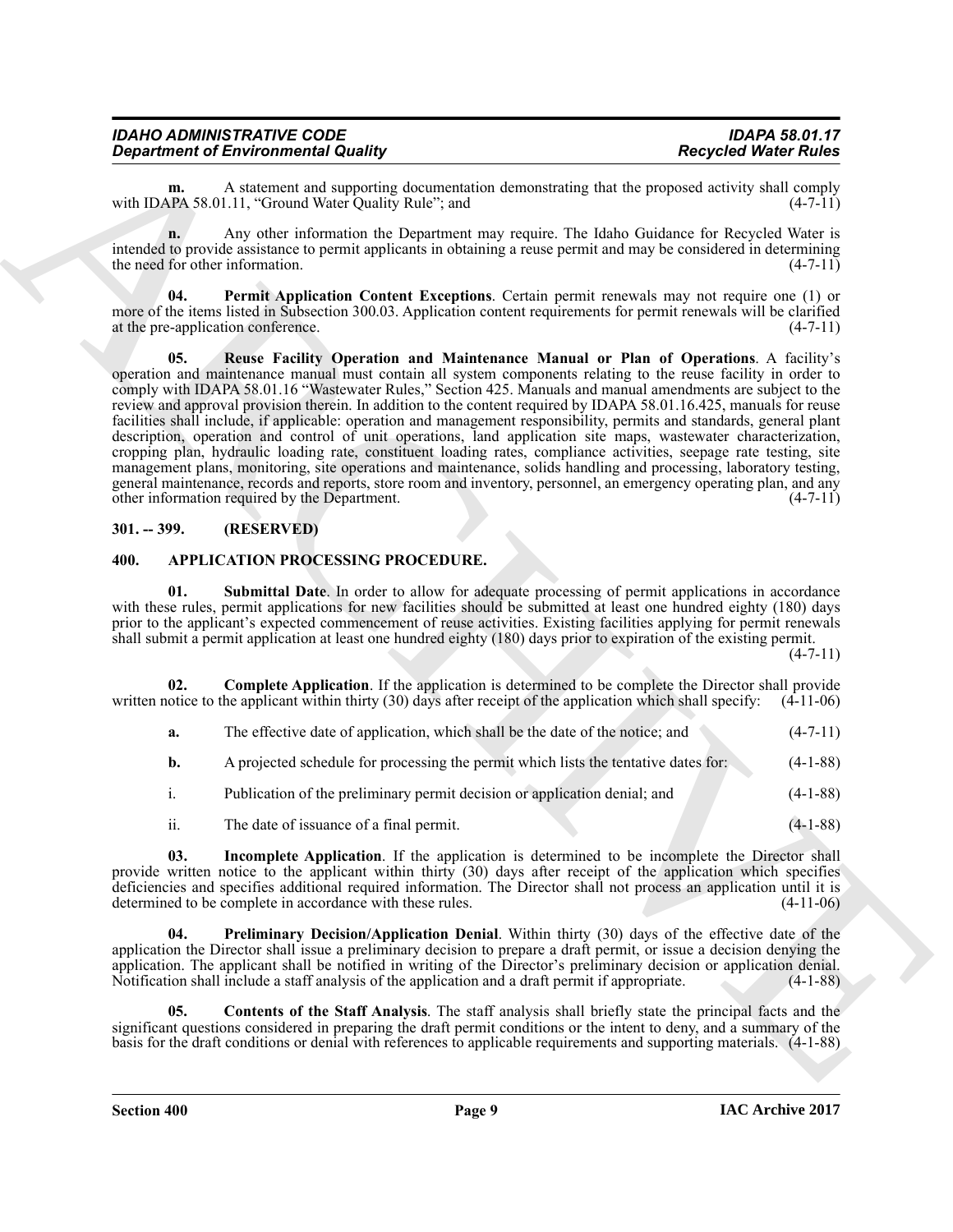| IDAHO ADMINISTRATIVE CODE           | <b>IDAPA 58.01.17</b>       |
|-------------------------------------|-----------------------------|
| Department of Environmental Quality | <b>Recycled Water Rules</b> |

<span id="page-9-4"></span>**06. Information or Consultation Before Issuance of Draft Permit or Application Denial**. After the application is determined to be complete, additional information or consultation between the applicant and the Department may be needed to clarify, modify, or supplement the application. This action may be initiated by the Director or the applicant. (4-11-06) Director or the applicant.

#### <span id="page-9-5"></span>**07. Issuance and Contents of the Draft Permit**. (4-11-06)

*Department of Encyclopedia County of the Complete County of Control in the Control Weiter Research Control in the County of Control in the County of Control in the County of Control in the County of County of County of* **a.** Issuance and Contents of the Draft Permit. The Director shall issue a draft permit to the applicant within sixty (60) days of issuing a preliminary decision to prepare a draft permit. The draft permit shall be in the same form as a final permit and shall specify conditions of operation and management which will be required for the issuance of the permit. Permit conditions shall protect the environment and the public health from the hazard potential of an existing or proposed wastewater treatment system. (4-11-06)

**b.** Public Comments. The Department shall provide notice to the public of its issuance of a draft permit. The public may provide written comments for a period of time and in a manner specified in the Department's notice. The Department may, in its discretion, provide an opportunity for the public to provide oral comments.;

(4-11-06)

<span id="page-9-6"></span>**08. Issuance of the Final Permit**. The Director shall issue a final permit decision in writing to the applicant within sixty (60) days from the issuance of the draft permit, except the Director may issue the decision at a later date in response to a written request to extend the public comment period. (4-11-06)

**09. Effective Date of Final Permit**. The final permit shall become effective upon date of issue unless a later effective date is specified in the permit. (4-1-88)

#### <span id="page-9-3"></span><span id="page-9-2"></span>**10. Continuation of Expiring Permits**. (4-7-11)

**a.** A timely and sufficient application for permit renewal shall administratively extend the terms and conditions of an expired permit pursuant to Section 67-5254, Idaho Code. An application shall be considered timely and sufficient under these rules so long as the Department has determined the application is complete under Subsection 400.02 and the application's effective date under Subsection 400.02.a. is prior to the expiration of the current permit. (4-7-11)

**b.** A permittee shall perform the closure requirements in a permit, the closure requirements of these d complete all closure plan activities notwithstanding the expiration of the permit. (4-7-11) rules, and complete all closure plan activities notwithstanding the expiration of the permit.

#### <span id="page-9-0"></span>**401. -- 499. (RESERVED)**

#### <span id="page-9-7"></span><span id="page-9-1"></span>**500. STANDARD PERMIT CONDITIONS.**

The following conditions shall apply to and be included in all permits. (4-1-88)

<span id="page-9-12"></span><span id="page-9-10"></span><span id="page-9-8"></span>**01.** Compliance Required. The permittee shall comply with all conditions of the permit. (4-1-88)

**02. Renewal Responsibilities**. If the permittee intends to continue operation of the permitted facility after the expiration of an existing permit, the permittee shall apply for a new permit in accordance with these rules. (4-1-88)

**Operation of Facilities**. The permittee shall at all times properly maintain and operate all structures, systems, and equipment for treatment, control and monitoring, which are installed or used by the permittee to achieve compliance with the permit or these rules. (4-1-88) to achieve compliance with the permit or these rules.

**Provide Information**. The permittee shall furnish to the Director within a reasonable time, any information including copies of records, which may be requested by the Director to determine whether cause exists for modifying, revoking, re-issuing, or terminating the permit, or to determine compliance with the permit or these rules. (4-1-88)

<span id="page-9-11"></span><span id="page-9-9"></span>**05.** Entry and Access. The permittee shall allow the Director, consistent with Title 39, Chapter 1,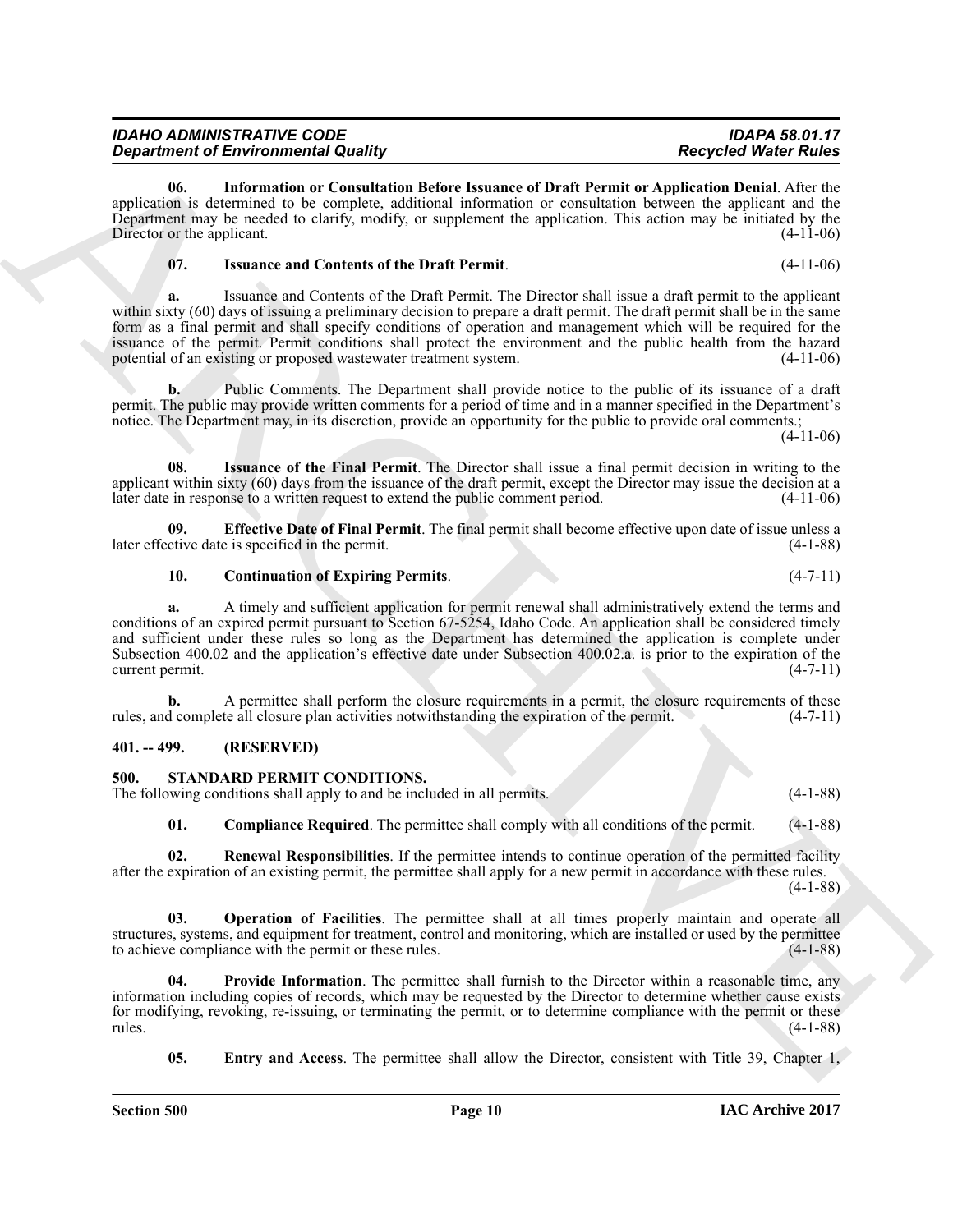#### *IDAHO ADMINISTRATIVE CODE IDAPA 58.01.17 Department of Environmental Quality*

Idaho Code, to: (4-1-88)

|  |  | $\mathcal{L}$ |
|--|--|---------------|
|  |  |               |

**a.** Enter the permitted facility. (4-1-88)

**b.** Inspect any records that must be kept under the conditions of the permit. (4-1-88)

<span id="page-10-6"></span>**c.** Inspect any facility, equipment, practice, or operation permitted or required by the permit. (4-1-88)

**d.** Sample or monitor for the purpose of assuring permit compliance, any substance or any parameter at the facility. (4-1-88)

**06.** Reporting. The permittee shall report to the Director under the circumstances and in the manner in this section: (4-1-88) specified in this section:

**a.** In writing at least thirty (30) days before any planned physical alteration or addition to the permitted facility or activity if that alteration or addition would result in any significant change in information that was submitted during the permit application process. When the alteration or addition results in a need for a major modification, such alteration or addition shall not be made prior to Department approval issued in accordance with these rules.  $(4-7-11)$ 

**b.** In writing thirty (30) days before any anticipated change which would result in noncompliance with it condition or these rules. (4-1-88) any permit condition or these rules.

**c.** Orally within twenty-four (24) hours from the time the permittee became aware of any noncompliance which may endanger the public health or the environment at telephone numbers provided in the permit by the Director. (4-1-88) permit by the Director.

**d.** In writing as soon as possible but within five (5) days of the date the permittee knows or should know of any noncompliance unless extended by the Department. This report shall contain: (4-1-88)

i. A description of the noncompliance and its cause; (4-1-88)

ii. The period of noncompliance including to the extent possible, times and dates and, if the noncompliance has not been corrected, the anticipated length of time it is expected to continue; and  $(4-7-11)$ 

iii. Steps taken or planned, including timelines, to reduce or eliminate the continuance or reoccurrence neompliance. (4-7-11) of the noncompliance.

**e.** In writing as soon as possible after the permittee becomes aware of relevant facts not submitted or incorrect information submitted, in a permit application or any report to the Director. Those facts or the correct information shall be included as a part of this report. (4-1-88)

<span id="page-10-5"></span>**07. Minimize Impacts**. The permittee shall take all necessary actions to eliminate and correct any mpact on the public health or the environment resulting from permit noncompliance. (4-1-88) adverse impact on the public health or the environment resulting from permit noncompliance.

<span id="page-10-4"></span>**08. Compliance with "Ground Water Quality Rule."** Permits issued pursuant to these rules shall require compliance with IDAPA 58.01.11, "Ground Water Quality Rule." (4-7-11)

#### <span id="page-10-0"></span>**501. -- 599. (RESERVED)**

#### <span id="page-10-3"></span><span id="page-10-2"></span><span id="page-10-1"></span>**600. SPECIFIC PERMIT CONDITIONS.**

**Expertise of Environmental Quality (a)**<br>  $\frac{1}{2}$ <br>  $\frac{1}{2}$ <br>  $\frac{1}{2}$ <br>  $\frac{1}{2}$ <br>  $\frac{1}{2}$ <br>  $\frac{1}{2}$ <br>  $\frac{1}{2}$ <br>  $\frac{1}{2}$ <br>  $\frac{1}{2}$ <br>  $\frac{1}{2}$ <br>  $\frac{1}{2}$ <br>  $\frac{1}{2}$ <br>  $\frac{1}{2}$ <br>  $\frac{1}{2}$ <br>  $\frac{1}{2}$ <br>  $\frac{1}{2}$ <br>  $\frac$ **01. Basis for Specific Permit Conditions**. Conditions necessary for the protection of the environment and the public health may differ from facility to facility because of varying environmental conditions and wastewater compositions. The Director may establish, on a case-by-case basis, specific permit conditions. Specific conditions shall be established in consideration of characteristics specific to a facility and inherent hazards of those characteristics. Such characteristics include, but are not limited to: (4-1-88)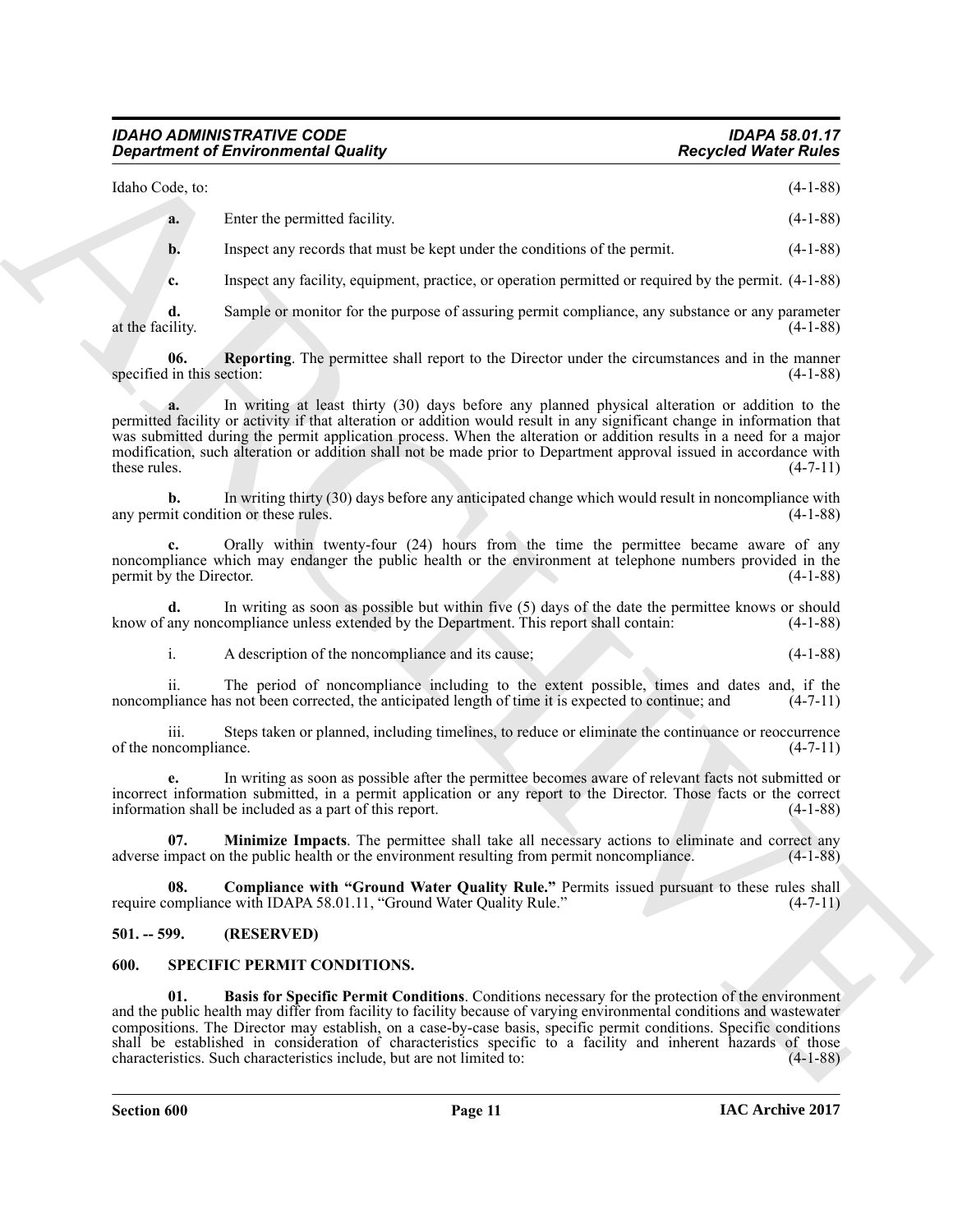<span id="page-11-3"></span><span id="page-11-2"></span><span id="page-11-1"></span><span id="page-11-0"></span>

|                        | <b>Department of Environmental Quality</b>                                                                                                                                                                           | <b>Recycled Water Rules</b> |
|------------------------|----------------------------------------------------------------------------------------------------------------------------------------------------------------------------------------------------------------------|-----------------------------|
| a.                     | Chemical, biological, physical, and volumetric characteristics of the wastewater;                                                                                                                                    | $(4-1-88)$                  |
| $b$ .                  | Geological and climatic nature of the facility site;                                                                                                                                                                 | $(4-1-88)$                  |
| c.                     | Size of the site and its proximity to population centers and to ground and surface water;                                                                                                                            | $(4-1-88)$                  |
| d.                     | Legal considerations relative to land use and water rights;                                                                                                                                                          | $(4-1-88)$                  |
| e.<br>wastewaters:     | Techniques used in wastewater distribution and the disposition of that vegetation exposed to                                                                                                                         | $(4-1-88)$                  |
| f.                     | Abilities of the soils and vegetative covers to treat the wastewater without undue hazard to the<br>environment or to the public health; and                                                                         | $(4-1-88)$                  |
|                        | The need for monitoring and record keeping to determine if the facility is being operated in<br>conformance with its design and if its design is adequate to protect the environment and the public health. (4-1-88) |                             |
| 02.                    | <b>Duration of Permit</b> . The permit shall be effective for a fixed term of not more than ten (10) years.                                                                                                          | $(4 - 7 - 11)$              |
| 03.                    | Limitations to Operation. Conditions of the permit may specify or limit:                                                                                                                                             | $(4-1-88)$                  |
| a.                     | Wastewater composition;                                                                                                                                                                                              | $(4-1-88)$                  |
| b.                     | Method, manner, and frequency of wastewater treatment;                                                                                                                                                               | $(4-1-88)$                  |
| c.                     | Wastewater pretreatment requirements;                                                                                                                                                                                | $(4-1-88)$                  |
| d.                     | Physical, chemical, and biological characteristics of a land treatment facility; and                                                                                                                                 | $(4-11-06)$                 |
| e.                     | Any other condition the Director finds necessary to protect public health or environment. (4-1-88)                                                                                                                   |                             |
| 04.                    | <b>Compliance Schedules</b> . The Director may establish a compliance schedule for existing facilities as<br>part of the permit conditions including:                                                                | $(4-1-88)$                  |
|                        | Specific steps or actions to be taken by the permittee to achieve compliance with applicable<br>requirements or final permit conditions;                                                                             | $(4-1-88)$                  |
| b.                     | Dates by which those steps or actions are to be taken; and                                                                                                                                                           | $(4-1-88)$                  |
| c.                     | In any case where the period of time for compliance exceeds one (1) year the schedule may also<br>establish interim requirements and the dates for their achievements.                                               | $(4-1-88)$                  |
| 05.<br>not limited to: | Monitoring Requirements. Any facility may be subject to monitoring requirements including, but                                                                                                                       | $(4-1-88)$                  |
| a.                     | The installation, use, and maintenance of monitoring equipment;                                                                                                                                                      | $(4-1-88)$                  |
| b.                     | Monitoring or sampling methodology, frequency, and locations;                                                                                                                                                        | $(4-1-88)$                  |
| c.                     | Monitored substances or parameters;                                                                                                                                                                                  | $(4-1-88)$                  |
| d.                     | Testing and analytical procedures; and                                                                                                                                                                               | $(4-1-88)$                  |
|                        |                                                                                                                                                                                                                      |                             |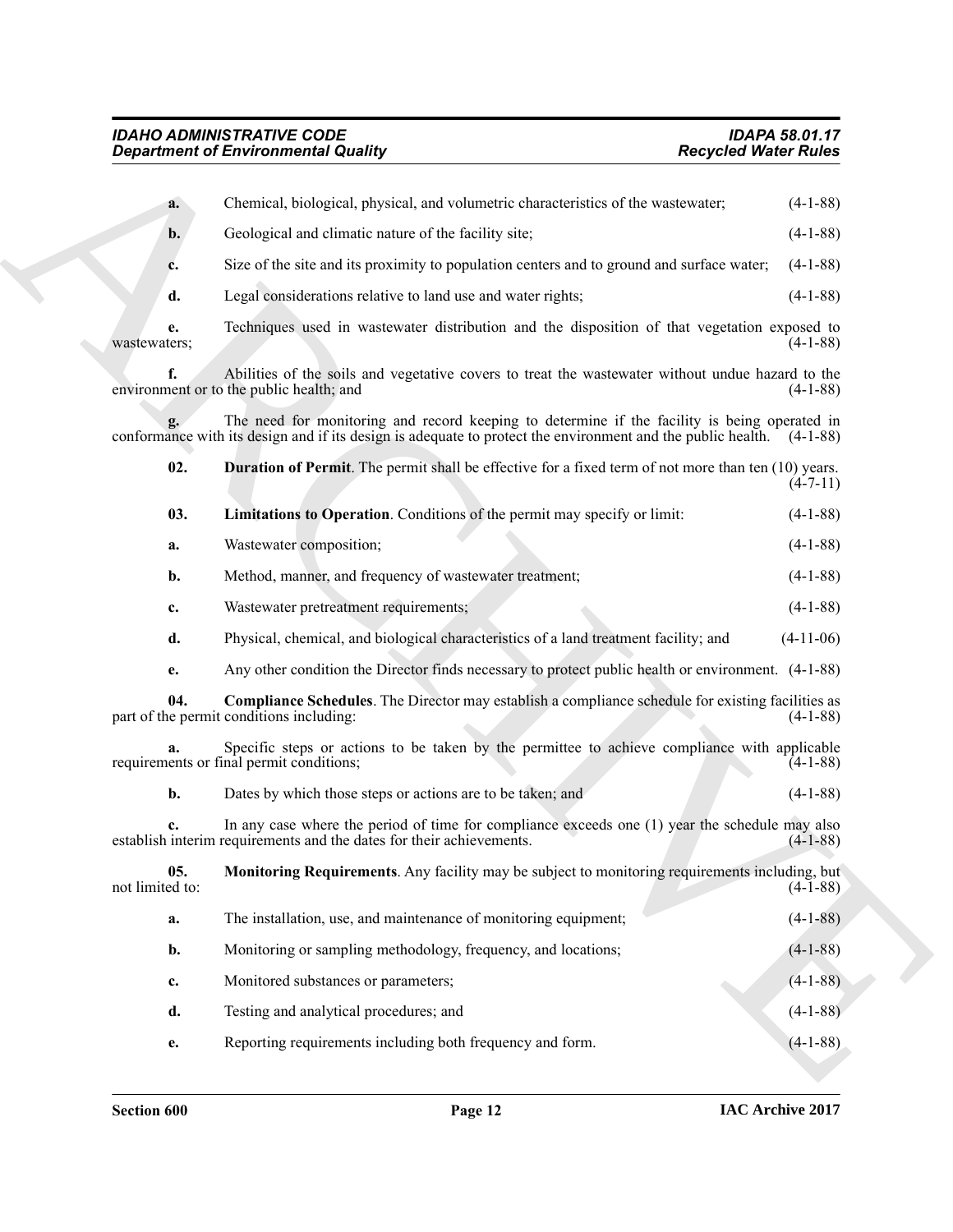| <b>IDAHO ADMINISTRATIVE CODE</b>           | <b>IDAPA 58.01.17</b>       |
|--------------------------------------------|-----------------------------|
| <b>Department of Environmental Quality</b> | <b>Recycled Water Rules</b> |

#### <span id="page-12-1"></span><span id="page-12-0"></span>**601. MUNICIPAL RECYCLED WATER: CLASSIFICATION, TREATMENT, USE.**

<span id="page-12-2"></span>**01. Class A Recycled Water**. In order to be classified as Class A recycled water, municipal wastewater shall be oxidized, coagulated, clarified, and filtered, or treated by an equivalent process and adequately disinfected. Class A treatment systems shall be reviewed by the Department and approved on a case-by-case basis. The Department may require pilot testing or demonstration prior to approval, or may condition approval upon the successful outcome of such testing or demonstration. (4-7-11) successful outcome of such testing or demonstration.

| Disinfection Requirements. | $(4-7-11)$ |  |
|----------------------------|------------|--|
|----------------------------|------------|--|

i. Class A recycled water shall be disinfected by either: (4-7-11)

(1) A chlorine disinfection process that provides a concentration/contact time (CT) of four hundred and fifty (450) miligram-minutes per liter (mg-min/L) measured at the end of the contact time based on total chlorine residual and a modal contact time of not less than ninety (90) minutes based on peak day dry weather flow; or

 $(4 - 7 - 11)$ 

(2) A disinfection process that, when combined with filtration, has been demonstrated to achieve 5-log inactivation of virus. Acceptance by the State of California as published in their Treatment Technology Report for Recycled Water is one (1) method to constitute such a demonstration. (4-7-11)

The median number of total coliform organisms does not exceed two and two-tenths  $(2.2)$  per one hundred (100) milliliters, as determined from the bacteriological results of the last seven (7) days for which analyses have been completed. No sample shall exceed twenty-three (23) organisms per one hundred (100) milliliters in any confirmed sample. (4-7-11)

iii. Sampling frequency and point of compliance. (4-7-11)

**Experient of Environmental Quality (ASSE) VALUANT PRINCIPAL TRANSPACTION, TREATMENT PROPERTY WATER PROPERTY (ASSESS) AND A CONSULTER (ASSESS) AND THE CONSULTER (ASSESS) AND A CONSULTER (ASSESS) AND A CONSULTER (ASSESS) A** (1) Class A recycled water shall be sampled and analyzed daily for total coliform when allowed uses specifically require Class A recycled water. The sampling frequency for Class A may be decreased and the alternate frequency will be determined based upon, but not limited to, the following: uses that are allowed with lower class recycled water, the volume of recycled water used, the disinfection method used, the demonstrated disinfection efficiency and reliability, the point of compliance, or other factors demonstrating that the alternative frequency is protective of public health. (4-7-11)

The point of compliance for Class A recycled water for total coliform shall be at any point in the system following final treatment and disinfection contact time. It is recommended that the recycled water also be disinfected following storage. (4-7-11)

| Turbidity Requirements.                                           | $(4-7-11)$ |
|-------------------------------------------------------------------|------------|
| Class A recycled water shall meet the following turbidity limits: | $(4-7-11)$ |

(1) For filtration systems utilizing sand or other granular media or cloth media, the daily arithmetic mean of all measurements of turbidity shall not exceed two (2) NTU, and turbidity shall not exceed five (5) NTU at any time. (4-7-11) any time.  $(4-7-11)$ 

(2) For filtration systems utilizing membrane filtration, the daily arithmetic mean of all measurements of turbidity shall not exceed zero point two  $(0.2)$  NTU, and turbidity shall not exceed zero point five  $(0.5)$  NTU at any time. The turbidity standard shall be met prior to disinfection.  $(4-7-11)$ time. The turbidity standard shall be met prior to disinfection.

ii. One (1) in-line, continuously monitoring, recording turbidimeter is required for each treatment train after filtration and prior to disinfection. (4-7-11)

| ◟. | Nitrogen, pH and BOD5 Requirements. | $(4-7-11)$ |  |
|----|-------------------------------------|------------|--|
|    |                                     |            |  |

i. Total nitrogen at the point of compliance shall not exceed ten (10) mg/L for ground water recharge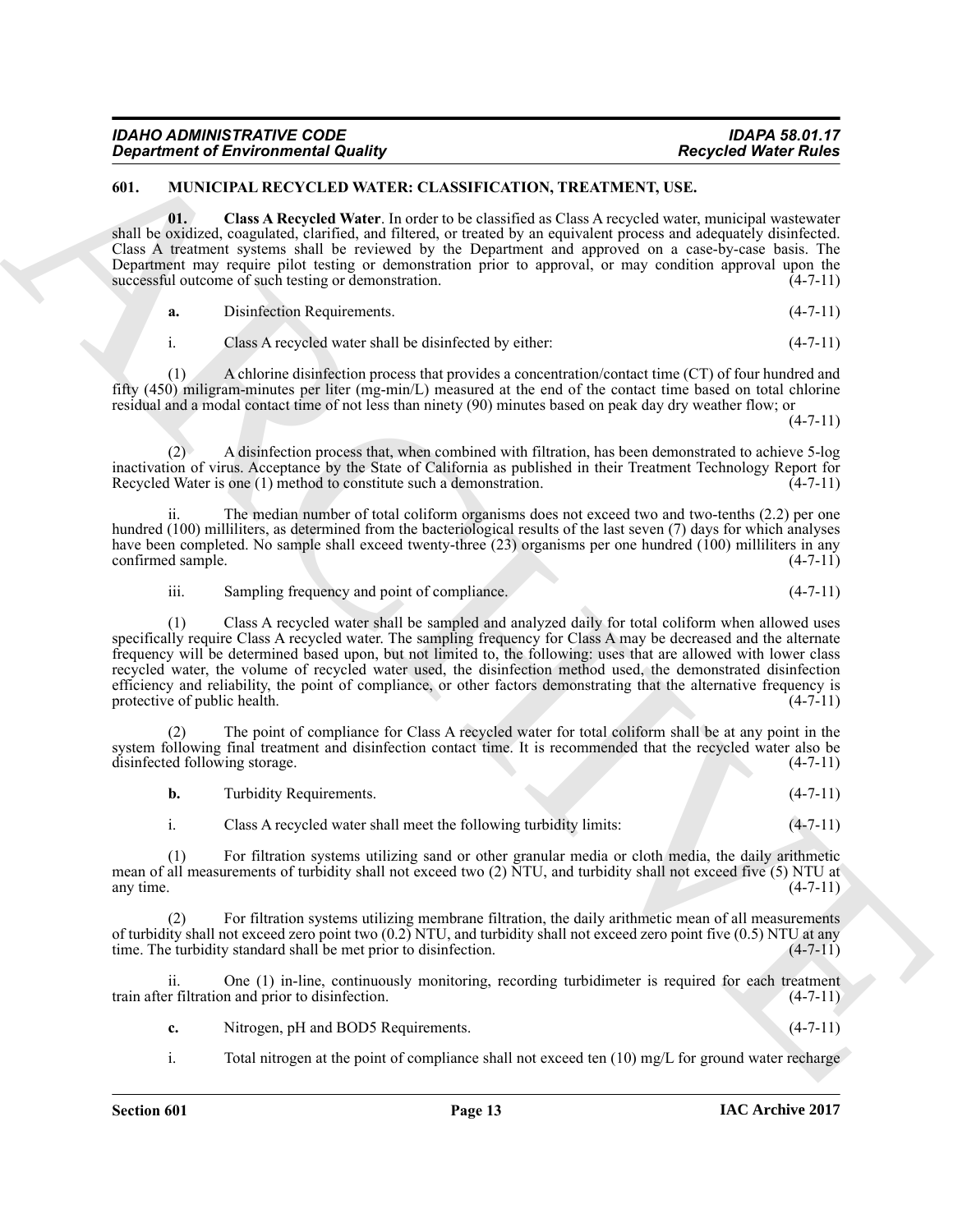| <b>IDAHO ADMINISTRATIVE CODE</b>           | <b>IDAPA 58.01.17</b>       |
|--------------------------------------------|-----------------------------|
| <b>Department of Environmental Quality</b> | <b>Recycled Water Rules</b> |

systems and thirty (30) mg/L for residential irrigation and other non-recharge uses. These limits are based on a monthly arithmetic mean as determined from weekly composite sampling. These limits are a maximum value and may not be applicable if the results of an assessment of ground water quality impacts that may be required and is approved by the Department indicate that lower limits are necessary to protect existing ground water quality beneficial uses. (4-7-11)

ii. The pH as determined by daily grab samples or continuous monitoring shall be between six point (4-7-11) and nine point zero  $(9.0)$ . zero  $(6.0)$  and nine point zero  $(9.0)$ .

Five (5) Day Biochemical Oxygen Demand (BOD5) shall not exceed five (5) mg/L for ground water recharge systems, and ten (10) mg/L each for residential irrigation and other non-recharge systems, based on a monthly arithmetic mean as determined from weekly composite sampling. (4-7-11)

<span id="page-13-0"></span>**02. Class B Recycled Water**. In order to be classified as Class B recycled water, municipal wastewater shall be oxidized, coagulated, clarified, and filtered, or treated by an equivalent process and adequately disinfected. Class B treatment systems shall be reviewed by the Department and approved on a case-by-case basis. The Department may require pilot testing or demonstration prior to approval, or may condition approval upon the successful outcome of such testing or demonstration.  $(4-7-11)$ 

| -а. | Disinfection Requirements. |  | $(4 - 7 - 11)$ |
|-----|----------------------------|--|----------------|
|-----|----------------------------|--|----------------|

i. Class B recycled water shall be disinfected by either: (4-7-11)

(1) A chlorine disinfection process that provides a residual chlorine at the point of compliance of not less than one (1) mg/L total chlorine residual after a contact time of thirty (30) minutes at peak flow; or (4-7-11)

(2) When an alternative disinfection process is used, it must be demonstrated to the satisfaction of the Department that the alternative process is comparable to that achieved by chlorination with a total chlorine residual of one  $(1)$  mg/L after a minimum contact time of thirty  $(30)$  minutes.  $(4-7-11)$ 

ii. The median number of total coliform organisms does not exceed two and two-tenths (2.2) per one hundred (100) milliliters, as determined from the bacteriological results of the last seven (7) days for which analyses have been completed. No sample shall exceed twenty-three (23) organisms per one hundred (100) milliliters in any confirmed sample, as determined from the bacteriological results of the last seven (7) days for which analyses have<br>(4-7-11) (4-7-11) been completed.

iii. Sampling frequency and point of compliance. (4-7-11)

**Stationarist of Entropology and the sympaton and other meta-hange that the sympaton of the sympaton of the sympaton of the sympaton of the sympaton of the sympaton of the sympaton of the sympaton of the sympaton of the s** (1) Class B recycled water shall be sampled and analyzed daily for total coliform when allowed uses specifically require Class B recycled water. The sampling frequency for Class B may be decreased and the alternate frequency will be determined based upon, but not limited to, the following: uses that are allowed with lower class recycled water, the volume of recycled water used, the disinfection method used, the demonstrated disinfection efficiency and reliability, the point of compliance, or other factors demonstrating that the alternative frequency is protective of public health.  $(4-7-11)$ protective of public health.

The point of compliance for Class B recycled water for total coliform shall be at any point in the system following final treatment and disinfection contact time. It is recommended that the recycled water also be disinfected following storage. (4-7-11)

**b.** Turbidity Requirements. Class B recycled water shall meet the following:  $(4-7-11)$ 

i. Turbidity Limits. The daily arithmetic mean of all measurements of turbidity shall not exceed five (5) NTU, and turbidity shall not exceed ten (10) NTU at any time. The turbidity standard shall be met prior to disinfection. (4-7-11)

ii. Monitoring. One (1) in-line, continuously monitoring, recording turbidimeter is required for each treatment train after filtration and prior to disinfection. (4-7-11)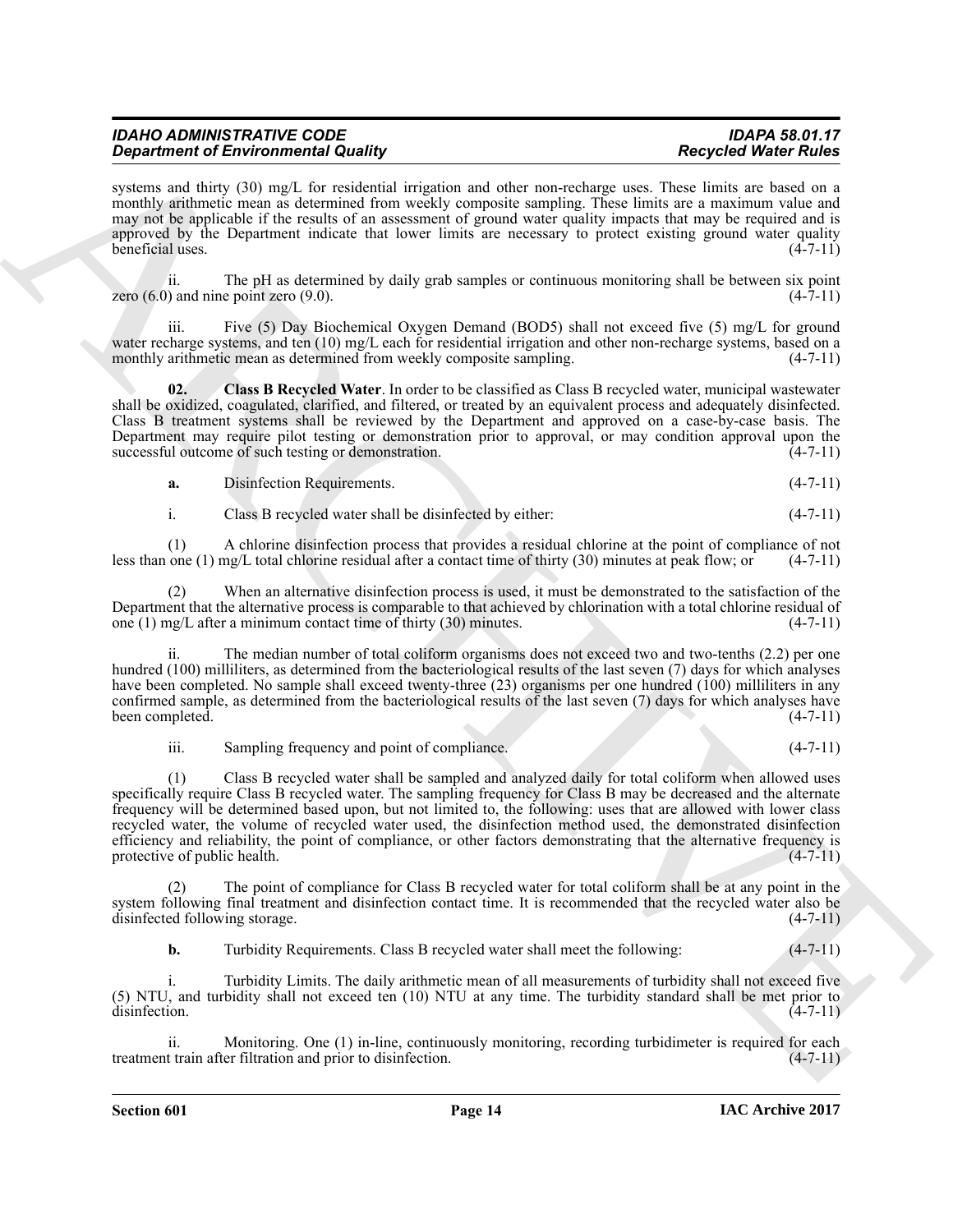| IDAHO ADMINISTRATIVE CODE                  | <b>IDAPA 58.01.17</b>       |
|--------------------------------------------|-----------------------------|
| <b>Department of Environmental Quality</b> | <b>Recycled Water Rules</b> |

**03. Class C Recycled Water**. In order to be classified as Class C recycled water, municipal wastewater shall be oxidized and adequately disinfected. (4-7-11)

<span id="page-14-2"></span>**a.** Disinfection Requirements. (4-7-11)

i. The median number of total coliform organisms does not exceed twenty-three (23) per one hundred (100) milliliters, as determined from the bacteriological results of the last five (5) days for which analyses have been completed. No sample shall exceed two hundred thirty (230) per one hundred (100) milliliters in any confirmed  $\text{sample.}$  (4-7-11)

ii. Sampling frequency and point of compliance. (4-7-11)

**Department of Environmental Quality . Recycled Water Follow**<br> **ARCHIVES** the CRIVING UNIT CONTINUES IN the Case of the Case of the Case of the Case of the Case of the CRIVING UNIT CONTINUES (49)<br> **ARCHIVES THE CONTINUE** (1) Class C recycled water shall be sampled and analyzed weekly for total coliform when allowed uses specifically require Class C recycled water. The sampling frequency for Class C may be decreased and the alternate frequency will be determined based upon, but not limited to, the following: uses that are allowed with lower class recycled water, the volume of recycled water used, the disinfection method used, the demonstrated disinfection efficiency and reliability, the point of compliance, or other factors demonstrating that the alternative frequency is protective of public health. (4-7-11) (4-7-11)

The point of compliance for Class C recycled water for total coliform shall be at any point in the final treatment and disinfection contact time. (4-7-11) system following final treatment and disinfection contact time.

**04. Class D Recycled Water**. In order to be classified as Class D recycled water, municipal wastewater shall be oxidized and adequately disinfected. (4-7-11)

<span id="page-14-3"></span>**a.** Disinfection Requirements. (4-7-11)

i. The median number of total coliform organisms does not exceed two hundred thirty (230) per one hundred (100) milliliters, as determined from the bacteriological results of the last three (3) days for which analyses have been completed. No sample shall exceed two thousand three hundred (2300) organisms per one hundred (100) milliliters in any confirmed sample. (4-7-11) milliliters in any confirmed sample.

ii. Sampling frequency and point of compliance. (4-7-11)

(1) Class D recycled water shall be sampled and analyzed monthly for total coliform when allowed uses specifically require Class D recycled water. The sampling frequency for Class D may be decreased and the alternate frequency will be determined based upon, but not limited to, the following: uses that are allowed with lower class recycled water, the volume of recycled water used, the disinfection method used, the demonstrated disinfection efficiency and reliability, the point of compliance, or other factors demonstrating that the alternative frequency is protective of public health. (4-7-11) protective of public health.

The point of compliance for Class D recycled water for total coliform shall be at any point in the system following final treatment and disinfection contact time. (4-7-11)

**05. Class E Recycled Water**. In order to be classified as Class E recycled water, municipal wastewater shall meet at least primary effluent quality. (4-7-11)

<span id="page-14-4"></span>**a.** Class E recycled water has no disinfection requirements or applicable coliform standard. (4-7-11)

**b.** Sampling frequency for total coliform. In general no sampling and analysis are required for Class E recycled water. In cases where sampling and analysis are required (e.g. buffer distance change reduction) the sampling frequency for total coliform will be established consistent with these rules in order to adequately protect human health and the environment. (4-7-11)

# <span id="page-14-1"></span><span id="page-14-0"></span>**602. MUNICIPAL RECYCLED WATER: CLASSIFICATION AND USES TABLES.**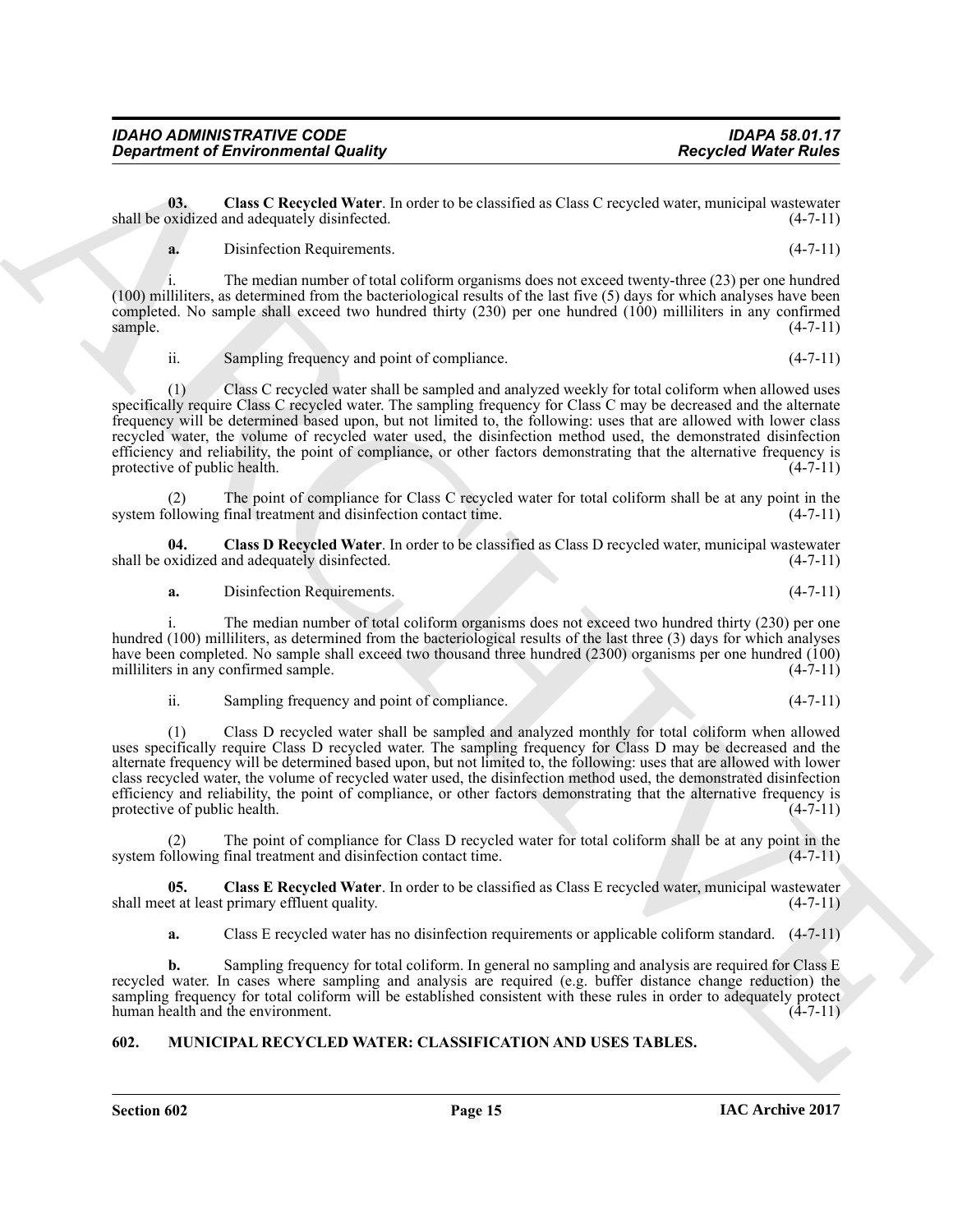<span id="page-15-0"></span>

|                                           |                                                                                   |                                                                                                                             | <b>TABLE 1 - CLASSIFICATION TABLE</b>                                                                                                  |                                     |                             |                                      |                |  |
|-------------------------------------------|-----------------------------------------------------------------------------------|-----------------------------------------------------------------------------------------------------------------------------|----------------------------------------------------------------------------------------------------------------------------------------|-------------------------------------|-----------------------------|--------------------------------------|----------------|--|
| <b>Classification</b>                     |                                                                                   | <b>Class A</b>                                                                                                              | <b>Class B</b>                                                                                                                         | <b>Class C</b>                      | <b>Class D</b>              |                                      | <b>Class E</b> |  |
|                                           | Oxidized                                                                          | Yes                                                                                                                         | Yes                                                                                                                                    | Yes                                 |                             | Yes                                  | No             |  |
|                                           | Clarified                                                                         | Yes                                                                                                                         | Yes                                                                                                                                    | No                                  |                             | No                                   | <b>No</b>      |  |
|                                           | Filtered                                                                          | Yes                                                                                                                         | Yes                                                                                                                                    | No                                  |                             | No.                                  | No             |  |
|                                           | <b>Disinfected</b>                                                                | Yes                                                                                                                         | Yes                                                                                                                                    | Yes                                 |                             | Yes                                  | No             |  |
| Total coliform                            | Median results<br>for last x-days<br>for which<br>analysis have<br>been completed | 2.2<br>7-day median                                                                                                         | 2.2<br>7-day median                                                                                                                    | 23<br>5-day median                  |                             | 230<br>3-day median                  | No limit       |  |
| (organisms/<br>100 milliliters)           | Maximum in any<br>sample                                                          | 23                                                                                                                          | 23                                                                                                                                     | 230                                 |                             | 2300                                 | No limit       |  |
|                                           | Monitoring<br>frequency                                                           | Daily, or as<br>determined.                                                                                                 | Daily or as<br>determined.                                                                                                             | Once weekly<br>or as<br>determined. |                             | Once monthly<br>or as<br>determined. |                |  |
| Disinfection requirements<br>contact time |                                                                                   | Contact time of<br>450 mg-min L<br>with 90 min of<br>modal time<br>Or<br>disinfection to 5-<br>log inactivation of<br>virus | Total chlorine not<br>less than 1mg/L<br>after 30 min<br>contact time at<br>peak flow<br>Or<br>alternate process<br>comparable to this |                                     |                             |                                      |                |  |
|                                           |                                                                                   |                                                                                                                             |                                                                                                                                        |                                     |                             |                                      | $(4-7-11)$     |  |
|                                           |                                                                                   |                                                                                                                             | <b>TABLE 2 - CLASS A AND CLASS B ADDITIONAL REQUIREMENTS</b>                                                                           |                                     |                             |                                      |                |  |
|                                           |                                                                                   | <b>Classification</b>                                                                                                       | <b>Class A</b>                                                                                                                         |                                     |                             | <b>Class B</b>                       |                |  |
|                                           | 24-hr - mean,<br>Not to exceed                                                    |                                                                                                                             | Granular or cloth media - 2<br>Membrane filter - 0.2                                                                                   |                                     | Granular or cloth media - 5 |                                      |                |  |
|                                           | Turbidity (NTU)   Maximum, in any sample                                          |                                                                                                                             | Granular or cloth media - 5<br>Membrane filter - 0.5                                                                                   |                                     |                             | Granular or cloth media - 10         |                |  |
|                                           | Monitoring frequency                                                              |                                                                                                                             | Continuous                                                                                                                             |                                     |                             | Continuous                           |                |  |

| TABLE 2 - CLASS A AND CLASS B ADDITIONAL REQUIREMENTS     |                                          |                                                      |                              |  |  |  |  |  |
|-----------------------------------------------------------|------------------------------------------|------------------------------------------------------|------------------------------|--|--|--|--|--|
| <b>Class B</b><br><b>Classification</b><br><b>Class A</b> |                                          |                                                      |                              |  |  |  |  |  |
|                                                           | 24-hr - mean,<br>Not to exceed           | Granular or cloth media - 2<br>Membrane filter - 0.2 | Granular or cloth media - 5  |  |  |  |  |  |
|                                                           | Turbidity (NTU)   Maximum, in any sample | Granular or cloth media - 5<br>Membrane filter - 0.5 | Granular or cloth media - 10 |  |  |  |  |  |
|                                                           | Monitoring frequency                     | Continuous                                           | Continuous                   |  |  |  |  |  |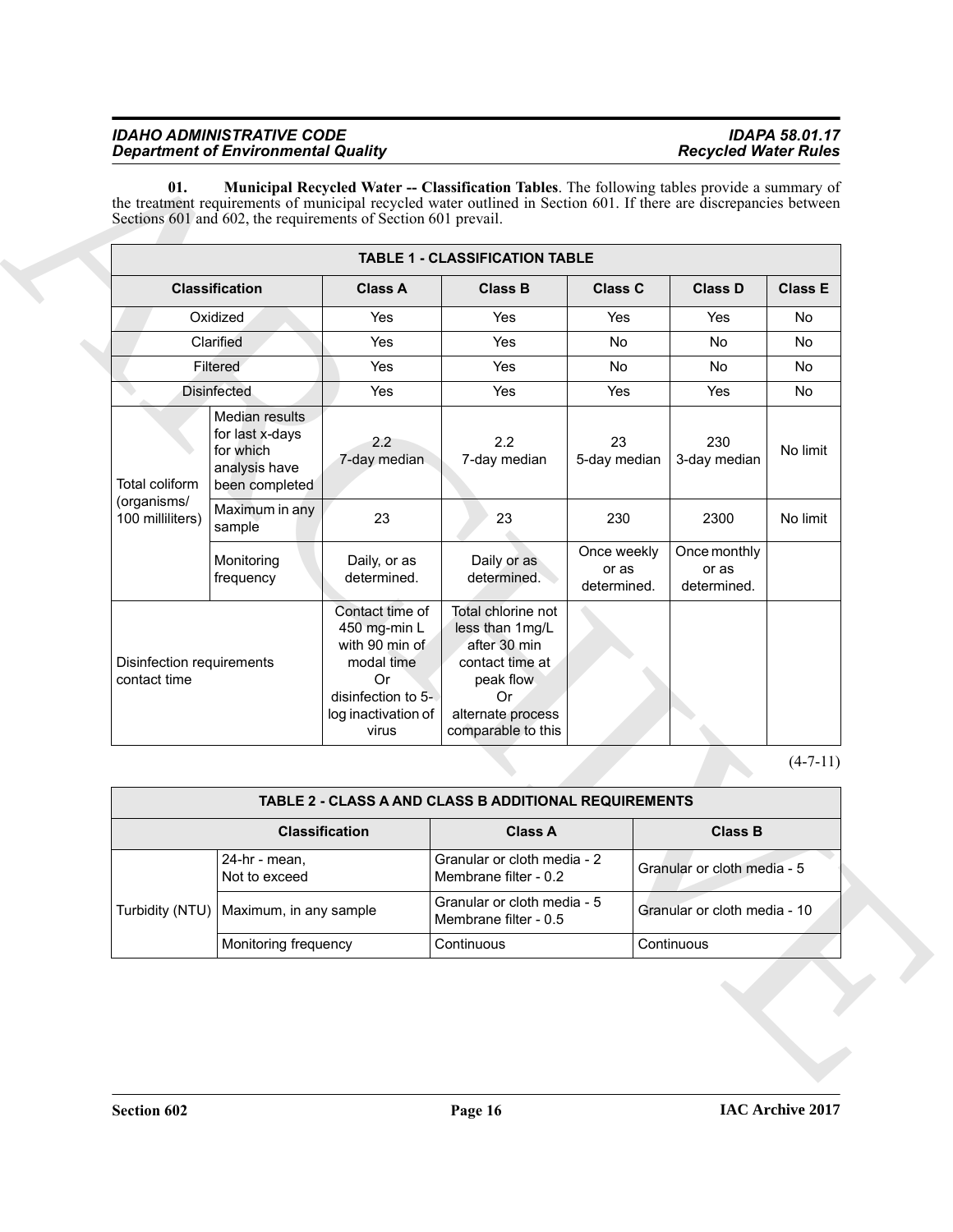<span id="page-16-0"></span>

|                                                                                         | TABLE 2 - CLASS A AND CLASS B ADDITIONAL REQUIREMENTS                                    |                                                                    |  |  |  |  |  |  |
|-----------------------------------------------------------------------------------------|------------------------------------------------------------------------------------------|--------------------------------------------------------------------|--|--|--|--|--|--|
| <b>Classification</b>                                                                   | <b>Class A</b>                                                                           | <b>Class B</b>                                                     |  |  |  |  |  |  |
|                                                                                         | Ground water recharge - 10<br>Residential irrigation and other<br>non-recharge uses - 30 |                                                                    |  |  |  |  |  |  |
| Maximum Total nitrogen (mg/L)                                                           | or                                                                                       |                                                                    |  |  |  |  |  |  |
|                                                                                         | As required based on an<br>analysis of ground water<br>impacts                           | May be required based on an<br>analysis of ground water<br>impacts |  |  |  |  |  |  |
| $BOD5$ (mg/L)<br>Monthly aritmetic mean, from weekly composite<br>samples not to exceed | Ground water recharge - 5<br>Residential irrigation and other<br>non-recharge uses - 10  |                                                                    |  |  |  |  |  |  |
| pH<br>Daily grab samples or continuous monitoring                                       | Between 6.0 and 9.0                                                                      |                                                                    |  |  |  |  |  |  |

| <b>Classification</b>                                                                                                                                                                                                                                                        |                                                                                          | <b>Class A</b> |                | <b>Class B</b>                                                     |                |  |
|------------------------------------------------------------------------------------------------------------------------------------------------------------------------------------------------------------------------------------------------------------------------------|------------------------------------------------------------------------------------------|----------------|----------------|--------------------------------------------------------------------|----------------|--|
|                                                                                                                                                                                                                                                                              | Ground water recharge - 10<br>Residential irrigation and other<br>non-recharge uses - 30 |                |                |                                                                    |                |  |
| Maximum Total nitrogen (mg/L)                                                                                                                                                                                                                                                | or                                                                                       |                |                |                                                                    |                |  |
|                                                                                                                                                                                                                                                                              | As required based on an<br>analysis of ground water<br>impacts                           |                |                | May be required based on an<br>analysis of ground water<br>impacts |                |  |
| BOD5 (mg/L)                                                                                                                                                                                                                                                                  | Ground water recharge - 5                                                                |                |                |                                                                    |                |  |
| Monthly aritmetic mean, from weekly composite<br>samples not to exceed                                                                                                                                                                                                       | Residential irrigation and other<br>non-recharge uses - 10                               |                |                |                                                                    |                |  |
| pH                                                                                                                                                                                                                                                                           | Between 6.0 and 9.0                                                                      |                |                |                                                                    |                |  |
| Daily grab samples or continuous monitoring                                                                                                                                                                                                                                  |                                                                                          |                |                |                                                                    |                |  |
| Municipal Recycled Water - Uses. The following table provides a summary of municipal recycled<br>02.<br>water uses for which a specific classification is required. Other uses not listed here may be considered on a case-by-<br>case basis and approved by the Department. | <b>TABLE 3 - RECYCLED WATER USES</b>                                                     |                |                |                                                                    | $(4-7-11)$     |  |
| <b>Recycled Water Uses</b>                                                                                                                                                                                                                                                   | <b>Class A</b>                                                                           | <b>Class B</b> | <b>Class C</b> | <b>Class D</b>                                                     | <b>Class E</b> |  |
| Uses relating to Irrigation and buffers                                                                                                                                                                                                                                      |                                                                                          |                |                |                                                                    |                |  |
| <b>Buffers required</b>                                                                                                                                                                                                                                                      | No                                                                                       | Yes            | Yes            | Yes                                                                | Yes            |  |
| Fodder, fiber crops                                                                                                                                                                                                                                                          | Yes                                                                                      | Yes            | Yes            | Yes                                                                | Yes            |  |
| Commercial timber, firewood                                                                                                                                                                                                                                                  | Yes                                                                                      | Yes            | Yes            | Yes                                                                | Yes            |  |
| Processed food crops or "food crops that must<br>undergo commercial pathogen-destroying<br>processing before being consumed by humans"                                                                                                                                       | Yes                                                                                      | Yes            | Yes            | Yes                                                                | No.            |  |
| Ornamental nursery stock, or Christmas trees                                                                                                                                                                                                                                 | Yes                                                                                      | Yes            | Yes            | Yes                                                                | No             |  |
| Sod and seed crops not intended for human<br>ingestion                                                                                                                                                                                                                       | Yes                                                                                      | Yes            | Yes            | Yes                                                                | No             |  |
| Pasture for animals not producing milk for human<br>consumption                                                                                                                                                                                                              | Yes                                                                                      | Yes            | Yes            | Yes                                                                | No             |  |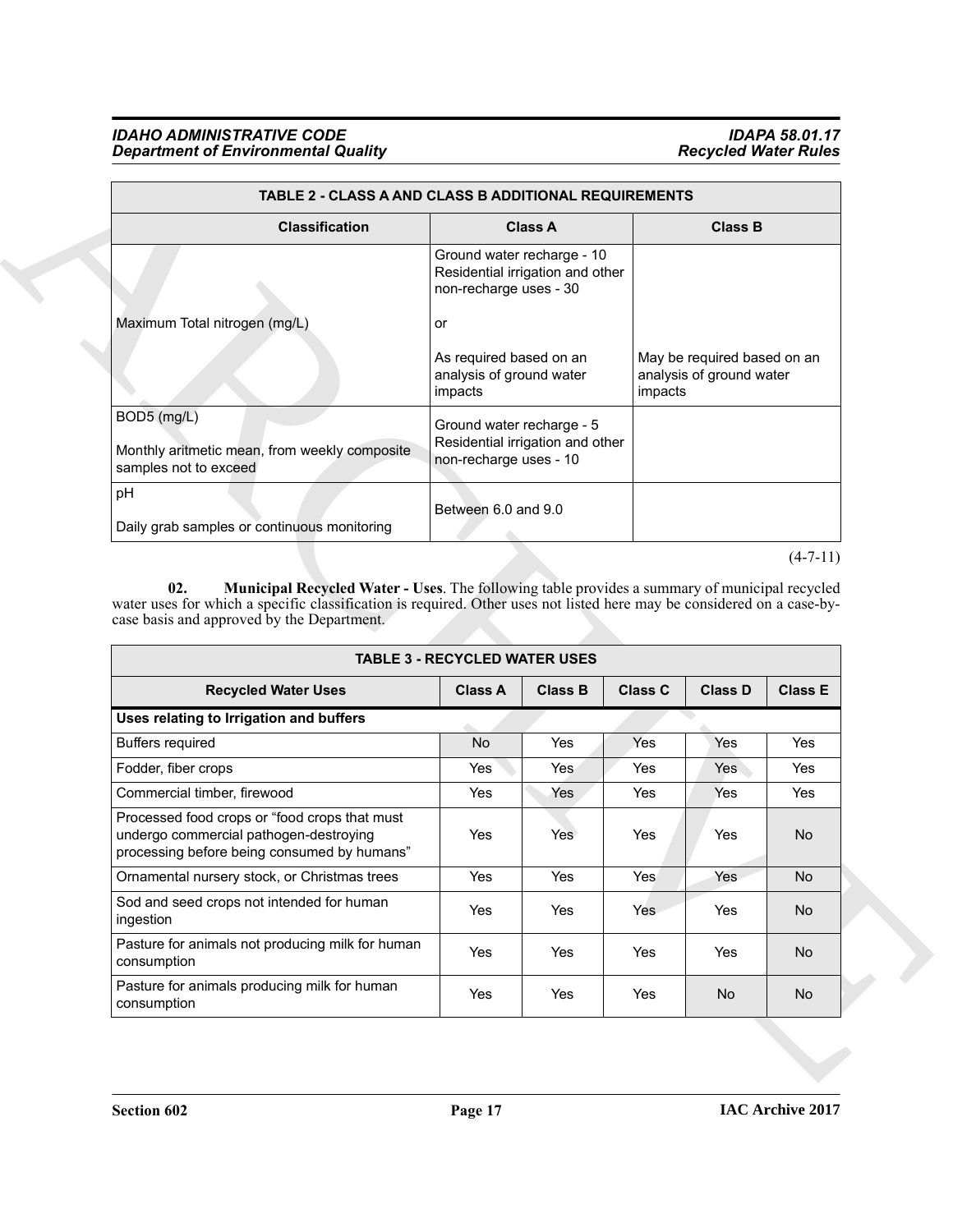| <b>Recycled Water Uses</b>                                                                                                                                                                                                 | <b>Class A</b> | <b>Class B</b> | <b>Class C</b> | <b>Class D</b> | <b>Class E</b> |
|----------------------------------------------------------------------------------------------------------------------------------------------------------------------------------------------------------------------------|----------------|----------------|----------------|----------------|----------------|
| Orchards and vineyards irrigation during the fruiting<br>season, if no fruit harvested for raw use comes in<br>contact with the irrigation water or ground, or will<br>only contact the unedible portion of raw food crops | Yes            | Yes            | Yes            | No             | No             |
| Highway medians and roadside vegetation irrigation<br>on sides                                                                                                                                                             | Yes            | Yes            | Yes            | No             | No             |
| Cemetery irrigation                                                                                                                                                                                                        | Yes            | Yes            | Yes            | <b>No</b>      | <b>No</b>      |
| Parks, playgrounds, and school yards during<br>periods of non-use                                                                                                                                                          | Yes            | Yes            | No.            | No.            | No.            |
| Parks, playgrounds, and school yards during<br>periods of use                                                                                                                                                              | Yes            | No             | No             | No.            | No.            |
| Golf courses                                                                                                                                                                                                               | Yes            | Yes            | No             | <b>No</b>      | <b>No</b>      |
| Food crops, including all edible food crops                                                                                                                                                                                | Yes:           | Yes            | No.            | No.            | No.            |
| Residential landscape                                                                                                                                                                                                      | Yes            | No             | No             | No             | No             |
| Uses at Industrial, Commercial, or Construction Sites                                                                                                                                                                      |                |                |                |                |                |
| Dust suppression at construction sites and control<br>on roads and streets                                                                                                                                                 | Yes            | Yes            | Yes            | No             | No             |
| Toilet flushing at industrial and commercial sites,<br>when only trained maintenance personnel have<br>access to plumbing for repairs                                                                                      | <b>Yes</b>     | Yes            | Yes            | No             | No             |
| Nonstructural fire fighting                                                                                                                                                                                                | Yes            | Yes            | Yes            | <b>No</b>      | <b>No</b>      |
| Cleaning roads, sidewalks and outdoor work areas                                                                                                                                                                           | Yes            | Yes            | Yes            | No.            | No.            |
| Backfill consolidation around non-potable piping                                                                                                                                                                           | Yes            | Yes            | Yes            | No             | No             |
| Soil compaction                                                                                                                                                                                                            | <b>Yes</b>     | Yes            | Yes            | No             | No             |
| Commercial campus irrigation                                                                                                                                                                                               | Yes            | Yes            | No             | No.            | No.            |
| Fire suppression                                                                                                                                                                                                           | Yes            | Yes            | No             | No.            | No             |
| Snowmaking for winter parks, resorts                                                                                                                                                                                       | Yes            | No.            | No             | No.            | No             |
| <b>Commercial laundries</b>                                                                                                                                                                                                | Yes            | <b>No</b>      | No             | <b>No</b>      | <b>No</b>      |
| <b>Ground Water Recharge</b>                                                                                                                                                                                               |                |                |                |                |                |
| Ground water recharge through surface spreading,<br>seepage ponds or other unlined surface water<br>features, such as landscape impoundments                                                                               | Yes            | No             | No             | No             | No             |
| <b>Subsurface Distribution</b>                                                                                                                                                                                             |                |                |                |                |                |
| Subsurface distribution.                                                                                                                                                                                                   | Yes            | Yes            | Yes            | Yes            | No             |

# <span id="page-17-1"></span><span id="page-17-0"></span>**603. MUNICIPAL RECYCLED WATER: ACCESS, EXPOSURE AND SIGNAGE.**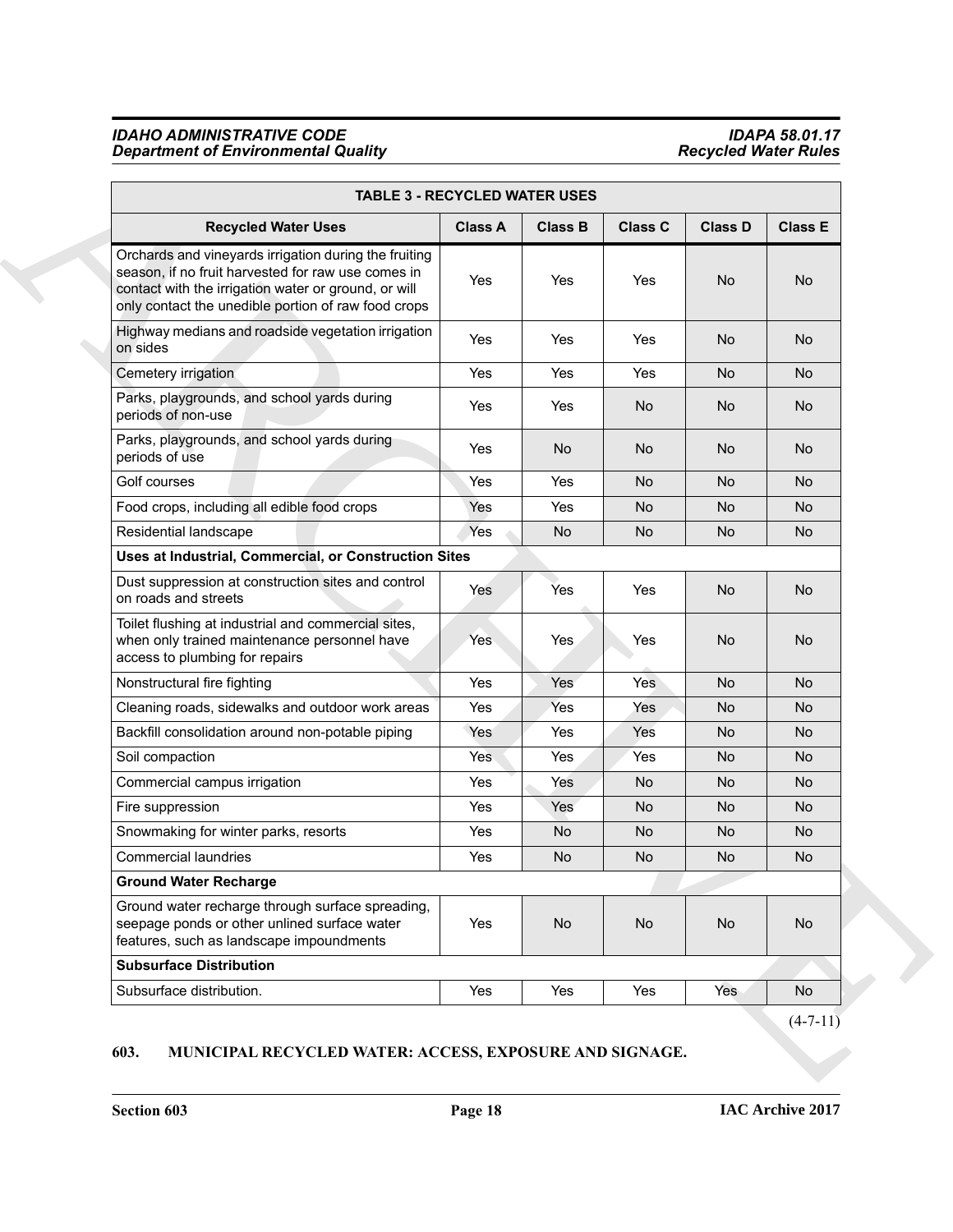| <b>IDAHO ADMINISTRATIVE CODE</b>           | <b>IDAPA 58.01.17</b>       |
|--------------------------------------------|-----------------------------|
| <b>Department of Environmental Quality</b> | <b>Recycled Water Rules</b> |

**01. Class A Recycled Water**. When using Class A recycled water the public and personnel at the area of use must be notified that the water is recycled water and is not safe for drinking or human contact. Signs shall be posted and must state "Caution: Recycled Water - Do Not Drink", or equivalent signage both in English and Spanish.  $(4 - 7 - 11)$ 

<span id="page-18-0"></span>**a.** Class A distribution system identification and signage. (4-7-11)

**Department of Energy in the state of the state of the Assembly state**  $\frac{R}{dt}$  **and**  $\frac{R}{dt}$  **and**  $\frac{R}{dt}$  **and**  $\frac{R}{dt}$  **and**  $\frac{R}{dt}$  **and**  $\frac{R}{dt}$  **and**  $\frac{R}{dt}$  **and**  $\frac{R}{dt}$  **and**  $\frac{R}{dt}$  **and**  $\frac{R}{dt}$  **and**  $\frac{R}{dt}$  **a** i. General. All new buried pipe conveying Class A Recycled Water, including service lines, valves, and other appurtenances, shall be colored purple, and the precise color used, e.g., Pantone 512, 522 or equivalent, shall be consistently used throughout the system. The precise color proposed for use shall be identified in the plans and specifications and reviewed by the Department during plan and specification review to ensure the pipes may be adequately identifiable and distinguishable. If fading or discoloration of the purple pipe is experienced during construction, identification tape or locating wire along the pipe is required. Label piping every ten (10) feet "Caution: Recycled Water - Do Not Drink" or equivalent signage in both Spanish and English. (4-7-11)

ii. Identification Tape. If identification tape is installed along with the purple pipe, it shall be prepared with white or black printing on a purple color field as approved by the Department, having the words, "Caution: Recycled Water - Do Not Drink" or equivalent signage in both Spanish and English. The overall width of the tape shall be at least three (3) inches. Identification tape shall be installed eighteen (18) inches above the transmission pipe longitudinally, shall be centered over the pipe, and shall run continuously along the length of t longitudinally, shall be centered over the pipe, and shall run continuously along the length of the pipe.

iii. Valve Boxes and Other Surface Identification. All valves shall have locking valve covers that are non-interchangeable with potable water valve covers, and shall have an inscription cast on the top surface stating "Recycled Water." All above ground pipes and pumps shall be consistently color coded (purple) and marked to differentiate Class A recycled water facilities from potable water facilities. (4-7-11)

**b.** Class A recycled water pumping facilities identification and signage. (4-7-11)

i. Marking. All exposed and above ground piping, risers, fittings, pumps, valves, etc., shall be painted purple color (Pantone 512, 522 or other equivalent product acceptable to the Department). In addition, all piping shall be identified using an accepted means of labeling reading "Caution: Recycled Water - Do Not Drink" or equivalent signage in both Spanish and English lettering. In a fenced pump station area, signs shall be posted on the fence on all  $sides.$  (4-7-11)

ii. Warning Labels. Warning labels shall be installed on designated facilities such as, but not limited to, controller panels and washdown or blow-off hydrants on water trucks, hose bibs, and temporary construction services. The labels shall read, "Caution: Recycled Water - Do Not Drink" or equivalent signage, in both Spanish and English. (4-7-11)

**c.** Class A Lagoon Identification and Signage. Where Class A recycled water is stored or impounded, or used for irrigation in public areas, warning signs shall be installed and contain, at a minimum, one (1) inch purple letters (Pantone 512, 522 or other equivalent product acceptable to the Department) on a white or other high contrast background notifying the public that the water is unsafe to drink. Signs may also have a purple background with white or other high contrast lettering. Warning signs and labels shall read, "Caution: Recycled Water - Do Not Drink" or equivalent signage in both Spanish and English. (4-7-11)

**d.** Class A Additional Access Requirements. Drinking fountains, picnic tables, food establishments, and other public eating facilities shall be placed out of any spray irrigation area in which Class A recycled water is used, or shall be otherwise protected from contact with the Class A recycled water. Exterior drinking fountains, picnic tables, food establishments, and other public eating facilities shall be shown and called out on the construction plans. If no exterior drinking fountains, picnic tables, food establishments, or other public eating facilities are present in the design area, then it shall be specifically stated on the plans that none are to exist. (4-7-11)

<span id="page-18-1"></span>**02. Class B Recycled Water**. When using Class B recycled water, the public and personnel at the use area must be notified that the water used is recycled water and is not safe for drinking or human contact. Signs must be posted and the signs must state that recycled water is used and is not safe for drinking or human contact. Signs shall be posted and must state "Caution: Recycled Water - Do Not Drink", or equivalent signage both in English and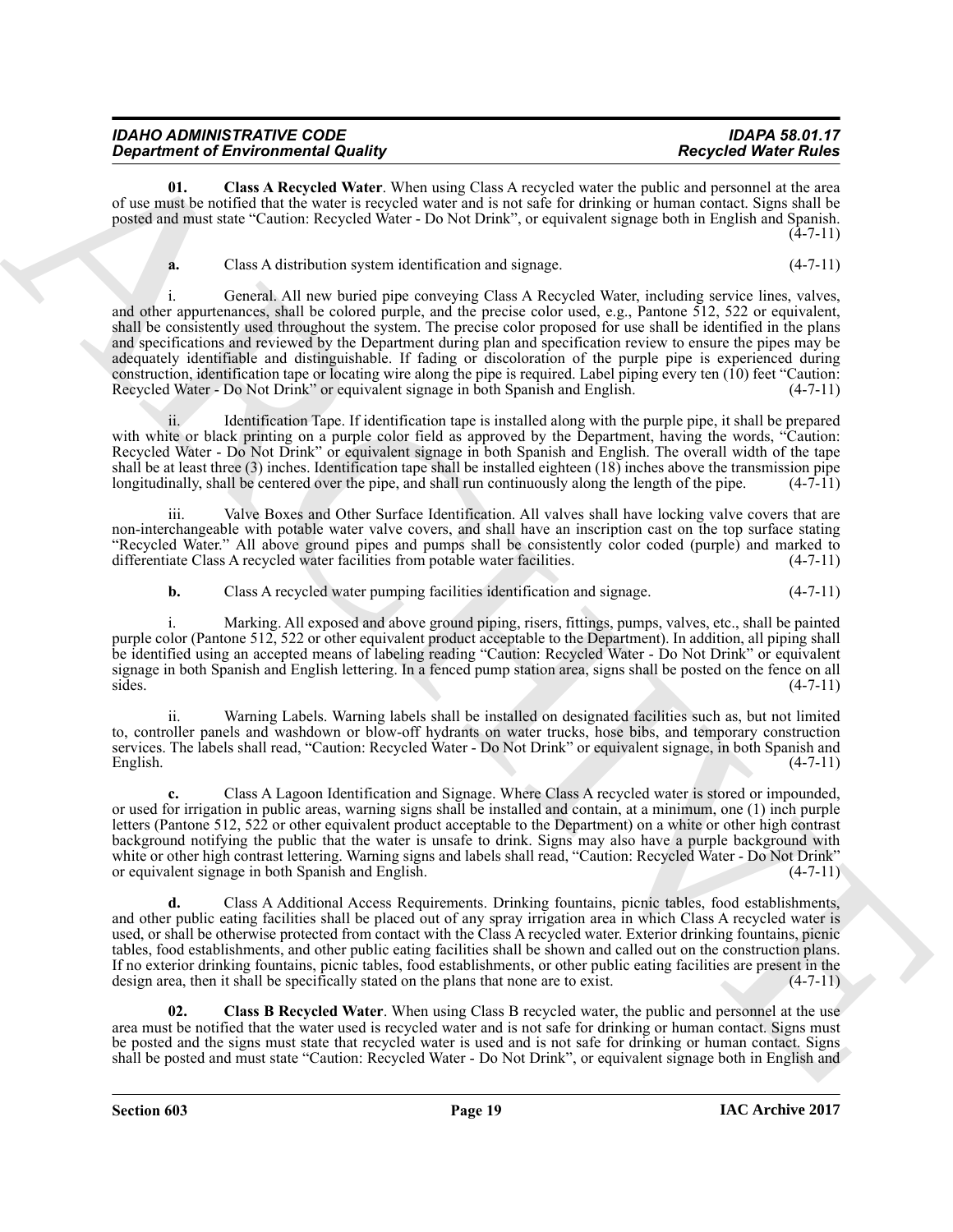<span id="page-19-3"></span><span id="page-19-2"></span>

| <b>IDAHO ADMINISTRATIVE CODE</b>           |  |
|--------------------------------------------|--|
| <b>Department of Environmental Quality</b> |  |

#### <span id="page-19-8"></span><span id="page-19-7"></span><span id="page-19-6"></span><span id="page-19-4"></span><span id="page-19-0"></span>**604. REUSE FACILITIES: BUFFER DISTANCES.**

| Spanish.<br>03.<br>signage both in English and Spanish.<br>04.<br>use area must be notified that the water used is recycled water and is not safe for drinking. For the public, signs must | $(4-7-11)$<br>Class C Recycled Water. When using Class C recycled water for irrigation, the personnel at the<br>use area must be notified that the water used is recycled water and is not safe for drinking. For the public, signs must<br>be posted around the perimeter of the irrigation site stating that recycled water is used and is not safe for drinking or<br>human contact. Signs shall be posted and must state "Warning: Recycled Water - Do Not Enter", or equivalent<br>$(4-7-11)$<br>Class D Recycled Water. When using Class D recycled water for irrigation, the personnel at the |
|--------------------------------------------------------------------------------------------------------------------------------------------------------------------------------------------|------------------------------------------------------------------------------------------------------------------------------------------------------------------------------------------------------------------------------------------------------------------------------------------------------------------------------------------------------------------------------------------------------------------------------------------------------------------------------------------------------------------------------------------------------------------------------------------------------|
|                                                                                                                                                                                            |                                                                                                                                                                                                                                                                                                                                                                                                                                                                                                                                                                                                      |
|                                                                                                                                                                                            |                                                                                                                                                                                                                                                                                                                                                                                                                                                                                                                                                                                                      |
| signage both in English and Spanish.                                                                                                                                                       | be posted around the perimeter of the irrigation site stating that recycled water is used and is not safe for drinking or<br>human contact. Signs shall be posted and must state "Warning: Recycled Water - Do Not Enter", or equivalent<br>$(4-7-11)$                                                                                                                                                                                                                                                                                                                                               |
| 05.<br>Not Enter", or equivalent signage both in English and Spanish.                                                                                                                      | Class E Undisinfected Recycled Water. When using Class E undisinfected recycled water for<br>irrigation, public access to the irrigation site shall be prevented using a physical barrier or other measure approved by<br>the Department. Signs shall be posted around the perimeter of the irrigation site stating that recycled water is used<br>and is not safe for drinking or human contact. Signs shall be posted and must state "Warning: Recycled Water - Do<br>$(4-7-11)$                                                                                                                   |
| REUSE FACILITIES: BUFFER DISTANCES.<br>604.                                                                                                                                                |                                                                                                                                                                                                                                                                                                                                                                                                                                                                                                                                                                                                      |
| 01.                                                                                                                                                                                        | Buffer Distance Considerations. Buffer distances shall be established for the following purposes:<br>$(4-7-11)$                                                                                                                                                                                                                                                                                                                                                                                                                                                                                      |
| a.<br>facilities;                                                                                                                                                                          | Protect public health by limiting exposure to recycled water and conditions associated with reuse<br>$(4-7-11)$                                                                                                                                                                                                                                                                                                                                                                                                                                                                                      |
| b.                                                                                                                                                                                         | Protect waters of the state, including surface water, ground water and drinking water supplies; and<br>$(4-7-11)$                                                                                                                                                                                                                                                                                                                                                                                                                                                                                    |
| c.<br>reuse facilities.                                                                                                                                                                    | Help ensure that the use of recycled water is restricted to within the physical boundaries of the<br>$(4-7-11)$                                                                                                                                                                                                                                                                                                                                                                                                                                                                                      |
| 02.<br>Department will consider the following:                                                                                                                                             | Determining Buffer Distances. In determining buffer distances for inclusion in a reuse permit the<br>$(4-7-11)$                                                                                                                                                                                                                                                                                                                                                                                                                                                                                      |
| Characterization of the recycled water;<br>a.                                                                                                                                              | $(4-7-11)$                                                                                                                                                                                                                                                                                                                                                                                                                                                                                                                                                                                           |
| The method of irrigation;<br>b.                                                                                                                                                            | $(4-7-11)$                                                                                                                                                                                                                                                                                                                                                                                                                                                                                                                                                                                           |
| The physical or vegetative barriers;<br>c.                                                                                                                                                 | $(4 - 7 - 11)$                                                                                                                                                                                                                                                                                                                                                                                                                                                                                                                                                                                       |
| d.<br>Microbial risk assessments;                                                                                                                                                          | $(4-7-11)$                                                                                                                                                                                                                                                                                                                                                                                                                                                                                                                                                                                           |
| Any applicable best management practices;<br>e.                                                                                                                                            | $(4-7-11)$                                                                                                                                                                                                                                                                                                                                                                                                                                                                                                                                                                                           |
| f.<br>Environmental conditions, such as wind speed and direction; and                                                                                                                      | $(4-7-11)$                                                                                                                                                                                                                                                                                                                                                                                                                                                                                                                                                                                           |
| g.                                                                                                                                                                                         | Any other information relevant to the purposes described in this section.<br>$(4-7-11)$                                                                                                                                                                                                                                                                                                                                                                                                                                                                                                              |
| 605.<br>plans and specifications.                                                                                                                                                          | <b>MUNICIPAL RECYCLED WATER: PRELIMINARY ENGINEERING REPORTS.</b><br>Preliminary engineering reports shall comply with these rules and applicable provisions of IDAPA 58.01.16<br>"Wastewater Rules." Preliminary engineering reports for new municipal recycled water systems or major upgrades to<br>municipal recycled water systems shall be submitted to the Department for review and approval prior to submittal of<br>$(4-7-11)$                                                                                                                                                             |

## <span id="page-19-5"></span><span id="page-19-1"></span>**605. MUNICIPAL RECYCLED WATER: PRELIMINARY ENGINEERING REPORTS.**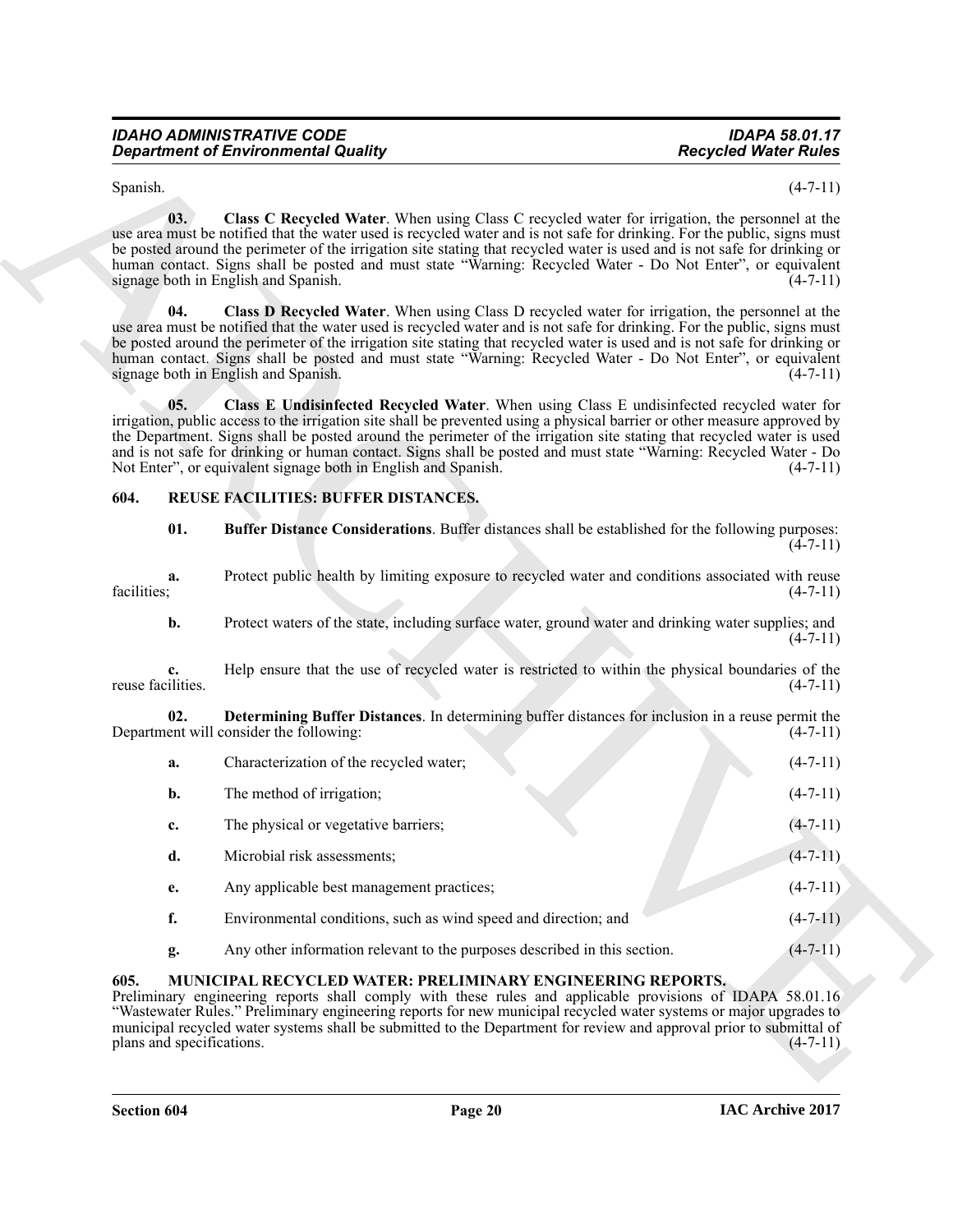| <b>IDAHO ADMINISTRATIVE CODE</b>           | <b>IDAPA 58.01.17</b>       |
|--------------------------------------------|-----------------------------|
| <b>Department of Environmental Quality</b> | <b>Recycled Water Rules</b> |

<span id="page-20-5"></span><span id="page-20-0"></span>**606. REUSE FACILITY: PLAN AND SPECIFICATION REVIEW.**

All plans and specifications for the construction of new reuse facilities or modification or expansion to same shall be submitted to and approved by the Director in accordance with Chapter 1, Title 39, Idaho Code, and IDAPA 58.01.16, "Wastewater Rules." (4-7-11)

#### <span id="page-20-2"></span><span id="page-20-1"></span>**607. MUNICIPAL RECYCLED WATER: DISTRIBUTION PIPELINES.**

<span id="page-20-4"></span>**01. Compliance with Wastewater Rules Required**. The design and construction of municipal recycled water distribution pipelines shall comply with applicable provisions of IDAPA 58.01.16, "Wastewater Rules," Section 430. The design and construction of municipal recycled water distribution pipelines shall also comply with applicable provisions of IDAPA 58.01.08, "Idaho Rules for Public Drinking Water Systems." Any person or agency that is planning to construct all or part of the distribution system must obtain a plan and specification approval<br>from the Department prior to beginning construction. (4-7-11) from the Department prior to beginning construction.

**a.** Recycled water mains shall be treated as non-potable mains when considering their separation from potable water. Recycled water mains shall be treated as potable water mains when considering their separation from sewers.  $(4-7-11)$ 

**b.** For a system that proposes to use an alternative to the distribution pipeline requirements in these rules, IDAPA 58.01.08, "Idaho Rules for Public Drinking Water Systems," or IDAPA 58.01.16, "Wastewater Rules," the design engineer shall submit data to the Department for review and approval demonstrating that the installation of an alternative will protect public health and environment. (4-7-11)

<span id="page-20-3"></span>**02. Additional Distribution System Requirements for Class A Recycled Water**. Class A distribution systems and the continued distribution systems of all of its customers shall have specific requirements including, but not limited to the following. (4-7-11)

**a.** Where Class A recycled water is to be provided by pressure pipeline, the following standards may be used as guidance: the current edition of "Recommended Standards for Wastewater Facilities - Great Lakes-Upper Mississippi River Board of State Sanitary Engineers," the "AWWA Manual M24" Chapter 4 for dual water systems, and the current edition of "Idaho Standards for Public Works Construction." (4-7-11)

**Constraint of Entropological Materials Constraints (a)**<br> **Constraint of Entropological Materials Constraint Constraint Constraint Constraint Constraint Constraint Constraint Constraint Constraint Constraint Constraint Co b.** Conversion of Existing Drinking Water or Irrigation Water Lines. Requirements for irrigation systems proposed for conversion from use of non-Class A recycled water to use with Class A recycled water will be considered on a case-by-case basis considering protection of public health and the environment. Existing water lines that are being converted to use with Class A recycled water or a combination of Class A recycled water and irrigation water shall be accurately located, pressure tested and leakage tested prior to conversion in coordination with the Department. AWWA Standard(s) for pressure and leakage testing of drinking water lines shall be utilized on the lines to be converted. The pipeline must be physically disconnected from any potable water lines and brought into compliance with applicable cross connection rules and requirements in IDAPA 58.01.08, "Idaho Rules for Public Drinking Water Systems," Section 543, and must meet minimum separation requirements set forth in these rules. If the existing lines meet approval of the water supplier and the Department based upon the requirements set forth in these rules, the lines shall be approved for Class A recycled water distribution. If regulatory compliance of the system (accurate location, pressure testing, and verification of no cross connections) cannot be verified with record drawings, testing, televising, or otherwise, the lines shall be uncovered, inspected, and identified or otherwise verified to the Department's satisfaction prior to use. All accessible portions of the system must be retrofitted to meet the requirements of these rules. After conversion of the water or irrigation line to a Class A recycled water line, the lines shall be marked as stated in Subsection 603.01.a.iii. of these rules. (4-7-11)

**c.** Blow-off Assemblies. If either an in-line type or end-of-line type blow-off or drain assembly is installed in the system, a plan for proposed discharge or runoff locations shall be submitted to the Department for review and approval. (4-7-11) (4-7-11)

**d.** Requirements for mixing Class A recycled water with other irrigation waters. Mixing Class A recycled water with other irrigation waters may be conducted in a pipe to pipe manner if both the other irrigation water source and the Class A source are protected by Department approved backflow devices. Class A recycled water may be mixed with other irrigation water in an unlined pond if the Class A recycled water is permitted for ground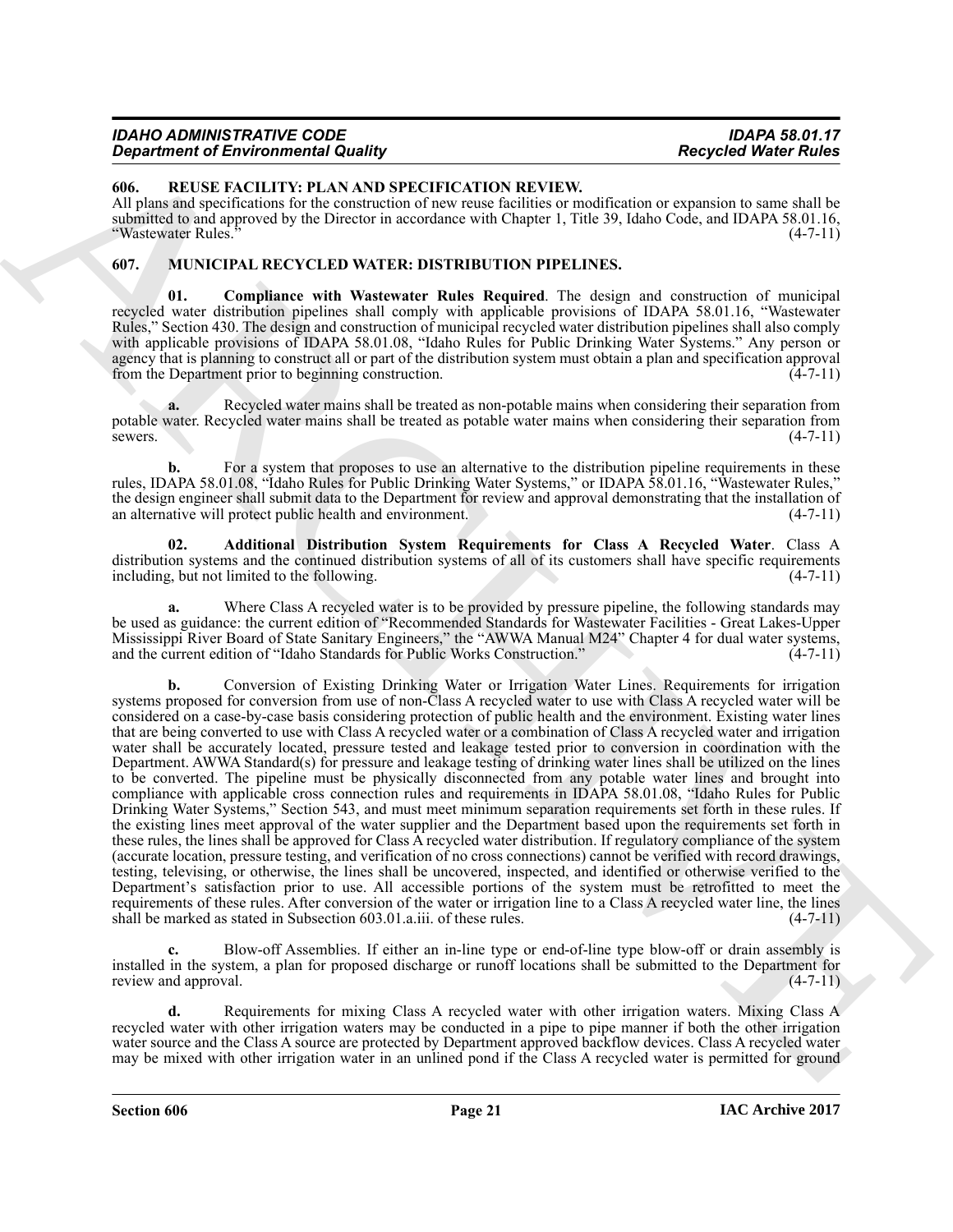| <b>IDAHO ADMINISTRATIVE CODE</b>           | <b>IDAPA 58.01.17</b>       |
|--------------------------------------------|-----------------------------|
| <b>Department of Environmental Quality</b> | <b>Recycled Water Rules</b> |

water recharge. Class A recycled water that is permitted for irrigation only and not ground water recharge may be mixed with other irrigation water only in a lined pond. Water from these mixed ponds may then be used for permitted  $\frac{1}{4}$ Class A uses. (4-7-11)

**Strainer of Environmental Roading Southern Principal Roading Southern Principal Roading Southern Control Control Control Control Control Control Control Control Control Control Control Control Control Control Control Con e.** Requirements for Class A recycled water distribution system operators. All operators of Class A recycled water distribution systems, including operators of distribution systems that utilize a combination of Class A recycled water and other irrigation waters, operators of the distribution system from the wastewater treatment plant to the point of compliance or point of use or point of sale, as applicable, and those operators that are employed by buyers of the Class A recycled water for subsequent use, including home occupants, shall be required to sign a utility user agreement provided by the utility providing the Class A recycled water that states that the user understands the origin of the effluent and the concept of agronomic rate for applying the Class A recycled water. Contracts for sale of Class A recycled water for subsequent use shall also include these requirements. Individual homeowners are allowed to operate or maintain Class A recycled water distribution systems. Providers of the Class A recycled water shall undertake a public education program within its service area to teach potential customers the benefits and responsibilities of using Class A recycled water. (4-7-11)

#### <span id="page-21-8"></span><span id="page-21-0"></span>**608. MUNICIPAL RECYCLED WATER: PUMPING STATIONS.**

**01. Pumping Station Requirements**. All municipal recycled wastewater pumping stations shall comply with applicable provisions of IDAPA 58.01.16 "Wastewater Rules", Sections 440.

#### <span id="page-21-10"></span><span id="page-21-9"></span>**02. Additional Pumping Station Requirements for Recycled Water**. (4-7-11)

**a.** Backflow Protection-Seal Water. Any potable water used as seal water for recycled water pump seals shall be protected from backflow with a Department approved backflow prevention device or air gap.  $(4\text{-}7\text{-}11)$ 

**b.** Backflow Protection-Potable and Recycled Water. In no case shall a direct connection be made between the potable and recycled water system. If it is necessary to put potable water into the recycled water distribution system, a Department approved reduced pressure principal device or air gap must be provided to protect the potable water system. (4-7-11)

**c.** Equipment and Facilities. Any equipment or facilities such as tanks, temporary piping or valves, and portable pumps that have been or may be used with recycled water shall not be used with potable water or sewage. Any equipment or facilities such as tanks, temporary piping or valves, and portable pumps that have been or may be used with sewage shall not be used with recycled water or potable water. (4-7-11) may be used with sewage shall not be used with recycled water or potable water.

#### <span id="page-21-5"></span><span id="page-21-1"></span>**609. MUNICIPAL RECYCLED WATER: LAGOONS.**

<span id="page-21-7"></span>**01. Requirements for Municipal Recycled Water Lagoons**. All new and existing lagoons for municipal recycled water shall comply with applicable provisions of IDAPA 58.01.16 "Wastewater Rules," Section 493. (4-7-11)

<span id="page-21-6"></span>**02. Class A Recycled Water Lagoons**. Surface water features, such as landscape impoundments used for Class A recycled water, that are not lined or sealed to prevent seepage may be approved provided the ground water quality standards for ground water protection are met.  $(4-7-11)$ 

#### <span id="page-21-3"></span><span id="page-21-2"></span>**610. MUNICIPAL RECYCLED WATER: CLASS A RECYCLED WATER FILTRATION.**

<span id="page-21-4"></span>**01.** Class A Filtration Technology Approval. The Department shall approve the following filter gies for use in compliance with these rules: (4-7-11) technologies for use in compliance with these rules:

**a.** Those approved and listed in the State of California Treatment Technology Report for Recycled Water, www.cdph.ca.gov/healthinfo/environhealth/water/pages/waterrecycling.aspx. (4-7-11)

**b.** The Department may consider for approval filtration technologies other than those listed in the report referenced in Subsection 610.01.a. upon submission of a written request accompanied by all necessary product information. Approval of these filtration technologies shall be in accordance with procedures provided in the State of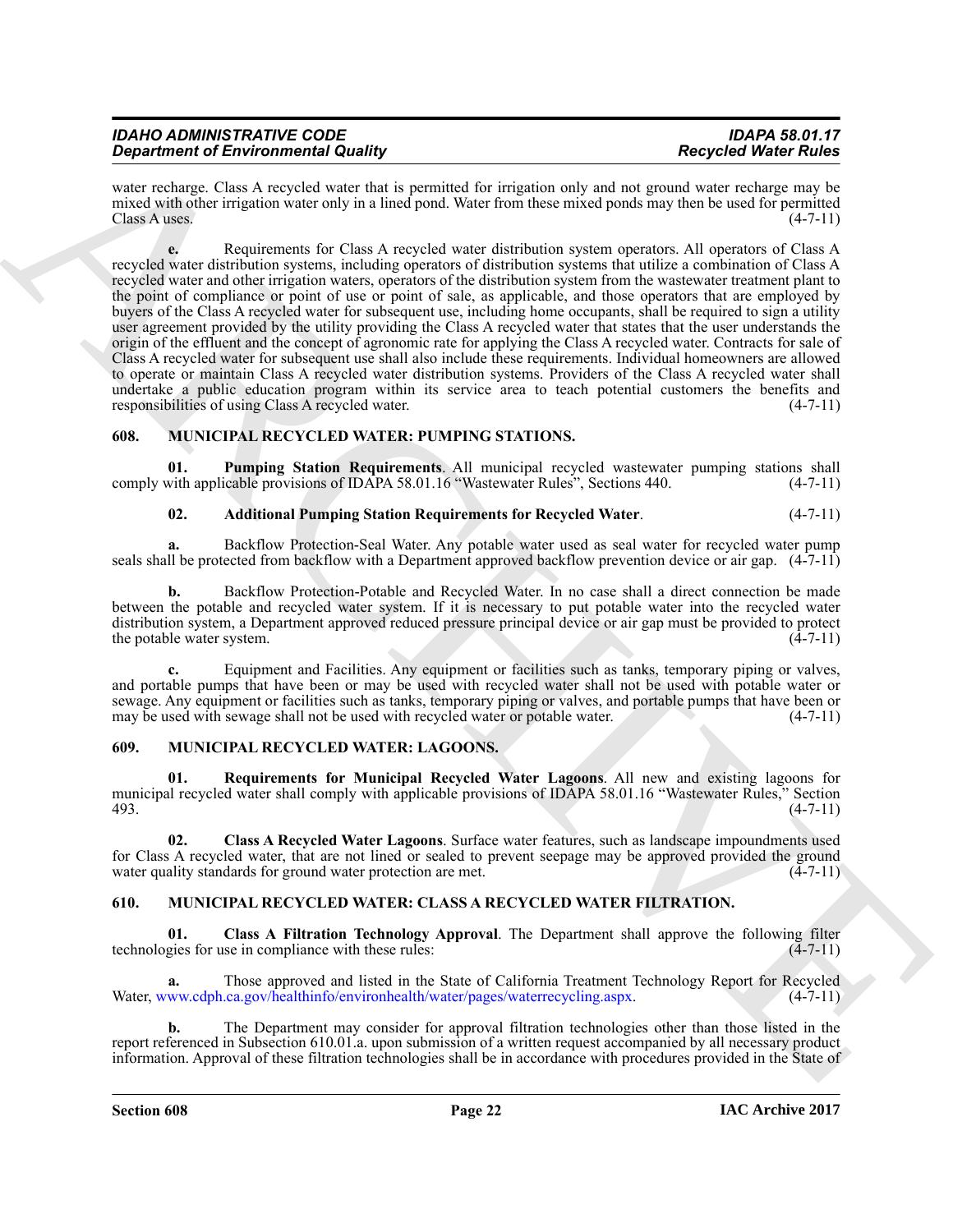| <b>IDAHO ADMINISTRATIVE CODE</b>           | <b>IDAPA 58.01.17</b>       |
|--------------------------------------------|-----------------------------|
| <b>Department of Environmental Quality</b> | <b>Recycled Water Rules</b> |

California Treatment Technology Report for Recycled Water. (4-7-11)

<span id="page-22-6"></span>**02. Filter to Waste Requirement**. The Department may require certain types of Class A recycled water filtration facilities to install and operate a filter to waste system that operates each time a filter starts up. Filter to waste systems shall automatically filter to waste until the effluent meets the required turbidity standard.  $(4-7-11)$ 

#### <span id="page-22-7"></span><span id="page-22-0"></span>**611. MUNICIPAL RECYCLED WATER: RELIABILITY AND REDUNDANCY.**

<span id="page-22-9"></span>**01. Reliability and Redundancy Requirements**. The reliability and redundancy for all wastewater systems shall comply with the requirements in IDAPA 58.01.16 "Wastewater Rules." (4-7-11)

<span id="page-22-8"></span>**02. Additional Reliability and Redundancy Requirements.** Following are additional reliability and ncy requirements for Class A recycled water: (4-7-11) redundancy requirements for Class A recycled water:

**a.** Class A treatment systems shall have treatment capabilities able to treat peak day flow for the season in which Class A recycled water is being produced. (4-7-11)

**b.** Class A treatment systems shall also provide for one (1) of the following alternative back-up systems:  $(4-7-11)$ 

i. Another permitted disposal option; or (4-7-11)

ii. Diversion to adequate lined storage capable of storing Class A recycled water during a malfunction or emergency.

**c.** An alternative back-up system must be automatically activated if turbidity exceeds or chlorine residual drops below the instantaneous required value for more than five (5) minutes, or if the alternative filtration/ disinfection system is not achieving its required 5-log removal/inactivation of virus for more than five (5) minutes. The maximum number of times a facility could exceed on this basis is twice in one (1) week, both of which times are required to be immediately reported. Failure to report or exceeding more than twice in one (1) week are sufficient grounds for the Department to require the system to be shut down for inspection and repair. (4-7-11)

**d.** Class A redundant monitoring equipment and automatic by-pass equipment must be provided.

 $(4 - 7 - 11)$ 

**e.** Standby power sufficient to maintain all treatment and distribution works or to meet the requirements for an alternative back-up system shall be required for the Class A recycled water facilities. (4-7-11)

#### <span id="page-22-3"></span><span id="page-22-1"></span>**612. DEMONSTRATION OF TECHNICAL, FINANCIAL, AND MANAGERIAL CAPACITY OF MUNICIPAL REUSE FACILITY.**

<span id="page-22-5"></span><span id="page-22-4"></span>**01. Compliance with Wastewater Rules Required**. All reuse facilities shall comply with applicable provisions of IDAPA 58.01.16 "Wastewater Rules," Section 409. (4-7-11)

**Consideration of Environmental Quality<br>
Collaints: The same Franchise Reservoir The Department The Department rate responses the same of Figure 1998<br>
Collaint European Constitution of the Department The Department rate r 02. Exclusion**. New Class A recycled water systems which are public utilities as defined in Sections 61-104 (Corporation), 61-124 (Water System), 61-125 (Water Corporation), and 61-129 (Public Utility), Idaho Code, are governed by and must meet the regulatory requirements of Chapter 1, Title 61, Idaho Code, Public Utilities Law, and IDAPA 31.01.01, "Rules of Procedure of the Idaho Public Utilities Commission." In any conflict arising out of the application of these rules and IDAPA 31.01.01, the provisions and requirements of the Idaho Public Utilities Commission shall prevail. (4-7-11)

#### <span id="page-22-10"></span><span id="page-22-2"></span>**613. REUSE FACILITY: RAPID INFILTRATION SYSTEM.**

Rapid infiltration systems shall be designed such that the beneficial uses of the waters of the state will not be injured. Prior to construction of a new recycled water system that includes as treatment rapid infiltration systems all plans and specification shall be submitted to and approved by the Director before construction can begin. The Preliminary Engineering Report shall include the parameters for the design of the rapid infiltration systems. (4-7-11)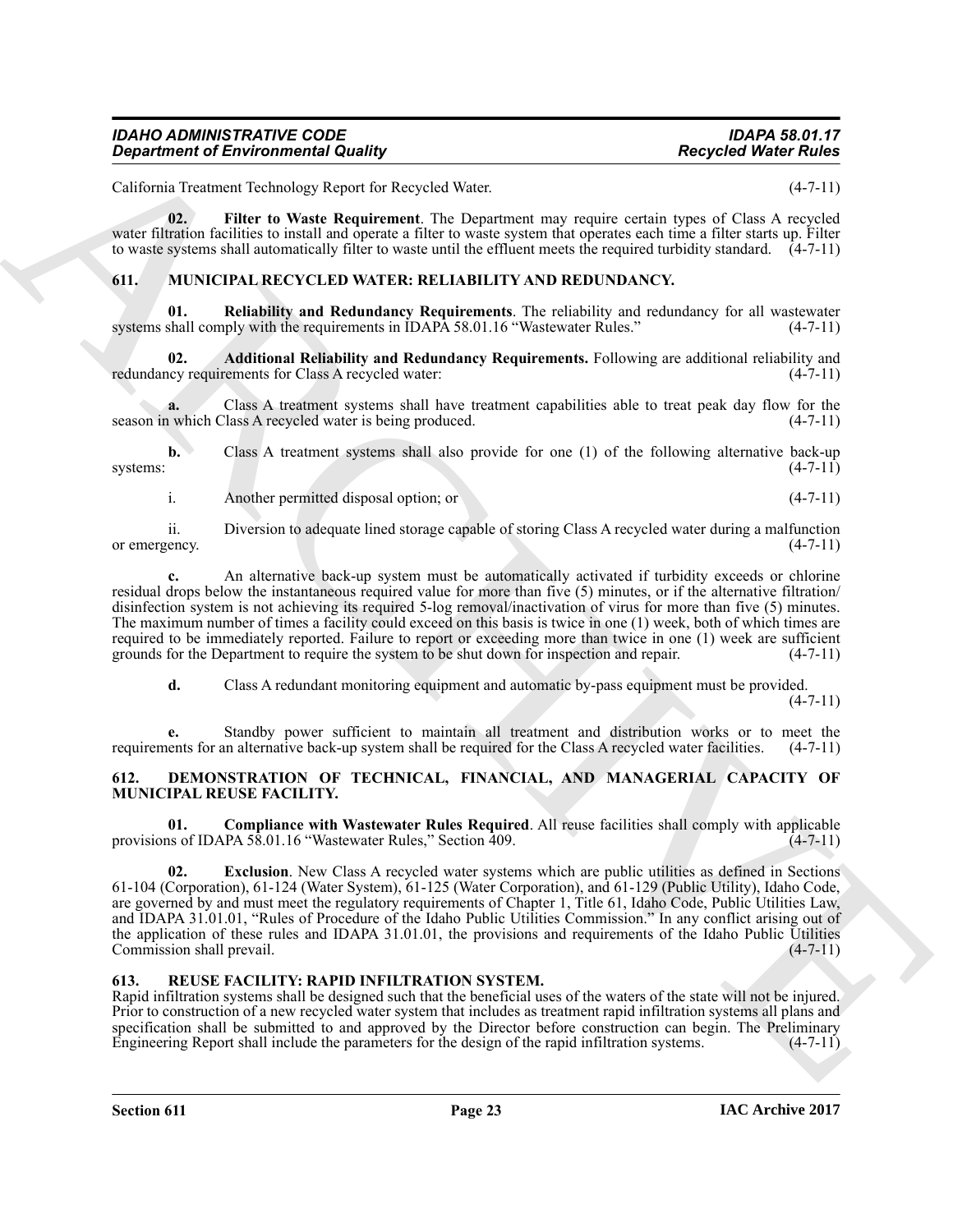<span id="page-23-3"></span>**01. Design and Construction**. Following are the design and construction criteria for rapid infiltration (4-7-11) systems:  $(4-7-11)$ 

**a.** The system shall be designed to allow a relatively high rate of recycled water infiltration into the soil followed by rapid percolation; (4-7-11)

**b.** The system shall consist of either two (2) or more cells which can be alternately loaded and rested, or one (1) cell preceded by an effluent storage or stabilization pond system. Where only one (1) cell is provided, the storage and stabilization pond(s) shall have sufficient capacity to allow intermittent loading of the rapid infiltration systems;  $(4-7-11)$ 

**c.** The rapid infiltration system shall be designed to provide even distribution of the recycled water ent erosion: (4-7-11) and prevent erosion;

**d.** The system shall be designed to ensure that the subsurface soils have the capacity to transmit the applied recycled water down and away from the basins at an acceptable rate to avoid excessive water mounding beneath the basin that would interfere with infiltration at the basins surface; and (4-7-11) beneath the basin that would interfere with infiltration at the basins surface; and

**e.** The system shall be designed to ensure proper operation during the winter conditions in cold  $\epsilon$  climate areas. (4-7-11)

<span id="page-23-4"></span>**02. Discharge Requirements**. Following are the discharge requirements for recycled water discharged to a rapid infiltration system:

**a.** The discharge to a rapid infiltration system may not exceed the hydraulic, organic, nitrogen, suspended solids or other limitations specified in the permit or plans developed pursuant to a permit requirement. In determining discharge limitations, the Department shall consider past operating performance, the ability of the soils to treat the pollutants in the recycled water, hydrogeologic characteristics of the site such as permeability and infiltration rates, and other relevant information; and (4-7-11) infiltration rates, and other relevant information; and

**b.** Compliance with IDAPA 58.01.11, "Ground Water Quality Rule," and IDAPA 58.01.02, "Water Standards" shall be ensured. (4-7-11) Quality Standards" shall be ensured.

#### <span id="page-23-2"></span><span id="page-23-0"></span>**614. GROUND WATER RECHARGE: CLASS A RECYCLED WATER.**

**Experiment of Environmental Quality.**<br> **Respectively. Respectively. Respectively. Respectively. Respectively. Respectively. Respectively. The value and Constraint Follow Facility (1998) ARCHIVE CONSTRAINS** All ground water recharge systems shall comply with IDAPA 58.01.11, "Ground Water Quality Rule." The minimum requirements for site location and aquifer storage time shall be based on site-specific modeling and any source water assessment zone studies for public drinking water wells in the area. The owners of these systems must control the ownership of this down gradient area to prohibit future wells from being drilled in the impact zone of the ground water recharge system. Authorization from the Idaho Department of Water Resources is required for ground water<br>injection wells. (4-7-11) injection wells.

#### <span id="page-23-5"></span><span id="page-23-1"></span>**615. SUBSURFACE DISTRIBUTION OF RECYCLED WATER.**

<span id="page-23-7"></span>**01. Subsurface Use of Recycled Water**. The subsurface distribution and use of recycled water must be designed and located so that compliance with IDAPA 58.01.11, "Ground Water Quality Rule," is maintained and pollutants cannot be reasonably expected to enter waters of the state in concentrations resulting in injury to beneficial uses. In addition, the subsurface distribution and use of recycled water shall comply with these rules, and with applicable IDAPA 58.01.03, "Individual/Subsurface Sewage Disposal Rules." (4-7-11)

#### <span id="page-23-6"></span>**02. Design and Construction**. (4-7-11)

**a.** The system shall be constructed to prevent surface runoff from entering the system. (4-7-11)

**b.** Precautions shall be taken during construction of the subsurface distribution system to minimize ion and prevent a reduction in soil infiltration rate.  $(4-7-11)$ compaction and prevent a reduction in soil infiltration rate.

**c.** Erosion control measures shall be taken during construction to prevent erosion of soil into surface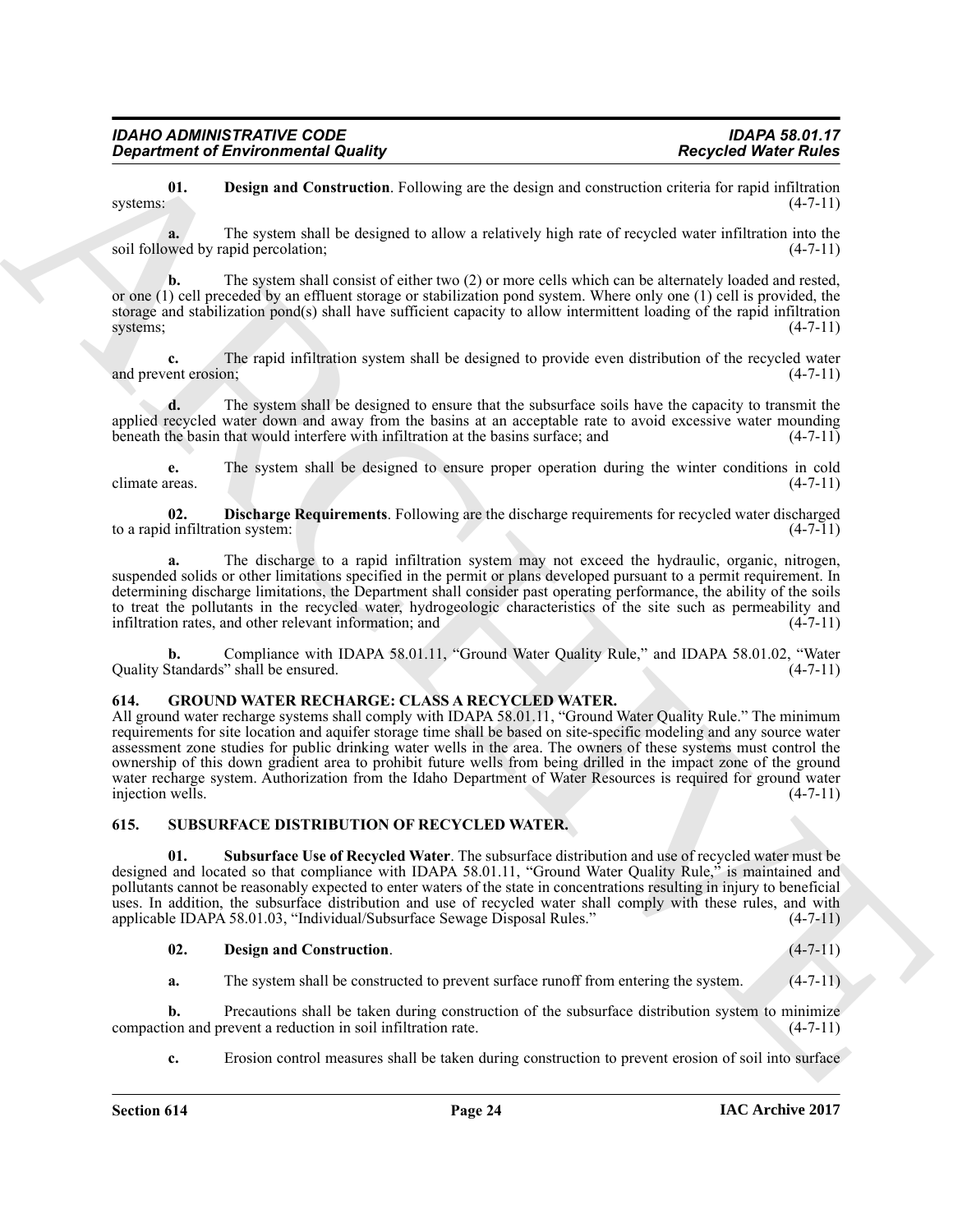| <b>IDAHO ADMINISTRATIVE CODE</b>           | <b>IDAPA 58.01.17</b>       |
|--------------------------------------------|-----------------------------|
| <b>Department of Environmental Quality</b> | <b>Recycled Water Rules</b> |

water.  $(4-7-11)$ 

#### <span id="page-24-8"></span>**03. Discharge Limitations**. (4-7-11)

**a.** Prior to discharge to a subsurface system, the wastewater shall be treated such that the recycled water is Class A, B, C or D quality.  $(4-7-11)$ 

**b.** The discharge to a subsurface distribution system may not exceed the hydraulic, organic, nitrogen, or other limitations specified in a permit or plans developed pursuant to a permit requirement. The Department shall consider past operating performance, the ability of the soils to treat the pollutants in the discharge, hydrogeologic characteristics of the site such as permeability and infiltration rates and other relevant information.  $(4-7-11)$ 

#### <span id="page-24-3"></span><span id="page-24-0"></span>**616. PERMIT FOR USE OF INDUSTRIAL RECYCLED WATER.**

Government of Environmental Quality<br>
exerts. This has proposed Water Adviser control (4-7-1)<br>
the hast control in the control interaction of the same of the control interaction of the same of the control interaction of th Industrial recycled water shall only be used in accordance with a permit issued pursuant to these rules. Permit conditions and limitations shall be developed by the Department on a case-by-case basis taking into account the specific characteristics of the wastewater to be recycled, the treatment necessary to ensure the use of such recycled water is in compliance with IDAPA 58.01.11, "Ground Water Quality Rule," and IDAPA 58.01.02, "Water Quality Standards." Unless otherwise indicated in this section, the permit application, processing and issuance procedures provided in this rule shall apply to industrial reuse permits. (4-7-11)

**01. Additional Application Contents**. In addition to the requirements in Section 300 of these rules, a oplication for reuse of industrial recycled water shall include:  $(4-7-11)$ permit application for reuse of industrial recycled water shall include:

<span id="page-24-5"></span><span id="page-24-4"></span>

| a. | The source of the water and the projected rates and volumes; and |  |
|----|------------------------------------------------------------------|--|
|----|------------------------------------------------------------------|--|

**b.** The chemical, biological, and physical characteristics of the industrial recycled water from each source.  $(4-7-11)$ 

**02. Permit Content**. The Department shall include the requirements of Section 500, Standard Permit Conditions, in all permits issued for use of industrial recycled water. The Department shall develop additional permit conditions on a case-by-case basis considering the following factors:

| The risk to public health and the environment:<br>a. |  |
|------------------------------------------------------|--|
|------------------------------------------------------|--|

**b.** The degree of public access to the site where the recycled water is used and the degree of human exposure anticipated; (4-7-11)

| Any additional measures necessary to prevent nuisance conditions;             | $(4-7-11)$ |
|-------------------------------------------------------------------------------|------------|
| Specific recycled water quality necessary for the intended type of reuse; and | $(4-7-11)$ |

<span id="page-24-7"></span><span id="page-24-6"></span>**e.** The means of application of the recycled water. (4-7-11)

#### <span id="page-24-1"></span>**617. -- 699. (RESERVED)**

#### <span id="page-24-2"></span>**700. PERMIT MODIFICATION.**

**01. Modification of Permits**. A permit modification may be initiated by the receipt of a request for modification from the permittee, or may be initiated by the Department if one (1) or more of the following causes for modification exist:  $(4-7-11)$ modification exist:

**a.** Alterations. There are material and substantial alterations or additions to the permitted facility or activity which occurred after permit issuance which justify the application of permit conditions that are different or absent in the existing permit. (4-7-11)

**b.** New standards or regulations. The standards or regulations on which the permit was based have been changed by promulgation of amended standards or regulations or by judicial decision after the permit was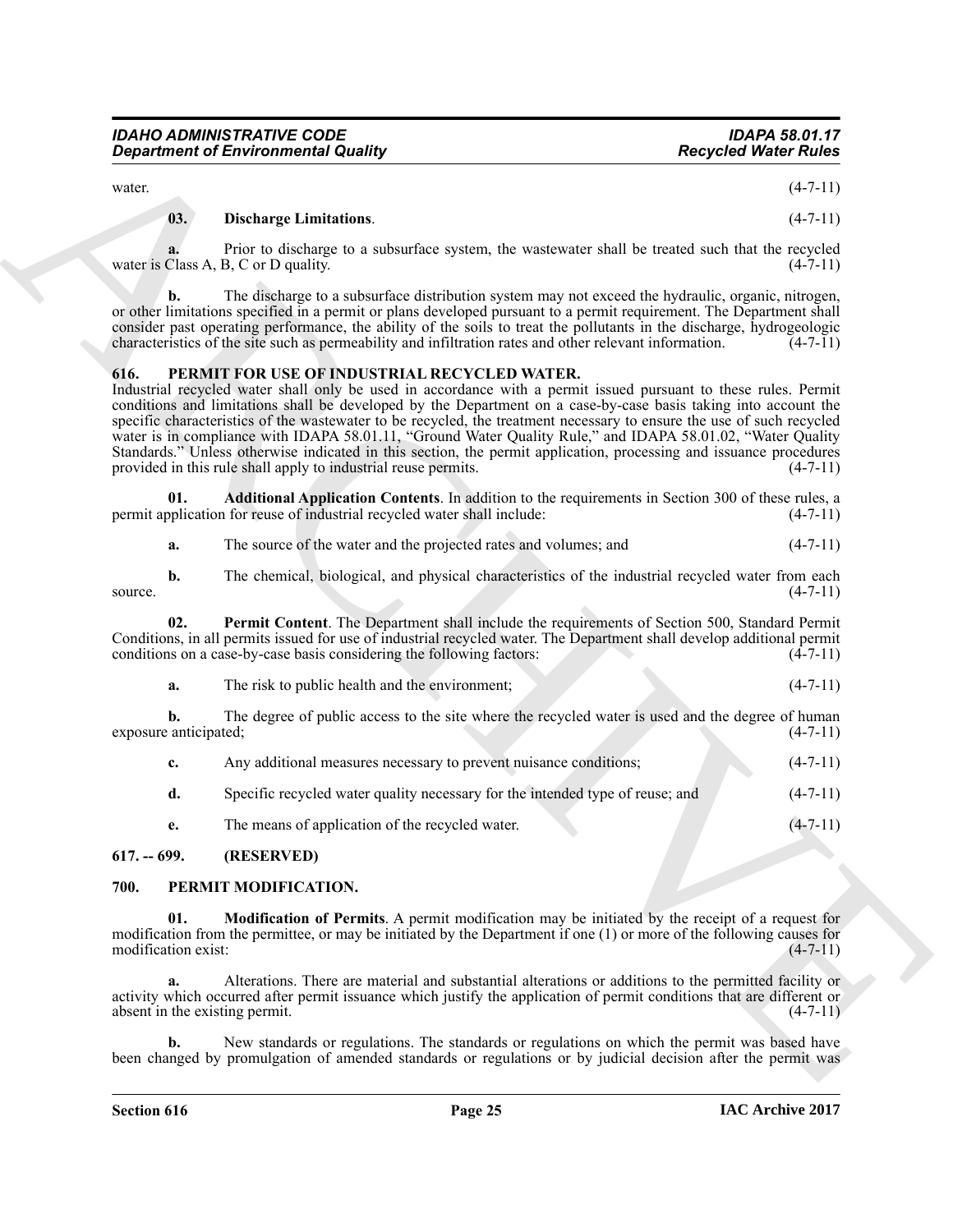<span id="page-25-1"></span>

| а. |  |  | The correction of typographical errors or formatting changes; | $(4-7-11)$ |
|----|--|--|---------------------------------------------------------------|------------|
|----|--|--|---------------------------------------------------------------|------------|

| e. | Change or add a sampling location;                                                                      | $(4-7-11)$ |
|----|---------------------------------------------------------------------------------------------------------|------------|
|    | Change to a higher level of treatment without a change in end uses;                                     | $(4-7-11)$ |
| g. | Change in terminology;                                                                                  | $(4-7-11)$ |
| h. | Removal of an allowed use;                                                                              | $(4-7-11)$ |
|    | Correct minor technical errors, such as citations of law, and citations of construction specifications; |            |

<span id="page-25-0"></span>

| Change in a contingency plan resulting in equal or more efficient responsiveness; or $(4-7-11)$ |  |
|-------------------------------------------------------------------------------------------------|--|
|                                                                                                 |  |

|                                   | <b>Department of Environmental Quality</b>                                                                                                                                                                                                                                                                                                    | <b>Recycled Water Rules</b> |  |
|-----------------------------------|-----------------------------------------------------------------------------------------------------------------------------------------------------------------------------------------------------------------------------------------------------------------------------------------------------------------------------------------------|-----------------------------|--|
| issued.                           |                                                                                                                                                                                                                                                                                                                                               | $(4-7-11)$                  |  |
| c.                                | Compliance schedules. The Department determines good cause exists for modification of a<br>compliance schedule or terms and conditions of a permit.                                                                                                                                                                                           | $(4-7-11)$                  |  |
|                                   | Non-limited pollutants. When the level of discharge of any pollutant which is not limited in the<br>permit exceeds the level which may cause an adverse impact to surface or ground waters.                                                                                                                                                   | $(4-7-11)$                  |  |
| in determining permit conditions. | To correct technical mistakes, such as errors in calculation, or mistaken interpretations of law made                                                                                                                                                                                                                                         | $(4-7-11)$                  |  |
| f.                                | When a treatment technology proposed, installed, and properly operated and maintained by the<br>permittee fails to achieve the requirements of the permit.                                                                                                                                                                                    | $(4-7-11)$                  |  |
| 02.<br>are normally limited to:   | Minor Modifications. Minor modifications are those which if granted would not result in any<br>increased hazard to the environment or to the public health. If a permit modification satisfies the criteria for "minor<br>modifications," the permit may be modified without issuance of a draft permit or public review. Minor modifications | $(4-7-11)$                  |  |
| a.                                | The correction of typographical errors or formatting changes;                                                                                                                                                                                                                                                                                 | $(4-7-11)$                  |  |
| $\mathbf{b}$ .                    | Transfer of ownership or operational control, or responsible official;                                                                                                                                                                                                                                                                        | $(4-7-11)$                  |  |
| c.                                | A change in monitoring or reporting frequency requirements, or revision of a laboratory method;                                                                                                                                                                                                                                               | $(4-7-11)$                  |  |
| d.<br>$six(6)$ months;            | Change compliance due date in a schedule of compliance, provided the new date does not exceed                                                                                                                                                                                                                                                 | $(4-7-11)$                  |  |
| e.                                | Change or add a sampling location;                                                                                                                                                                                                                                                                                                            | $(4-7-11)$                  |  |
| f.                                | Change to a higher level of treatment without a change in end uses;                                                                                                                                                                                                                                                                           | $(4-7-11)$                  |  |
| g.                                | Change in terminology;                                                                                                                                                                                                                                                                                                                        | $(4-7-11)$                  |  |
| h.                                | Removal of an allowed use;                                                                                                                                                                                                                                                                                                                    | $(4-7-11)$                  |  |
| i.                                | Correct minor technical errors, such as citations of law, and citations of construction specifications;                                                                                                                                                                                                                                       | $(4-7-11)$                  |  |
| j.                                | Change in a contingency plan resulting in equal or more efficient responsiveness; or                                                                                                                                                                                                                                                          | $(4-7-11)$                  |  |
| k.                                | Removal of acreage from irrigation without an increase in loadings.                                                                                                                                                                                                                                                                           | $(4 - 7 - 11)$              |  |
| 03.                               | Major Modifications. All modifications not considered minor shall be considered major<br>modifications. The procedure for making major modifications shall be the same as that used for a new permit under<br>these rules. Some examples of the major modifications are:                                                                      | $(4-7-11)$                  |  |
| a.                                | Changes in the treatment system;                                                                                                                                                                                                                                                                                                              | $(4 - 7 - 11)$              |  |
| b.                                | Adding an allowed use;                                                                                                                                                                                                                                                                                                                        | $(4-7-11)$                  |  |
| c.                                | Changes to a lower (less treated) class of water;                                                                                                                                                                                                                                                                                             | $(4-7-11)$                  |  |
| d.                                | Addition of acreage used for irrigation; or                                                                                                                                                                                                                                                                                                   | $(4-7-11)$                  |  |
| e.                                | Changes to less stringent discharge limitations.                                                                                                                                                                                                                                                                                              | $(4-7-11)$                  |  |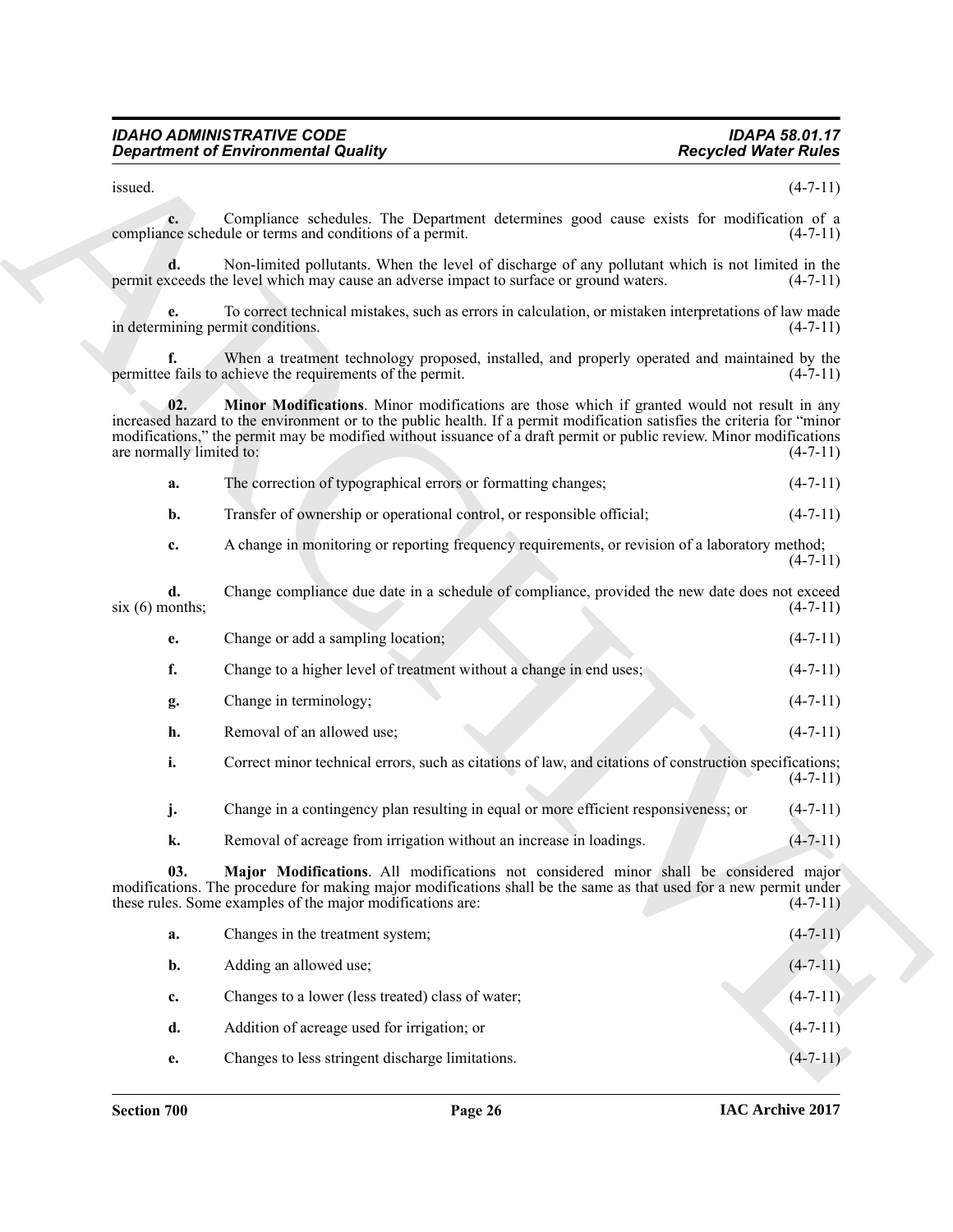<span id="page-26-0"></span>**701. -- 799. (RESERVED)**

#### <span id="page-26-3"></span><span id="page-26-1"></span>**800. PERMIT TRANSFERABLE.**

<span id="page-26-7"></span>**01. General**. A permit may be transferred only upon approval of the Department. No transfer is required for a corporate name change as long as the secretary of state can verify that a change in name alone has occurred. An attempted transfer is not effective for any purpose until approved in writing by the Department.

 $(4 - 7 - 11)$ 

**02. Request for Transfer**. Either the permit holder (permittee) or the person to whom the permit is proposed to be transfered (transferee) shall submit to the department a request for transfer at least thirty (30) days<br>before the proposed transfer date. The request for transfer shall include: (4-7-11) before the proposed transfer date. The request for transfer shall include:

<span id="page-26-8"></span>

| a. | Legal name and address of the permittee:  | $(4-7-11)$     |
|----|-------------------------------------------|----------------|
|    | Legal name and address of the transferee: | $(4 - 7 - 11)$ |

**c.** Location and the common name of the facility; (4-7-11)

| d. | Date of proposed transfer: | $(4-7-11)$ |
|----|----------------------------|------------|
|    |                            |            |

**e.** Sufficient documentation for the Department to determine that the transferee will meet the requirements listed in IDAPA 58.01.16 "Wastewater Rules," Section 409, relating to technical, financial and managerial capacity; (4-7-11)

**f.** A signed declaration by the transferee that the transferee has reviewed the permit and understands s of the permit; (4-7-11) the terms of the permit;

A sworn statement that the request is made with the full knowledge and consent of the permittee if ubmitting the request; (4-7-11) the transferee is submitting the request;

**h.** Identification of any judicial decree, compliance agreement, enforcement order, or other outstanding obligating instrument, the terms of which have not been met, along with legal instruments sufficient to address liabilities under such decree, agreement, order, or other obligating instrument; and (4-7-11) address liabilities under such decree, agreement, order, or other obligating instrument; and

<span id="page-26-6"></span><span id="page-26-5"></span>**i.** Any other information the director may reasonably require. (4-7-11)

**03. Effective Date of Transfer**. Responsibility for compliance with the terms and conditions of the permit and liability for any violation associated therewith is assumed by the transferee, effective on the date indicated in the approved transfer.  $(4-7-11)$ 

<span id="page-26-9"></span>**04. Compliance with Permit Conditions Pending Transfer Approval**. Prior to a transfer approval, the permittee shall continue to be responsible for compliance with the terms and conditions of the permit and be liable for any violation associated therewith, regardless of whether ownership or operational control of the permitted facility has been transferred. (4-7-11) facility has been transferred.

**Consideration of Environmental Quality (a)**<br>
NULL TIPS (RESERVING) (A) (a) (a) (a) (a) (a) (a) (b) (b) (b) (b) (b) (b) (b) (c) (b) (b) (c) (c) (d) (b) (c) (d) (c) (d) (c) (d) (c) (d) (c) (d) (c) (d) (c) (d) (c) (d) (c) ( **05. Transferee Liability Prior to Transfer Approval**. If a proposed transferee causes or allows operation of the facility under his ownership or control before approval of the permit transfer, such transferee shall be considered to be operating without a permit or authorization required by these rules and may be cited for additional violations as applicable. (4-7-11)

<span id="page-26-4"></span>**06. Compliance Record of Transferee**. The director may consider the prior compliance record of the transferee, if any, in the decision to approve or disapprove a transfer. (4-7-11)

#### <span id="page-26-10"></span><span id="page-26-2"></span>**801**. **TEMPORARY CESSATION OF OPERATIONS AND CLOSURE.**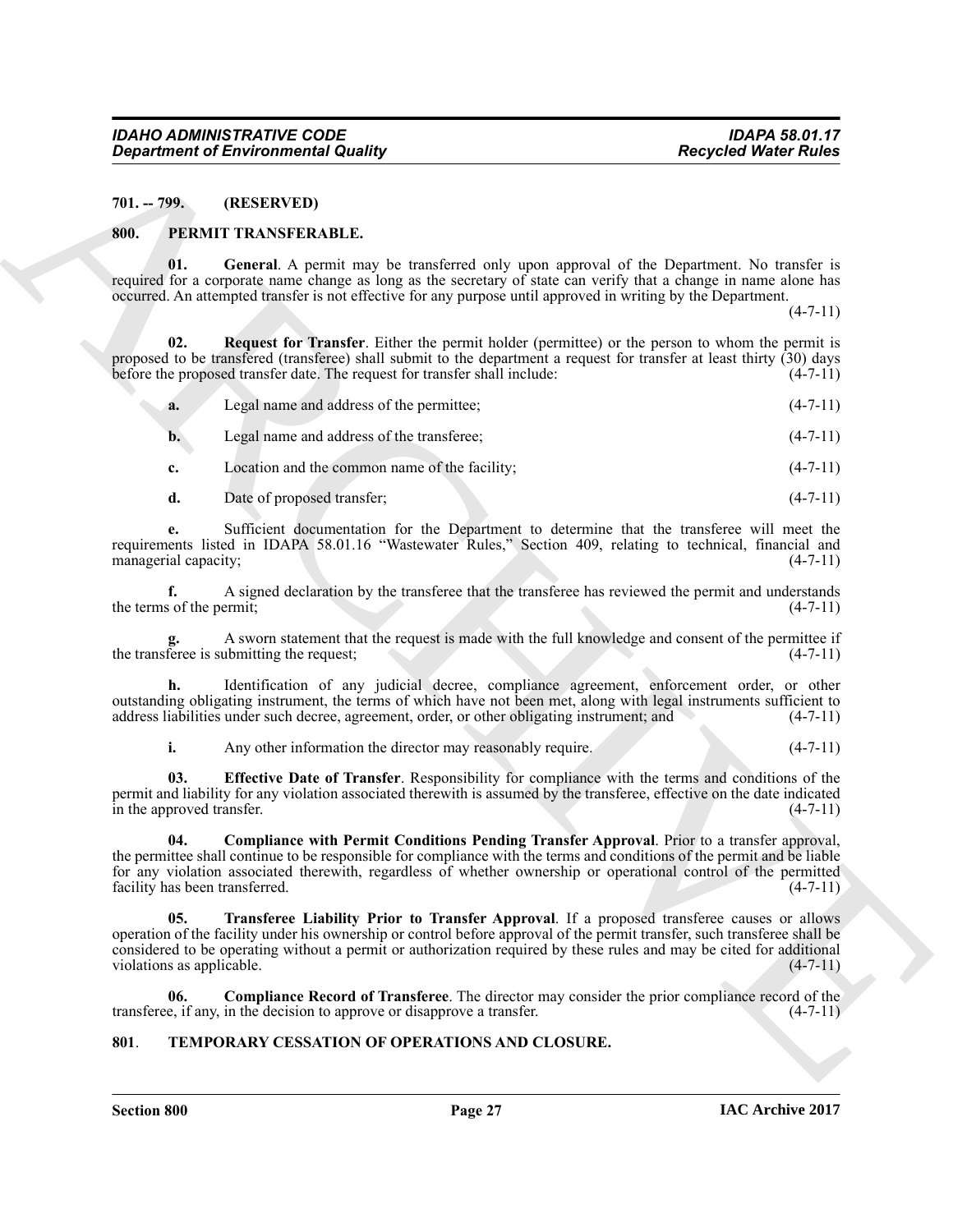<span id="page-27-13"></span>

| <b>IDAHO ADMINISTRATIVE CODE</b>           | <b>IDAPA 58.01.17</b>       |
|--------------------------------------------|-----------------------------|
| <b>Department of Environmental Quality</b> | <b>Recycled Water Rules</b> |

**Equation of Environmental Resolution**, According to the specific state of the specific state of the specific state of the specific state of the specific state of the specific state of the specific state of the specific s **01. Temporary Cessation**. A permittee shall implement any applicable conditions specified in the permit for temporary cessation of operations. When the permit does not specify applicable temporary cessation conditions, the permittee shall notify the Director prior to a temporary cessation of operations at the facility greater than sixty (60) days in duration and any cessation not for regular maintenance or repair. Cessation of operations necessary for regular maintenance or repair of a duration of sixty (60) days or less are not required to notify the Department under this section. All notifications required under this section shall include a proposed temporary cessation plan that will ensure the cessation of operations will not pose a threat to human health or the environment.  $(4 - 7 - 11)$ 

<span id="page-27-12"></span>**02. Closure**. A closure plan shall be required when a facility is closed voluntarily and when a permit is revoked or expires. A permittee shall implement any applicable conditions specified in the permit for closure of the facility. Unless otherwise directed by the terms of the permit or by the Director, the permittee shall submit a closure plan to the Director for approval at least ninety (90) days prior to ceasing operations. The closure plan shall ensure that the closed facility will not pose a threat to human health and the environment. Closure plan approval may be conditioned upon a permittee's agreement to complete such site investigations, monitoring, and any necessary remediation activities that may be required.  $(4-7-11)$ 

#### <span id="page-27-0"></span>**802. -- 919. (RESERVED)**

#### <span id="page-27-7"></span><span id="page-27-1"></span>**920. PERMIT REVOCATION.**

<span id="page-27-8"></span>**01. Conditions for Revocation**. The Director may revoke a permit if the permittee violates any permit condition or these rules, or the Director becomes aware of any omission or misrepresentation of condition or information relied upon when issuing the permit. (4-7-11)

<span id="page-27-10"></span>**02. Notice of Revocation**. Except in cases of emergency, the Director shall issue a written notice of intent to revoke to the permittee prior to final revocation. Revocation shall become final within thirty-five (35) days of receipt of the notice by the permittee, unless within that time the permittee requests an administrative hearing in writing. The hearing shall be conducted in accordance with IDAPA 58.01.23, Rules of Administrative Procedure Before the Board of Environmental Quality." (5-3-03)

<span id="page-27-9"></span>**Emergency Action.** If the Director finds the public health, safety or welfare requires emergency action, the Director shall incorporate findings in support of such action in a written notice of emergency revocation issued to the permittee. Emergency revocation shall be effective upon receipt by the permittee. Thereafter, if requested by the permittee in writing, the Director shall provide the permittee a revocation hearing and prior notice thereof. Such hearings shall be conducted in accordance with IDAPA 58.01.23, "Rules of Administrative Procedure Before the Board of Environmental Quality." (3-15-02)

<span id="page-27-11"></span>**04. Revocation and Closure**. A permittee shall perform the closure requirements in a permit, the closure requirements of these rules, and complete all closure plan activities notwithstanding the revocation of the permit.  $(4-7-11)$ 

#### <span id="page-27-2"></span>**921. -- 929. (RESERVED)**

#### <span id="page-27-14"></span><span id="page-27-3"></span>**930. VIOLATIONS.**

Any person violating any provision of these rules or any permit or order issued thereunder shall be liable for a civil penalty not to exceed ten thousand dollars (\$10,000) or one thousand dollars (\$1,000) for each day of a continuing violation, whichever is greater. In addition, pursuant to Title 39, Chapter 1, Idaho Code, any willful or negligent violation may constitute a misdemeanor. (4-1-88)

#### <span id="page-27-4"></span>**931. -- 939. (RESERVED)**

#### <span id="page-27-15"></span><span id="page-27-5"></span>**940. WAIVERS.**

Waivers from the requirements of these rules may be granted by the Director on a case-by-case basis upon full demonstration by the person requesting the waivers that such activities for which the waivers are granted will not have a detrimental effect upon existing water quality and beneficial uses are adequately protected. (4-7-11)

#### <span id="page-27-6"></span>**941. -- 999. (RESERVED)**

**Section 920 Page 28**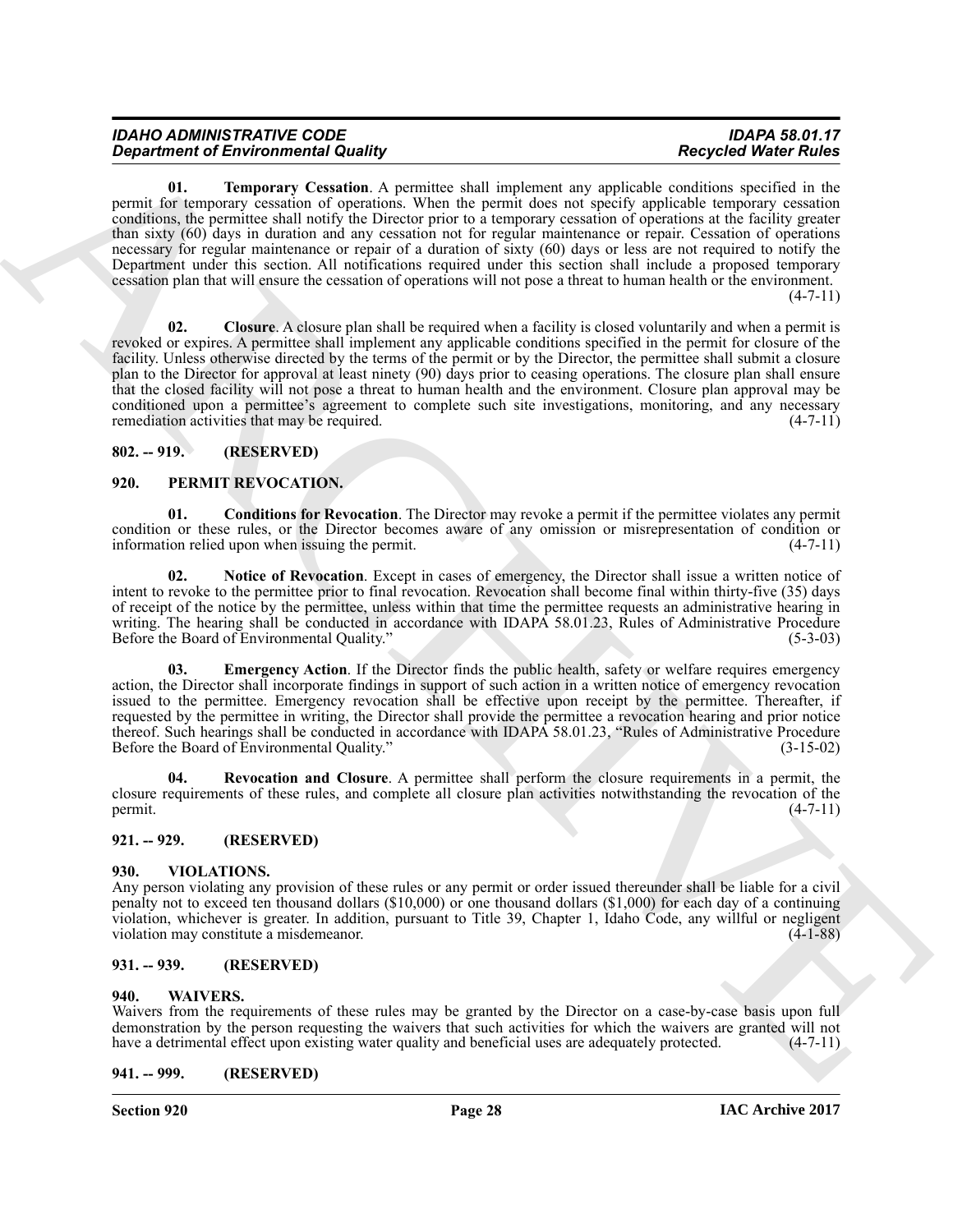# *Subject Index*

#### **A**

Applicability 4 Applicability to Reuse Facilities 4 Excluded Facilities 4 Reuse Policy 4 Application Processing Procedure 9 Complete Application 9 Contents of the Staff Analysis 9 Continuation of Expiring Permits 10 Effective Date of Final Permit 10 Incomplete Application 9 Information or Consultation Before Issuance of Draft Permit or Application Denial 10 Issuance & Contents of the Draft Permit 10 Issuance of the Final Permit 10 Preliminary Decision/Application Denial 9 Submittal Date 9

#### **B**

Beneficial Use 5 Biochemical Oxygen Demand (BOD) 5

**C**

Confidentiality of Records 3

#### **D**

Definitions, IDAPA 58.01.17 Applicable Requirements 5 Applicant 5 Board 5 Buffer Distances 5 Department 5 Director 5 Industrial Wastewater 5 Land Application 5 Modal Contact Time 5 Municipal Wastewater 5 Non-Contact Cooling Water 5 NTU, Nephelometric Turbidity Unit 6 Permit 6 Permittee 6 Person 6 Point of Compliance 6 Primary Effluent 6 Processed Food Crop 6 Rapid Infiltration System 6 Raw Food Crop 6 Restricted Public Access 7 Reuse 7 Sewage 7 Sludge 7

Turbidity 7 Wastewater 7 Waters & Waters of the State 7 Demonstration Of Technical, Financial, & Managerial Capacity Of Municipal Reuse Facility 23 Compliance with Wastewater Rules Required 23 Exclusion 23

#### **F**

Filter to Waste RequiremenMunicipal Recycled Water Class A Recycled Water Filtration  $23$ 

### **G**

Ground Water Recharge 5 Class A Recycled Water 24

## **L**

Landscape Impoundment 5

### **M**

[A](#page-3-4)[R](#page-9-4)[C](#page-9-5)[H](#page-19-4)[I](#page-8-8)[VE](#page-8-9) Municipal Recycled Water Access, Exposure & Signage 18 Class A Recycled Water 19 Class B Recycled Water 19 Class C Recycled Water 20 Class D Recycled Water 20 Class E Undisinfected Recycled Water 20 Class A Recycled Water Filtration 22 Class A Filtration Technology Approval 22 Classification & Uses Tables 15 Municipal Recycled Water -- Classification Tables 16 Municipal Recycled Water - Uses 17 Classification, Treatment, Use 13 Class A Recycled Water 13 Class B Recycled Water 14 Class C Recycled Water 15 Class D Recycled Water 15 Class E Recycled Water 15 Distribution Pipelines 21 Additional Distribution System Requirements for Class A Recycled Water 21 Compliance with Wastewater Rules Required 21 Lagoons 22 Class A Recycled Water Lagoons 22

Requirements for Municipal Recycled Water Lagoons 22 Preliminary Engineering Reports 20 Pumping Stations 22 Additional Pumping Station Requirements for Recycled Water 22 Pumping Station Requirements 22 Reliability & Redundancy 23 Additional Reliability & Redundancy Requirements 23 Reliability & Redundancy Requirements 23

## **N**

Non-Potable Mains 6 Non-Potable Services 6 Non-Potable Water 6

#### **O**

Operation & Maintenance Manual 6

#### **P**

Peak Day Flow 6 Peak Hour Flow 6 Permit For Use Of Industrial Recycled Water 25 Additional Application Contents 25 Permit Content 25 Permit Modification 25 Major Modifications 26 Minor Modifications 26 Modification of Permits 25 Permit Requirements & Application 7 Application Contents 7 Permit Application Content Exceptions 9 Permit Required 7 Pre-Application Conference Reuse Facility Operation & Maintenance Manual or Plan of Operations 9 Permit Revocation 28 Conditions for Revocation 28 Emergency Action 28 Notice of Revocation 28 Revocation & Closure 28 Permit Transferable 27 Compliance Record of Transferee 27 Compliance with Permit Conditions Pending Transfer Approval 27